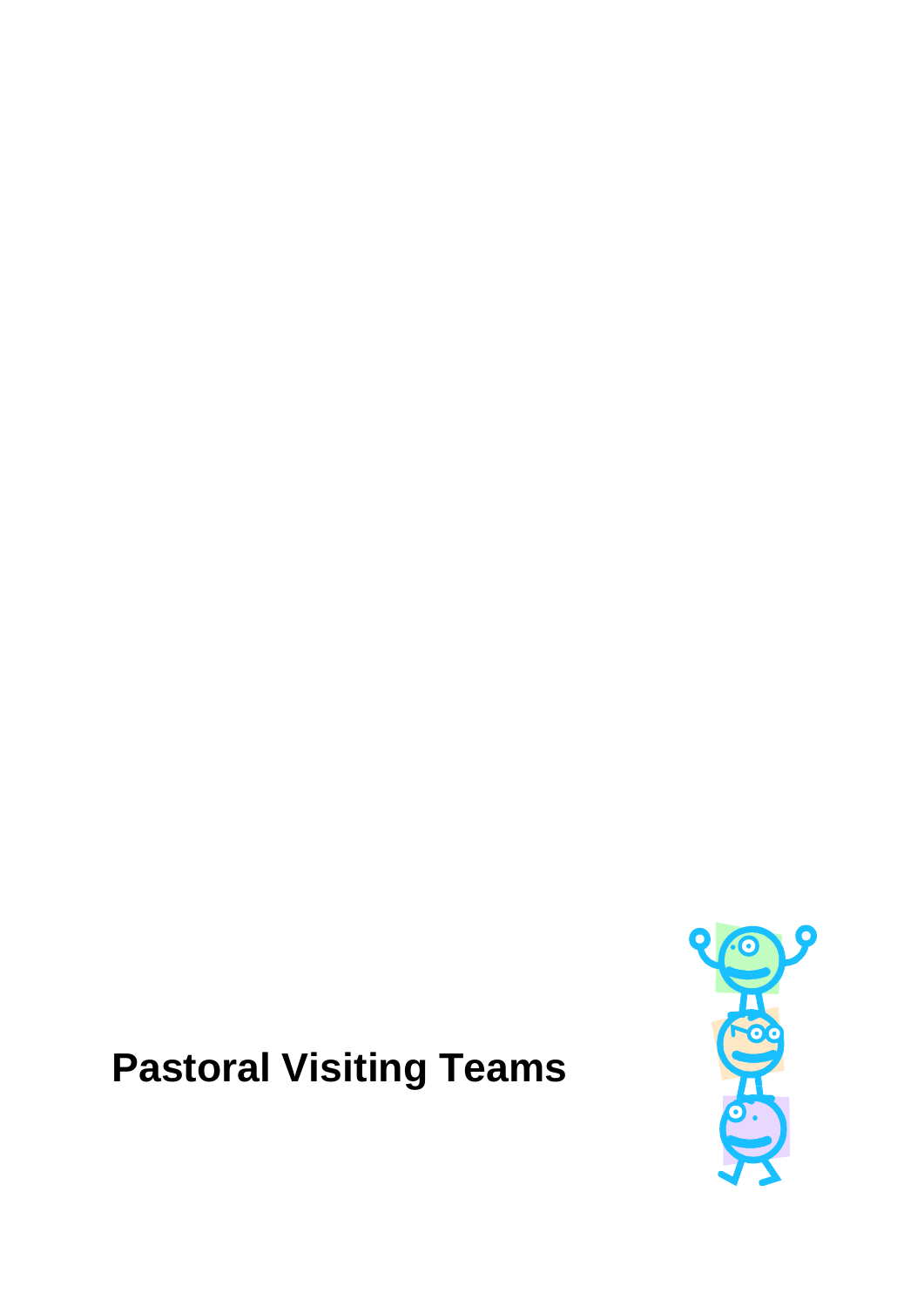# **Contents**

| <b>Session 1:</b> | Reflecting God's Life and Jesus' Ministry                      | 3  |
|-------------------|----------------------------------------------------------------|----|
| <b>Session 2:</b> | <b>Understanding Communication</b>                             | 11 |
| <b>Session 3:</b> | <b>Listening Attentively</b>                                   | 17 |
| <b>Session 4:</b> | <b>Interpersonal Skills</b><br><b>Using Helpings Skills</b>    | 21 |
| <b>Session 5:</b> | <b>Being Trustworthy</b>                                       | 26 |
| <b>Session 6:</b> | Boundaries and Limitations of the<br><b>Pastoral Care Team</b> | 33 |
| <b>Session 7:</b> | <b>Making Pastoral Visits</b>                                  | 39 |
| <b>Session 8:</b> | Praying with and for People                                    | 44 |
| <b>Session 9:</b> | Moving forward as a Team                                       | 47 |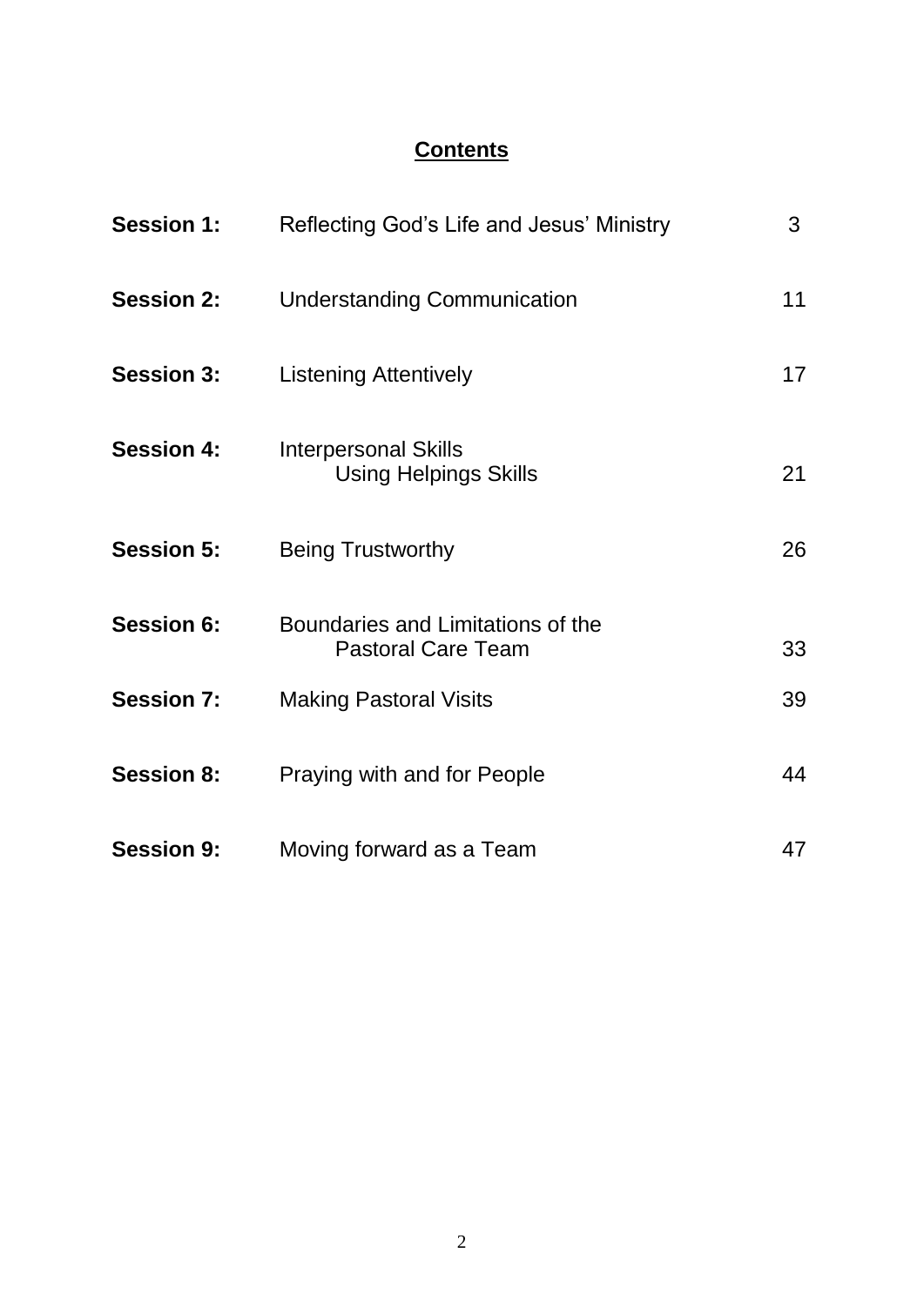# **Session 1**

# **Reflecting God's life and Jesus' ministry**

| Aims | To introduce the course and each other.<br>$\bullet$<br>To explore own experience of pastoral care.<br>$\bullet$<br>• To consider why pastoral care lies at the heart of our<br>response to the Love of God shown to us in Christ.<br>• To consider our role as disciples in God's world. |
|------|-------------------------------------------------------------------------------------------------------------------------------------------------------------------------------------------------------------------------------------------------------------------------------------------|
|      |                                                                                                                                                                                                                                                                                           |

| Learning<br><b>Outcomes</b> | By the end of this session you will have:                                                                                                                                                                                                                                                   |
|-----------------------------|---------------------------------------------------------------------------------------------------------------------------------------------------------------------------------------------------------------------------------------------------------------------------------------------|
|                             | • learnt more about what pastoral care is<br>• explored some of the insights of Scripture about Christian<br>Pastoral care<br>• have a clearer idea about what this foundation course will<br>be like<br>• been introduced to reflective learning as an important tool<br>for your learning |

#### Introduction

The course is about *mutual discernment* about any future role that you as an individual might have in a parish pastoral care team or other aspects of organised pastoral care in the parish.

- Discernment requires deep listening, exploration, and a lot of patience.
- It means living with questions rather than having clear cut answers.
- It requires you to share yourself with others as you can't do discernment on your own.
- $\bullet$  It can be challenging.
- It is likely to mean moving out of your comfort zone.
- It can also be exciting.
- For some people, the process of doing a course like this means discerning that this isn't the best way for God to use their gifts. That is just as much a successful outcome as becoming clearer that this expression of ministry might well be for you.
- Discernment is always a corporate activity. Decisions about your place in a possible parish pastoral team will come about as a result of your parish priest, the PCC, and other key people reaching consensus with you.

*It's not a course in which you will be passive, therefore. There will be lots of group activities and practical learning about what it means to be involved in pastoral care.*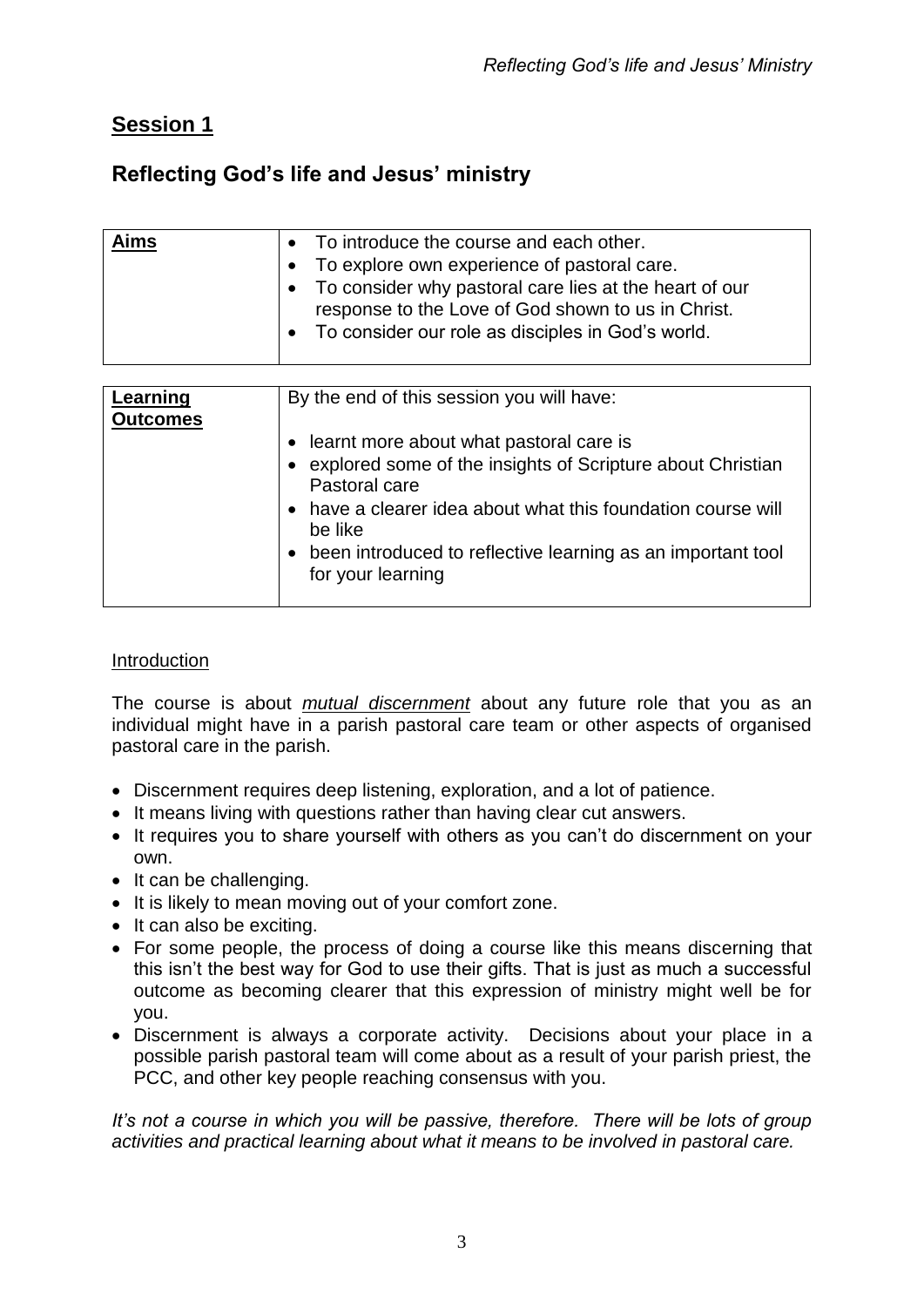#### **What is pastoral care?**

**Share together your own experience of receiving pastoral care.**

**Write down examples on a post-it note and place on a flip chart for everyone to share.**

What things struck you?

Were there any examples that you hadn't thought about before?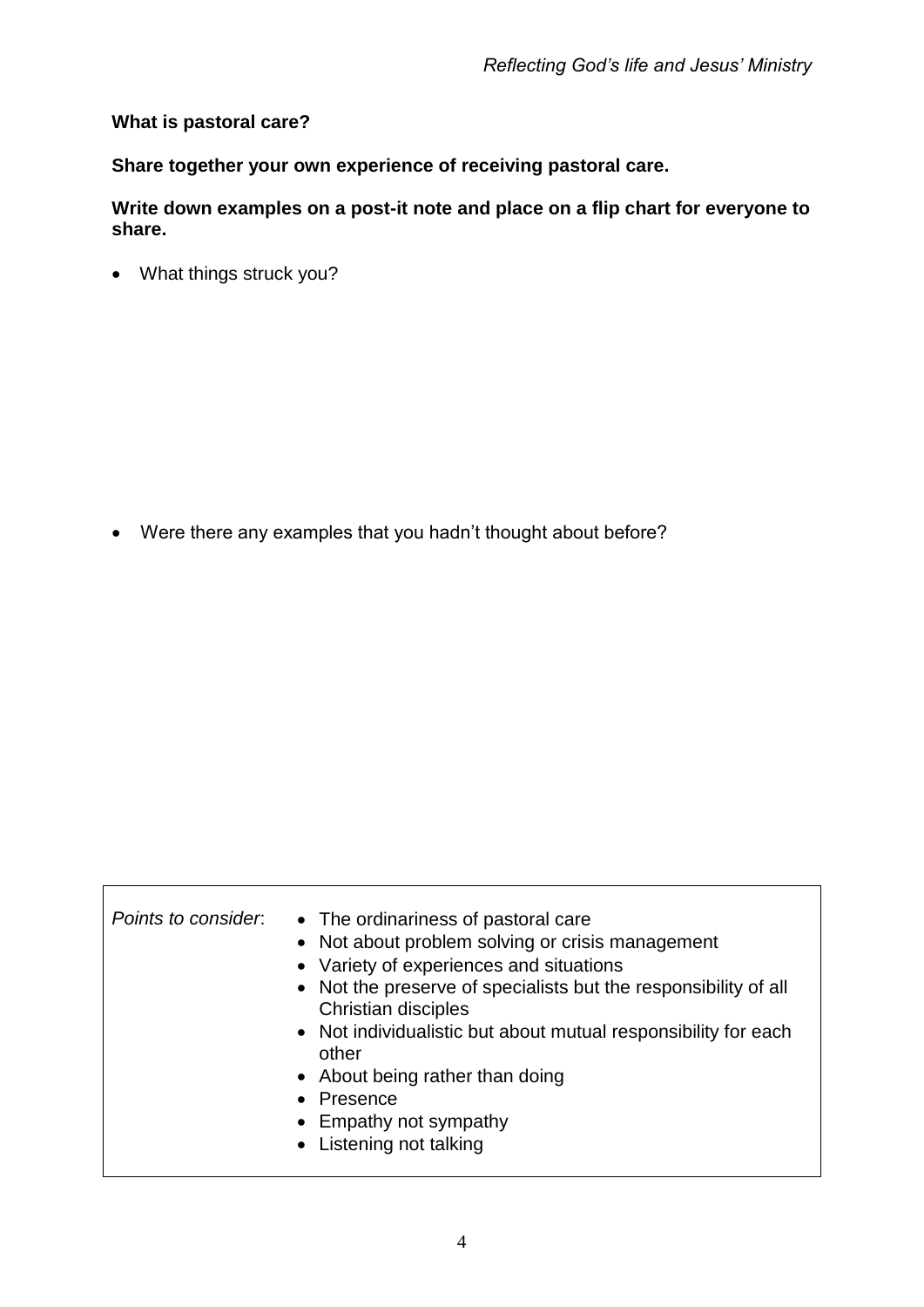## **Why pastoral care is an imperative for Christians.**

Pastoral care is sharing in the caring activity and attitudes of God.

Read *Ezekiel 34:11-31*

List the verbs/doing-words and phrases that relate to God's actions

• How would you describe the words in this list?

What insights are there about the nature of God's pastoral concern for his people?

| Points to consider | • Be careful not to divide people into the cared for and the<br>care giver<br>• Everyone needs to care |
|--------------------|--------------------------------------------------------------------------------------------------------|
|                    | • Everyone needs to be cared for<br>• Think about both individual and community models                 |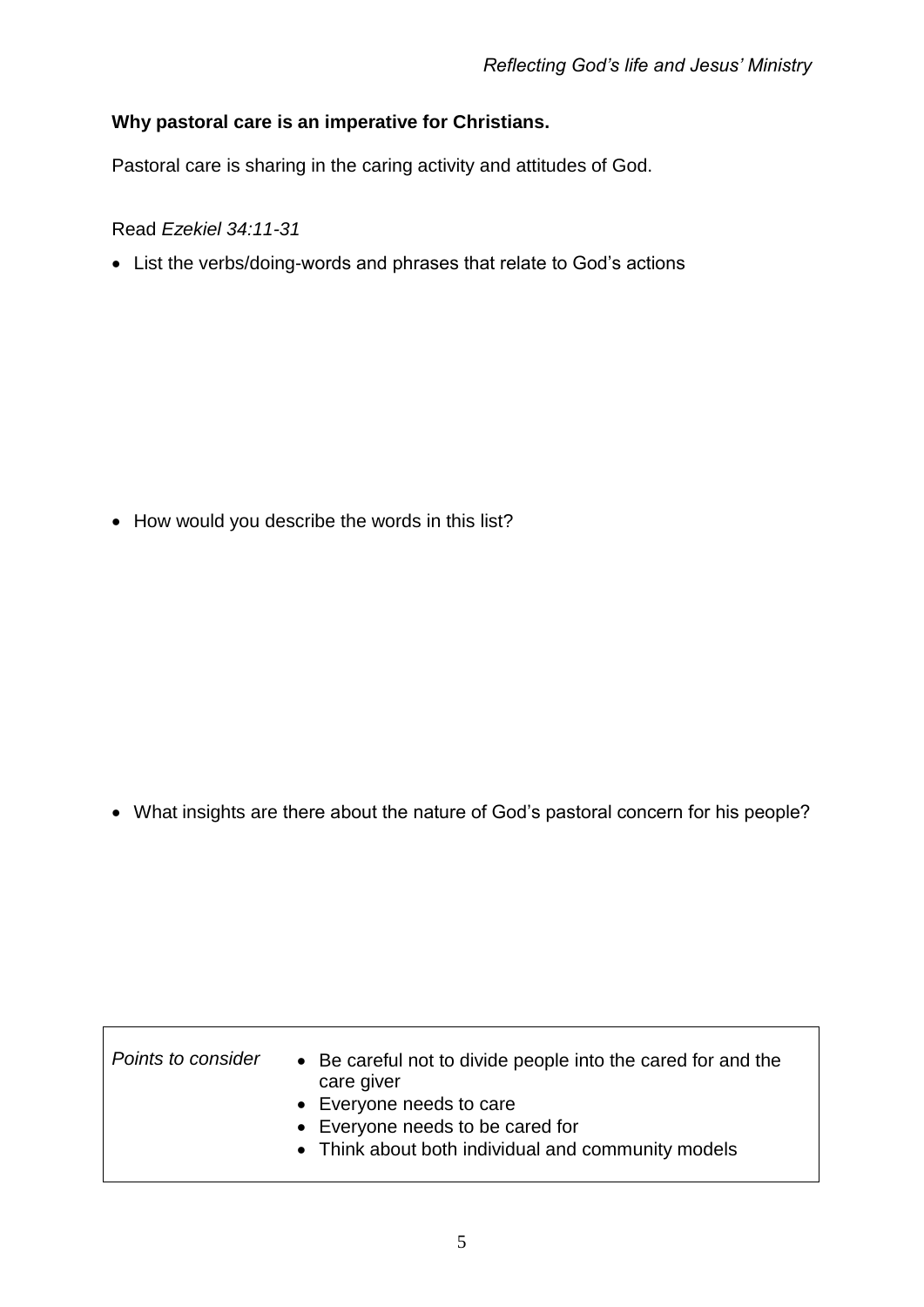#### **But Jesus (God incarnate) also needed care**

He hungered (Matt 4:2), thirsted (John 19:28) on the cross and was weary so sat down by the well (John 4:6). He knew the pain of losing a friend – he wept (John 11:35) when Lazarus died and he wept – even wailed (Luke 19: 41) over Jerusalem so he could express strong emotions. He groaned or sighed deeply in the face of unbelief when people wanted a sign (Mk 8: 12) and could be angry, or just agitated or troubled when he arrived to find Lazarus (John 11:33, 38). He could act aggressively when he turned the tables over in the temple (John 2:13 – 22). Yet he could experience joy (Luke 10:21) when the seventy he had sent out returned in joy. And the utter desolation on the cross when he felt forsaken (Matthew 27:46) leaves us in no doubt that this man, who is also our God, knew the full gamut of human emotion.

#### **How highly God values our humanity**

<sup>4</sup> What is man that you are mindful of him, the son of man that you care for him?

<sup>5</sup> You made him a little lower than the heavenly beings and crowned him with glory and honour.

<sup>6</sup> You made him ruler over the works of your hands: you put everything under his feet: (*Psalm 8:4-6*  $(Psalm^{8.4-6})$ 

## **About humanity**

- Everyone is of unique worth (sparrows/ hairs on head numbered)
- All made in the image of God (Ps <sup>8</sup>, Gen <sup>1</sup>) (pastoral care is about seeing God in others)
- Human dividedness *(Rom* <sup>7</sup>)
- God in Christ is reconciling world to himself

| Point to consider. | The Doctrine of the Incarnation means that care for each      |
|--------------------|---------------------------------------------------------------|
|                    | other in the fullness of our human lives is of the essence of |
|                    | sharing Christ's risen life.                                  |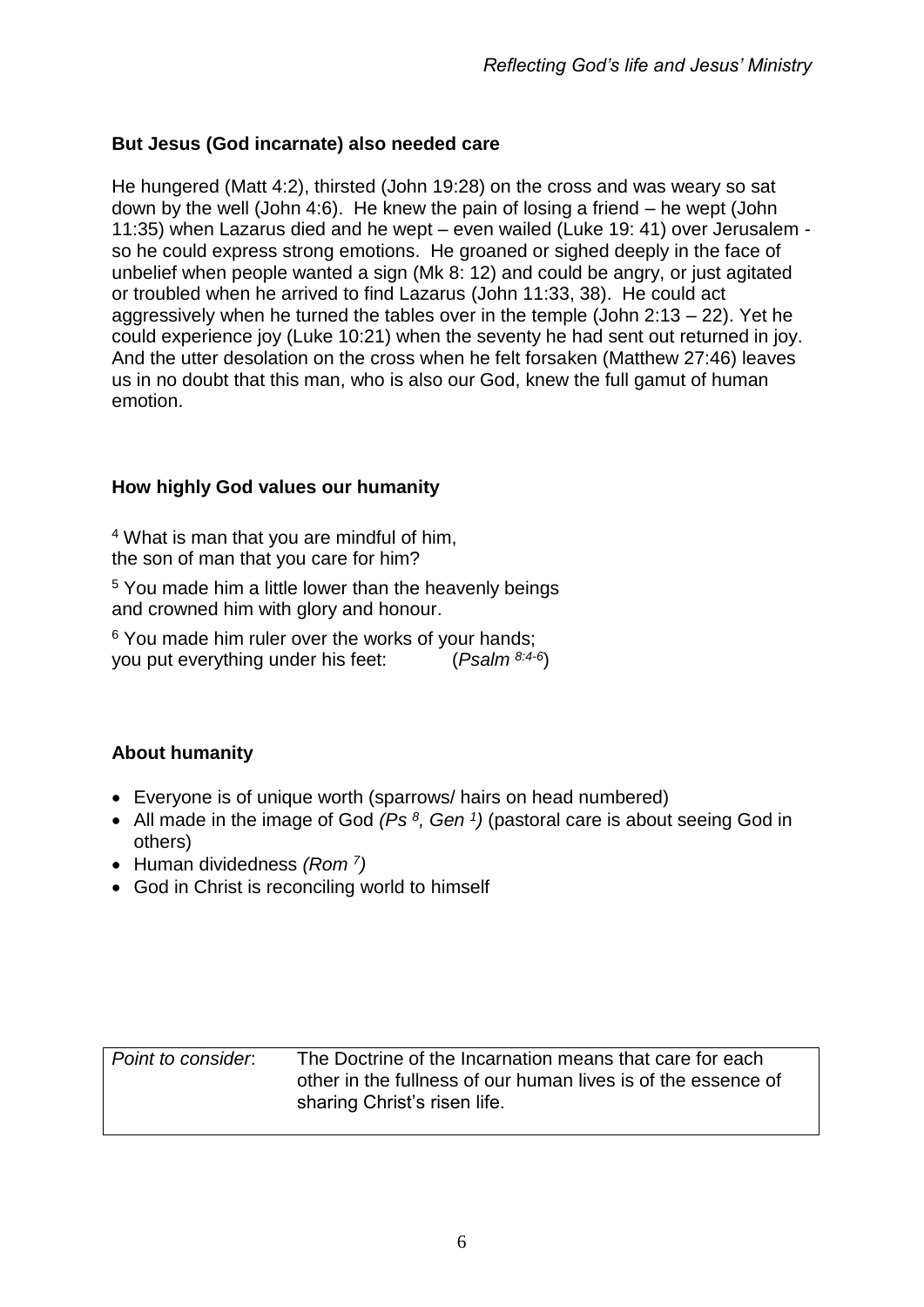

# **Pastoral care is about relationship**

*The Hospitality of Abraham by* Andrei Rublev Genesis 18

An image of the perfection of the relationship within the heart of God – with a place set for each of us.

- Community and belonging
- Covenant in the Old Testament communicates relationship
- A people centred care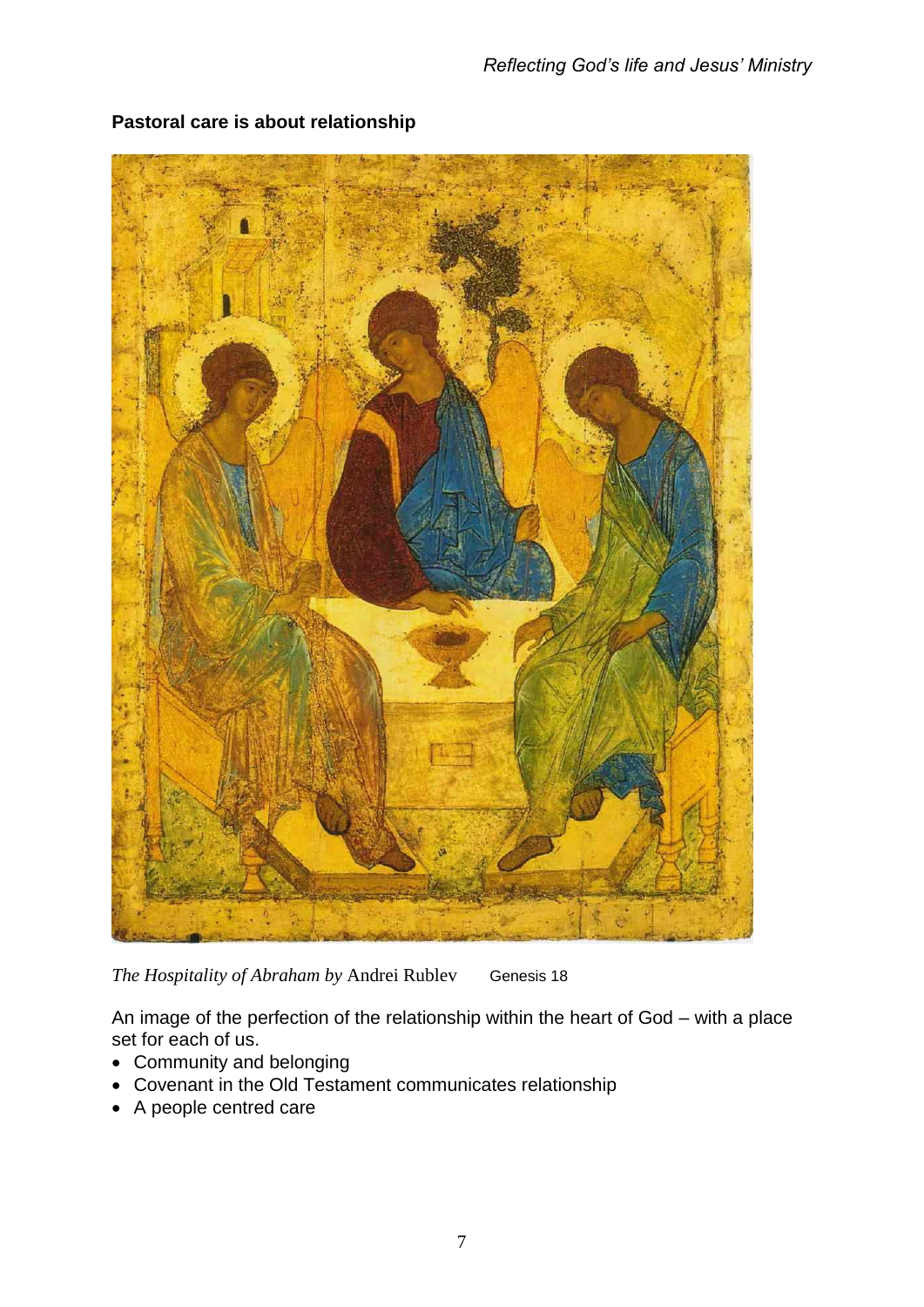### **Interactive Bible study - John Chapter 4**

Read through the chapter as a group-sharing activity

- What is happening here?
- What strikes you?
- What do you notice?
- What questions does it raise for you?
- How does this passage connect with what we have been talking about in this session?

• How has this helped your understanding of [pastoral care?

• Does anything contradict?

*Points to consider* Jesus seems to be able to listen deeply. The central tool of pastoral care is listening.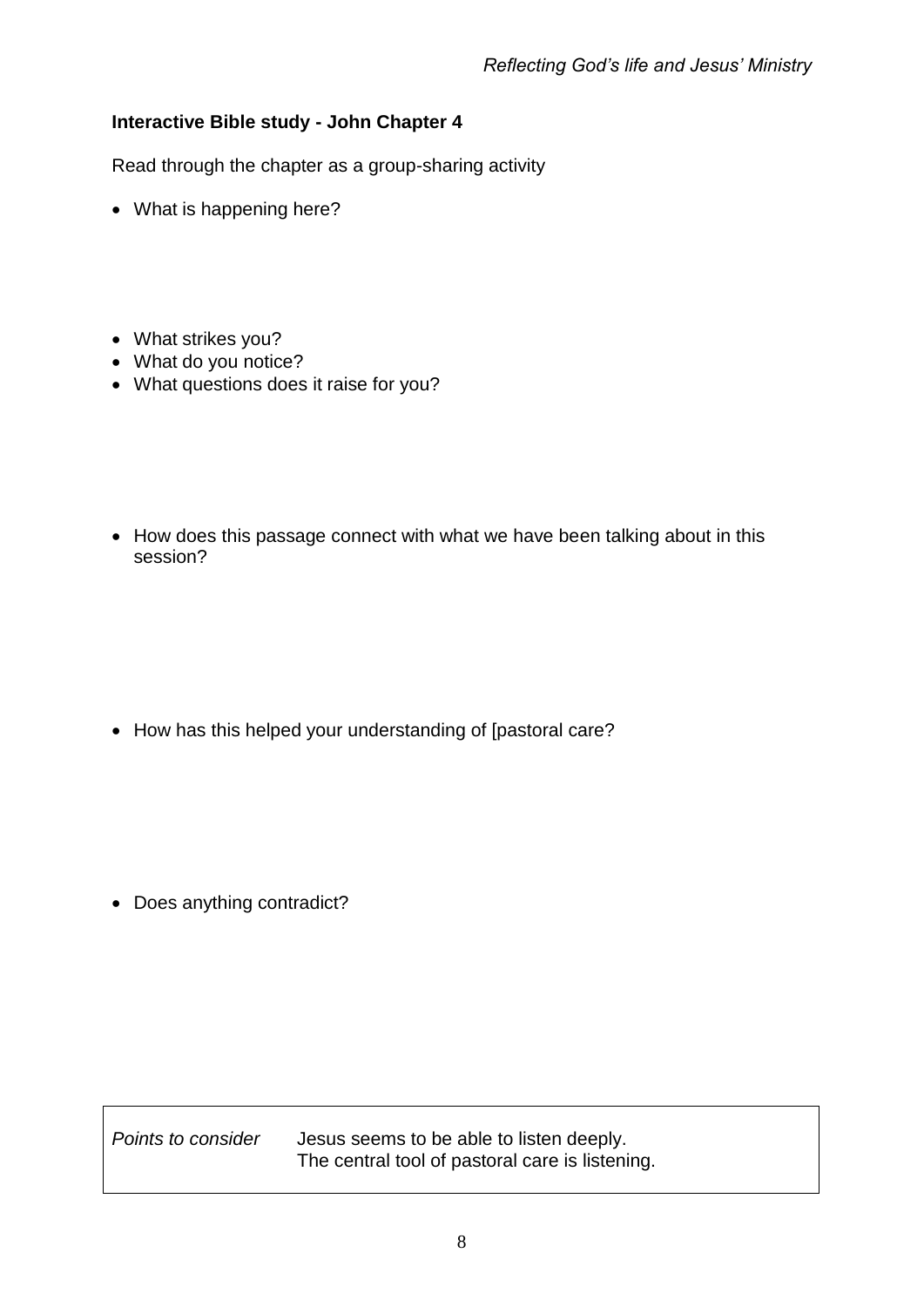## **Reflection**

- Learning is sometimes seen as memorising/ knowing facts (university challenge). Only part of learning.
- Knowing something is only really helpful if you understand it, see it's significance for you and can work out what to do with what you know. Have you ever had the experience of rediscovering something you have known for ages and suddenly saying 'I see'. It's not new information but a new way of looking at it. That's reflection. It's much deeper learning.
- We all do it. When we mull things over in the bath or with a drink, when we talk about the day with family or friends we are often engaged in a reflective process
- Reflective learning is about creating a structured way to practice what we all do some of the time.

Reflection is:

- **a perspective** a way of approaching/looking at things. Theological reflection asks you to look at things and ask about what this might show about God or his purposes
- **a skill** something you can develop by doing it
- **a process**  there are specific stages you can go through to help build up a pattern of reflecting
- Starting point for reflection is our **experience** of something. Starting to notice things during an experience – 'that's strange'. Noticing how you feel. Realising that something significant or new is going on here.
- **dialogue** with self / with experience / with God / with other things you have experienced.

**Reflection > Deep Learning > Transformative learning.**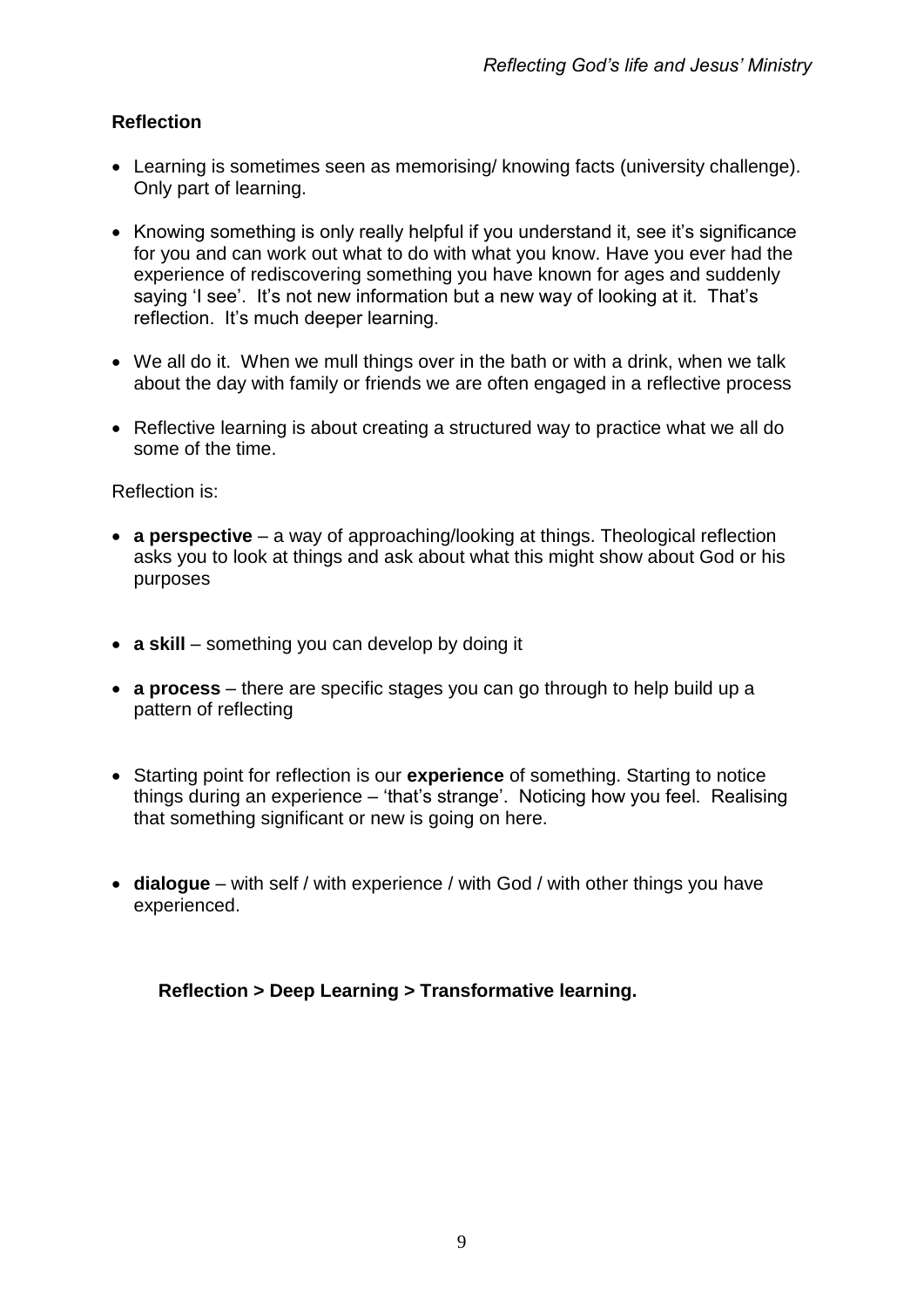# *TASK: To keep a reflective log during course.*

Why does keeping a reflective log, and the reflection that is part of the writing, encourage learning?

- 1. It encourages you to **'reprocess'** that information in a way that **connects** and **integrates** it with current understanding and experience.
- 2. Reflecting encourages you to **take responsibility for your learning**; to realise that you can take on board new things and have new insights.
- 3. Reflection enables you to have **greater ownership** of the material, making it more personally meaningful and improving your grasp of it.
- 4. Helpful when reflecting on material that is challenging or demanding, and helps to make the learning involved a positive experience.

#### **Preparation for next week. Session 2.**

#### *Take one of the following***:**

- **a recent conversation**
- **confusion or awkward family moment**
- **tricky event at work**

**other experience i.e. doesn't have to be a problem event.**

#### *Then,*

- **Describe it** *(Experience)*
- **Analyse it by writing down what was happening there for me, for the group.**  *(Explore and understand)*
- **Where did God seem to be present in it? Refer to tradition or scripture as able** *(Reflect and connect to understand more deeply)*
- **From my experience of it, I have learned…….** *(Action, to influence further experience)*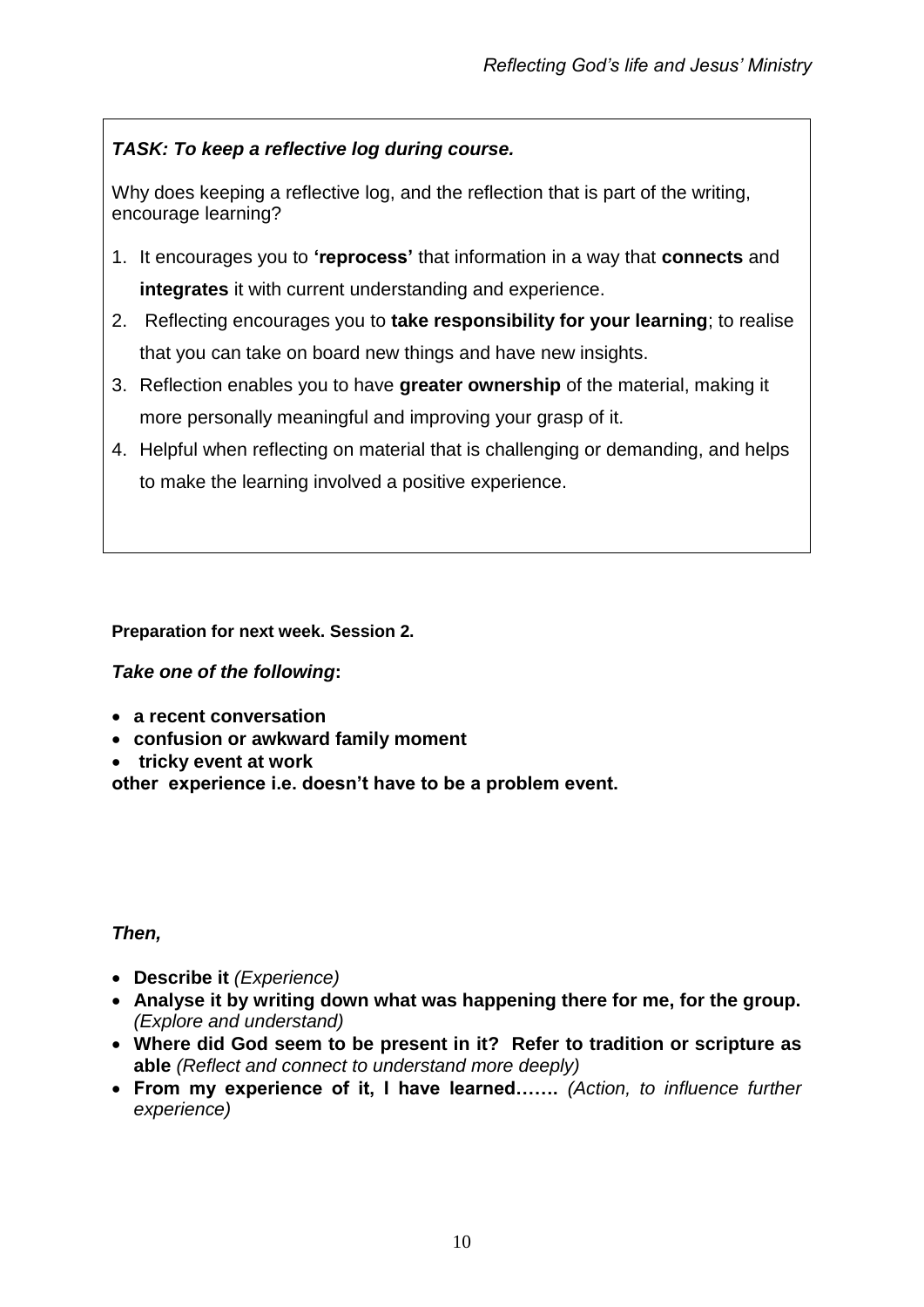# **Session 2**

# **Understanding communication**

| <b>Aims</b> | To explore the process of communication<br>To understand the fundamental nature of communication in<br>pastoral care |
|-------------|----------------------------------------------------------------------------------------------------------------------|
|             | To understand the skills required to enhance the<br>communication process                                            |

| Learning<br><b>Outcomes</b> | By the end of this session you will:<br>• Be able to state the basic processes of communication.<br>Have an awareness of the multi dimensional nature of<br>communication<br>• Have an awareness of the non-verbal aspects of<br>communication.<br>Be able to state the common barriers to communication.<br>$\bullet$ |
|-----------------------------|------------------------------------------------------------------------------------------------------------------------------------------------------------------------------------------------------------------------------------------------------------------------------------------------------------------------|
|                             |                                                                                                                                                                                                                                                                                                                        |

#### Introduction

In this session we will look at some of the theory of communication and we will seek to link this theory to the pastoral situation. We will consider the non verbal aspects, barriers to communication and the role of listening.

Good communication begins before a single word is uttered.

It begins with having a self-awareness as pastoral carers of all the issues that may cause us to pre-judge people.

There are biases and prejudices, beliefs and values that may influence the establishment of an effective pastoral relationship.

To communicate well with other people we need an understanding of ourselves as well as an understanding of those with whom we wish to communicate.

#### Understanding Ourselves

Understanding ourselves enables us to relate to other people - to those in our care more effectively therefore it is necessary to identify important qualities or traits within ourselves. When others relate to us, they are relating to the people we are and their behaviour towards us is a response to our behaviour towards them. It means accepting that their behaviour says something about ourselves as well as something about them.

We are all formed by the experiences and people we meet. They help to shape our lives – who we are and what we do.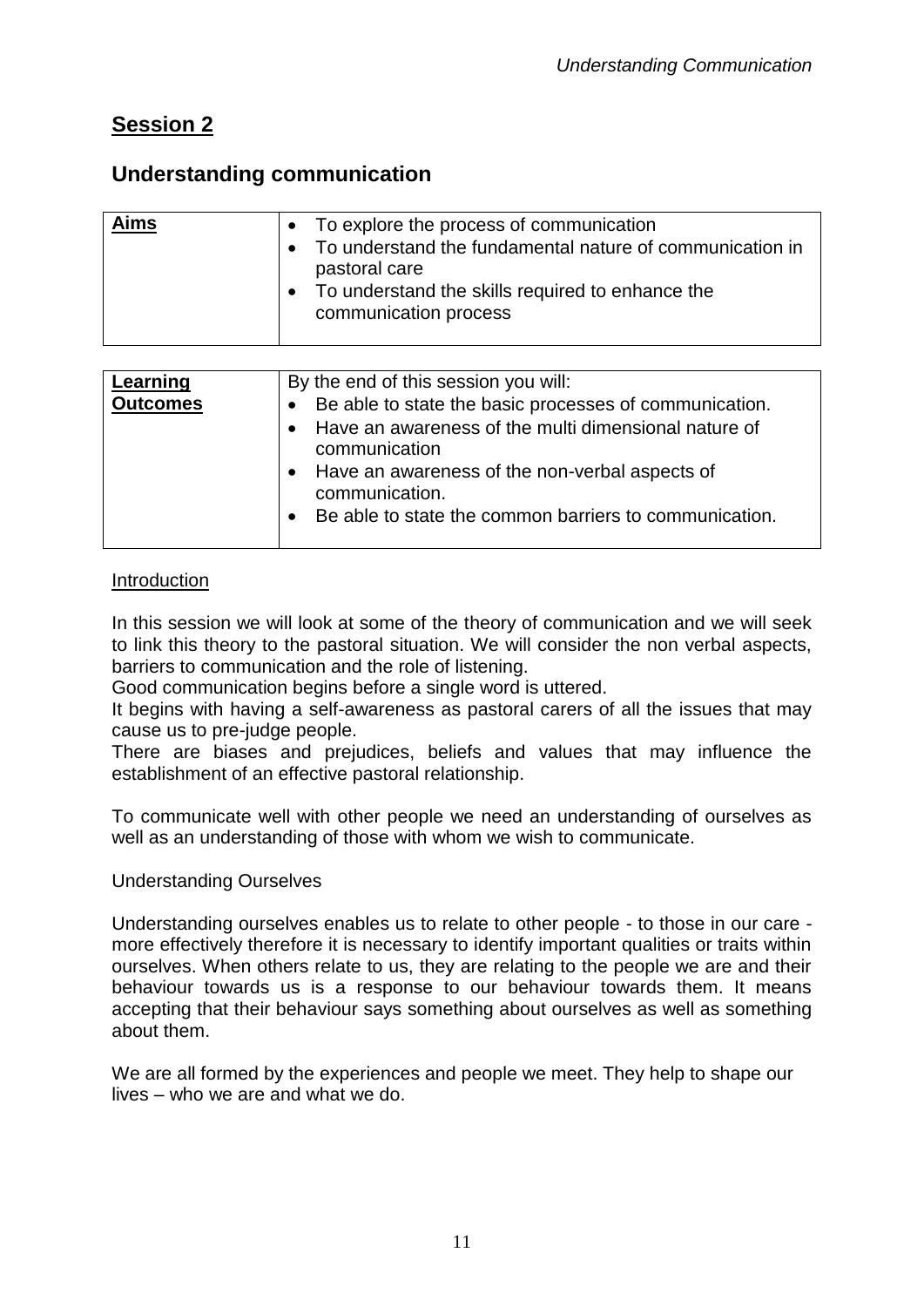## **Think about personal qualities**

Consider these qualities for a member of a pastoral care team.

How do these qualities apply to you?

- Friendly
- *Have a lot*
- Sensitive
- Warm
- Honest
- Reliable
- Thoughtful
- Likable • Punctual
- *Have some*
- Communicative
- Well balanced
- Well mannered
- Able
- Helpful
- Understanding
- *Have a little*
- Calm • Open
- Kind

*Need to acquire*

Can you think of any other positive qualities to add to the list?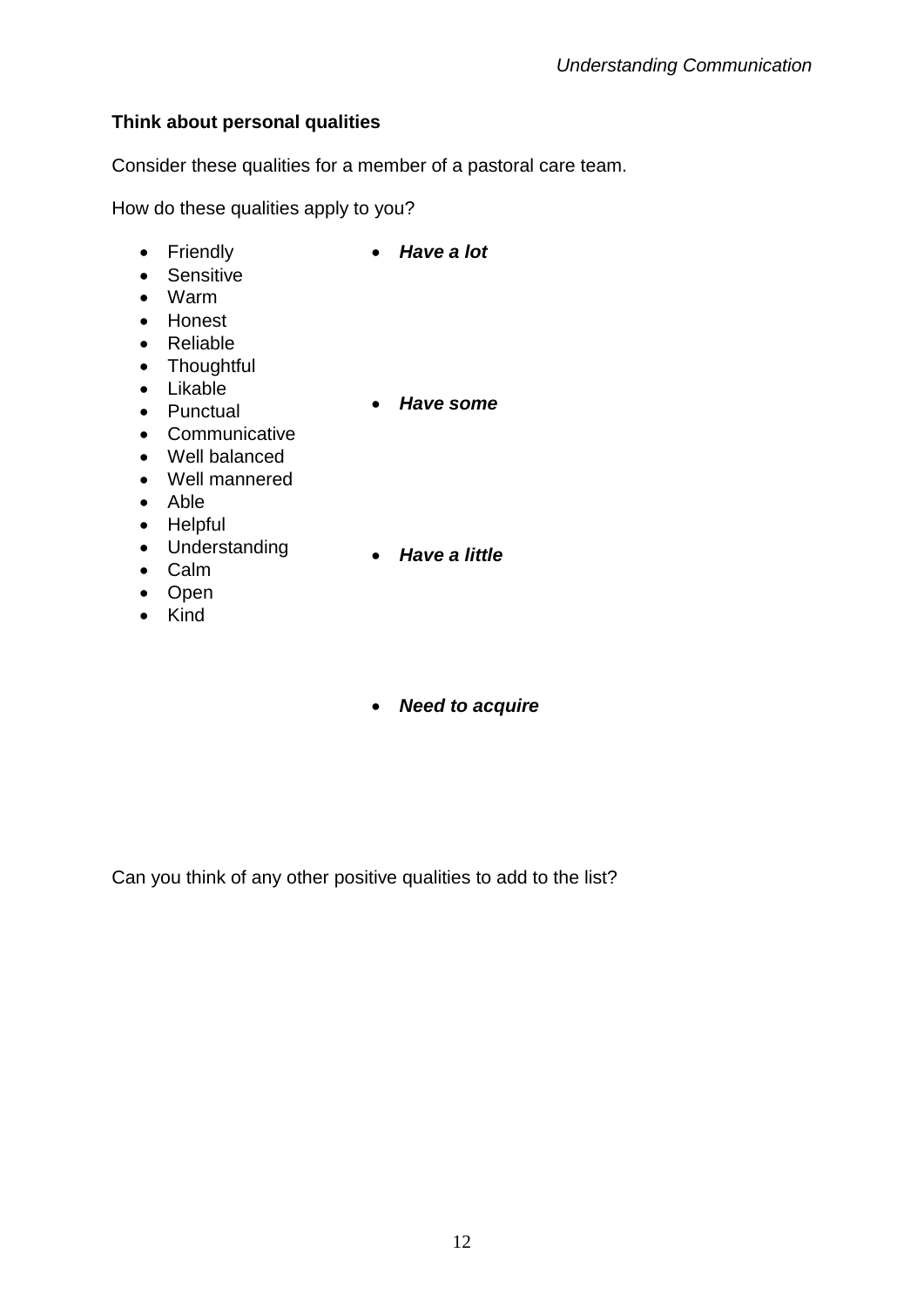| Points to consider. | • What have you discovered about yourself?                   |
|---------------------|--------------------------------------------------------------|
|                     | How much of yourself is it appropriate to show to the people |
|                     | you visit?                                                   |
|                     | What is meant by 'professional distance' and self-           |
|                     | disclosure?'                                                 |
|                     | Self-disclosure is helpful when used appropriately and       |
|                     | sensitively                                                  |
|                     | Develops sense of empathy<br>$\circ$                         |
|                     | Encourages person to talk<br>$\circ$                         |
|                     | Emphasises shared human experience<br>$\circ$                |
|                     | Self-disclosure happens on 3 levels                          |
|                     | Sharing opinions<br>$\circ$                                  |
|                     | Sharing experiences<br>O                                     |
|                     | <b>Sharing feelings</b><br>$\circ$                           |
|                     | WARNING - self-disclosure must be for the benefit of         |
|                     | the person being helped                                      |
|                     | Focus must remain on the person's issues<br>٠                |
|                     | Do not burden the person with your thoughts                  |
|                     | Do not undervalue their feelings or experiences              |
|                     |                                                              |
|                     | Keep adding to your reflective journal                       |
|                     |                                                              |

# **What is communication?**

Think of some words or phrases associated with communication.

List your ideas:

 $\mathbf{r}$ 

Write a definition for yourself or with others in your group.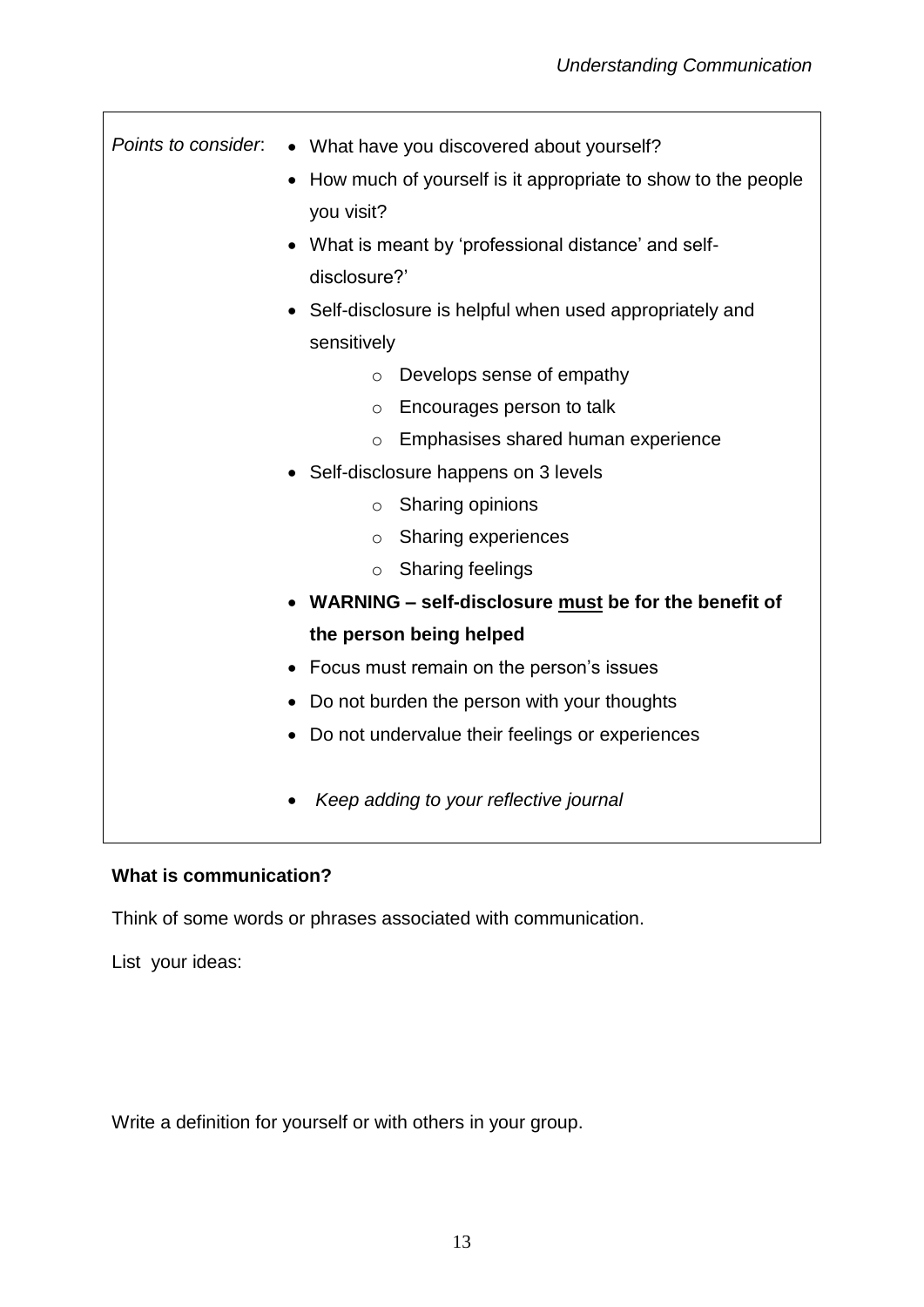| Points to consider | There are different ways of thinking about communication<br>• The WAY we get the message from our brain to someone<br>else's |
|--------------------|------------------------------------------------------------------------------------------------------------------------------|
|                    | • Our emotional RESPONSE to the message                                                                                      |
|                    | • Different INTERPRETATIONS to the same message                                                                              |

| Effective            | One way communication - sending a message without             |
|----------------------|---------------------------------------------------------------|
| Communication        | concern or interest for the response or interpretation of the |
| needs the following: | recipient.                                                    |
|                      |                                                               |
|                      |                                                               |
|                      |                                                               |
| Who                  | Two way communication – involves interaction between the      |
| What                 |                                                               |
| Why                  | people communicating. Response and interpretation are key.    |
|                      |                                                               |
|                      |                                                               |

Read this scenario and discuss its implications for a pastoral visit.

Think of two people sitting in a room who wish to communicate. Imagine the first person wishes to say something that perhaps the second person may not want to hear. The second person may feel anxious about what is to be said. The first person speaks but nerves and anxiety makes them awkward and less coherent in their speech, they do not make eye contact and they are fidgety in their seat. The second person hears the words but in the process of interpreting what they hear, they note the tone of voice, the lack of coherence and eye contact, they sense the first person's discomfort. This affects how they interpret the message and how they then return another message. They too may well display non-verbal behaviour that might suggest discomfort, anger, embarrassment, dismay – they will react to the message.

**Revisit your definition of communication. Do you wish to make any amendments?**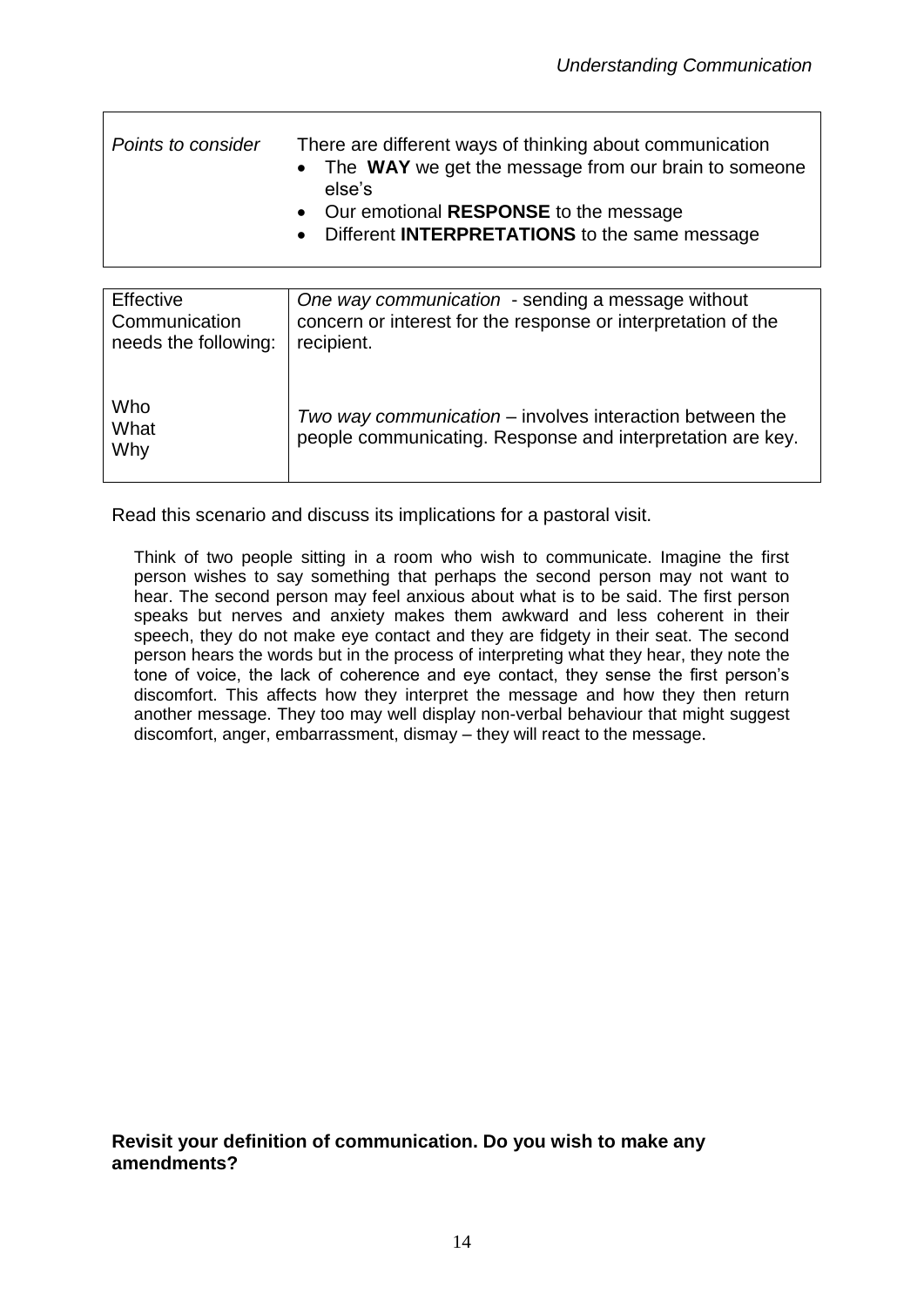2 way communication depends upon the WAY the message is sent: the RESPONSE it prompts: the INTERPRETATION that is made.

Non-verbal behaviours are fundamental in all communication processes.

#### **Discuss in groups this data:**

#### **55% is communicated through body language 38% by tone of voice and facial expression 7% is through the words used**

#### **What are the implications for how we express ourselves and how we interpret other people's communication to us?**

How do cultural and social expectations dictate the way we communicate?

When is it appropriate to touch or move into someone's personal space?

When do we naturally reduce the level of language we use?

When might we rely upon gesture to help us to express ourselves?

What other visual forms of communication do we use?

When might people's listening skills be less effective?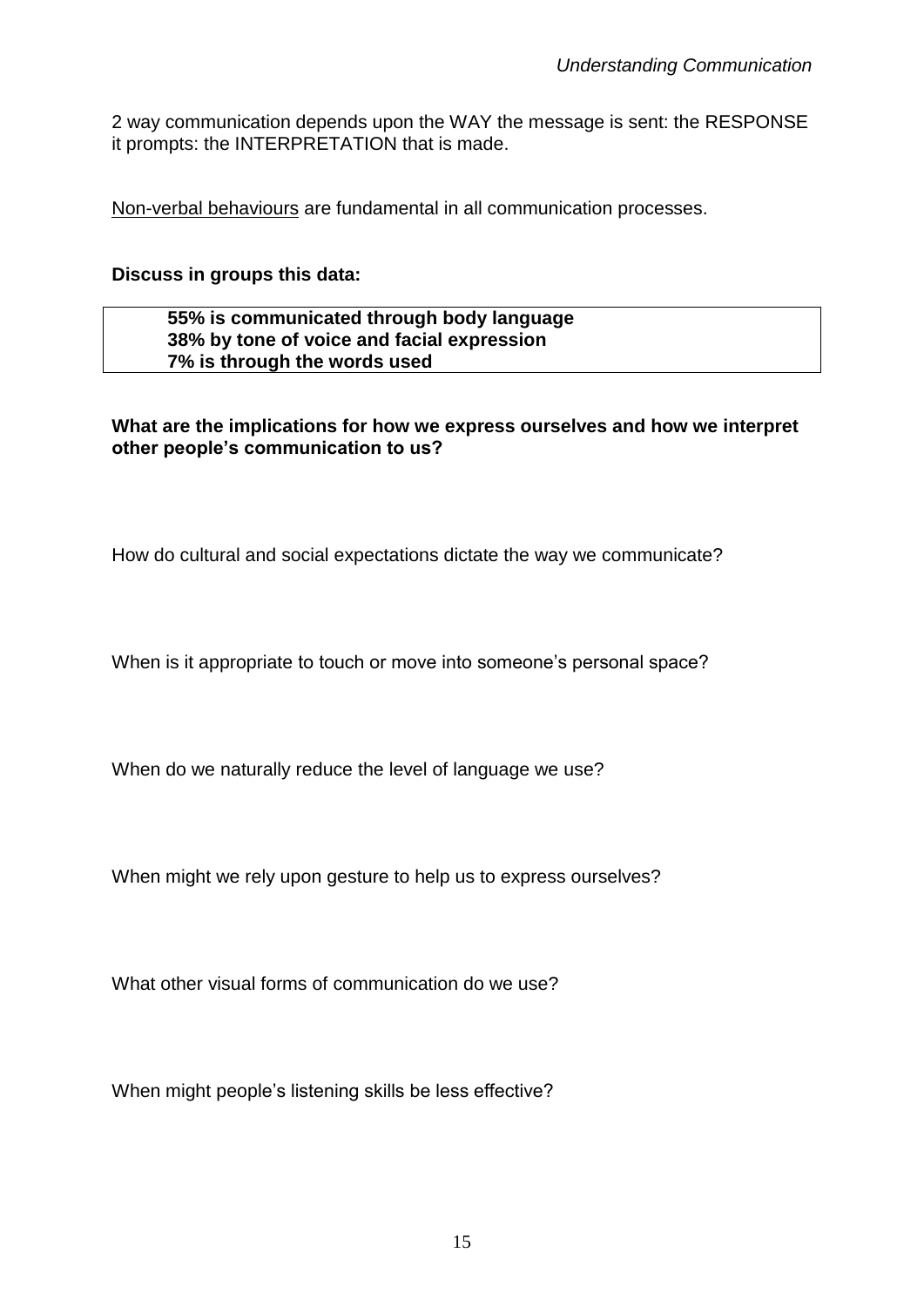| Points to consider. | Not everyone has the same natural skills for interpreting<br>$\bullet$<br>facial expression and body language<br>• How people use eye-contact is different and needs careful<br>interpretation. Some people stare whilst others avoid all<br>eye-contact.<br>• We usually have an idea about what is comfortable for our<br>personal space. Generally speaking, the closer the space,<br>the closer the relationship.<br>• Stature and how we hold our bodies can indicate emotion |
|---------------------|------------------------------------------------------------------------------------------------------------------------------------------------------------------------------------------------------------------------------------------------------------------------------------------------------------------------------------------------------------------------------------------------------------------------------------------------------------------------------------|
|                     |                                                                                                                                                                                                                                                                                                                                                                                                                                                                                    |
|                     | and feeling.                                                                                                                                                                                                                                                                                                                                                                                                                                                                       |
|                     | • Using gesture is a very natural way of communicating<br>which we all use. Some people rely more on visual<br>systems to aid their communication.                                                                                                                                                                                                                                                                                                                                 |
|                     | • Touch is another natural way to communicate but works<br>within social and cultural boundaries.                                                                                                                                                                                                                                                                                                                                                                                  |

Barriers to effective communication:

- Language even within the same language there may be significant differences e.g. text and teenagers
- Physical impairments hearing, sight, speech, breathing difficulties
- Learning difficulties
- Jargon and culture specific terminology
- Physical and emotional pain
- Stress and anxiety
- Mental health dementia / confusion

Communication is an ACTIVE process that needs our full attention. When one person is trying to communicate and the other is distracted then 'attention seeking behaviours' may result – even in adults.

#### **Discuss the following pastoral situation with regard to the communication involved.**

George is a member of the congregation who attends church regularly. His wife, Anne, used to accompany him every week but for the last six months he has been on his own. He comes into church almost as the service starts and is usually one of the first to leave with only the briefest of conversations with the clergy at the door. One Sunday, George remains in his seat. Lydia, who has been an acquaintance of George and Anne's because of their attendance at church, is worried. She goes to George and asks if he is alright. George says that he is alright and Lydia smiles and turns to leave. She then notices that there are traces of tears on George's face so she pauses. George breaks down and weeps openly, saying he can't go on, Anne is suffering from dementia and he doesn't know what to do or who to ask for help. Lydia sits down and encourages him to talk.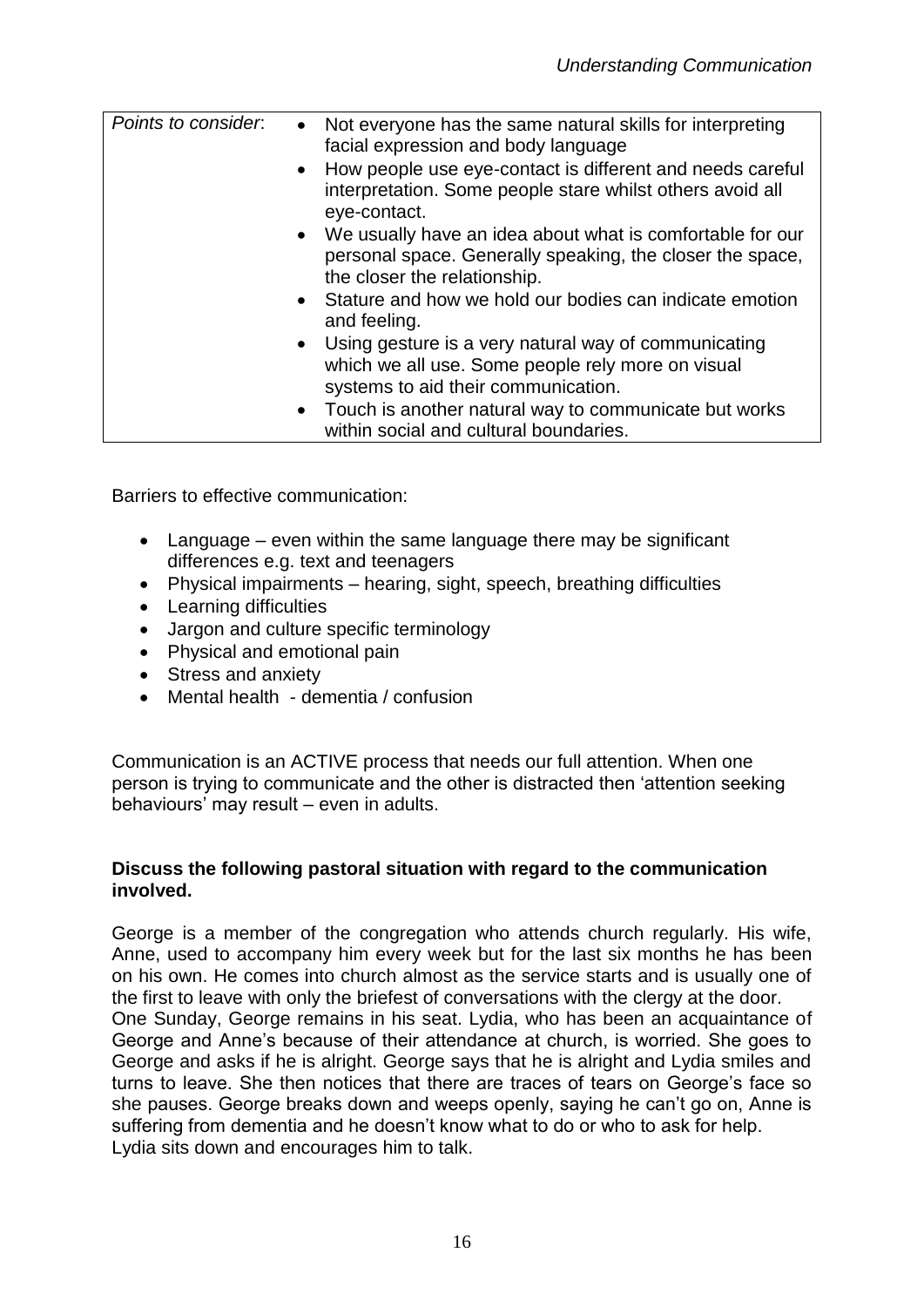# **Session 3**

# **Listening Attentively**

| Aims                        | To examine and explore the nature of listening as a caring<br>$\bullet$<br>activity<br>To build on last week's session on communication, looking<br>$\bullet$<br>at listening as an active part of the process<br>To identify the skills of active listening<br>$\bullet$<br>To practice active listening skills |
|-----------------------------|------------------------------------------------------------------------------------------------------------------------------------------------------------------------------------------------------------------------------------------------------------------------------------------------------------------|
|                             |                                                                                                                                                                                                                                                                                                                  |
| Learning<br><b>Outcomes</b> | By the end of this session you will be able to:<br>Explain what is meant by active listening                                                                                                                                                                                                                     |
|                             | State the behaviours that enable active listening<br>٠                                                                                                                                                                                                                                                           |
|                             | Assess your own ability to engage in active listening                                                                                                                                                                                                                                                            |

• Reflect on the practice of active listening

#### Introduction

### **Listening is a caring activity in which we need to consider the following:**

- Establishing a caring pastoral relationship requires the creation of an environment in which people feel comfortable.
- The level of comfort with the pastoral relationship will be indicated by the ability of the person seeking help to share personal information with the carer.
- A person will not feel able to 'open up' if they do not feel they are being listened to, that what they are saying is not important enough to demand the carer's full attention.
- Never underestimate the potential for helping others simply by listening to them!

#### **Reflection activity:**

Spend a few minutes trying to recall a time when you needed to talk to someone about a difficult, sensitive or personal issue with a 'professional' carer such as a nurse, or doctor, or priest or counsellor.

#### *What behaviours did they show that made you feel more comfortable about discussing your concerns?*

*Did they say or do anything which you found off-putting or made the task of talking harder?*

*Share your thoughts with another member of the group and complete the table.*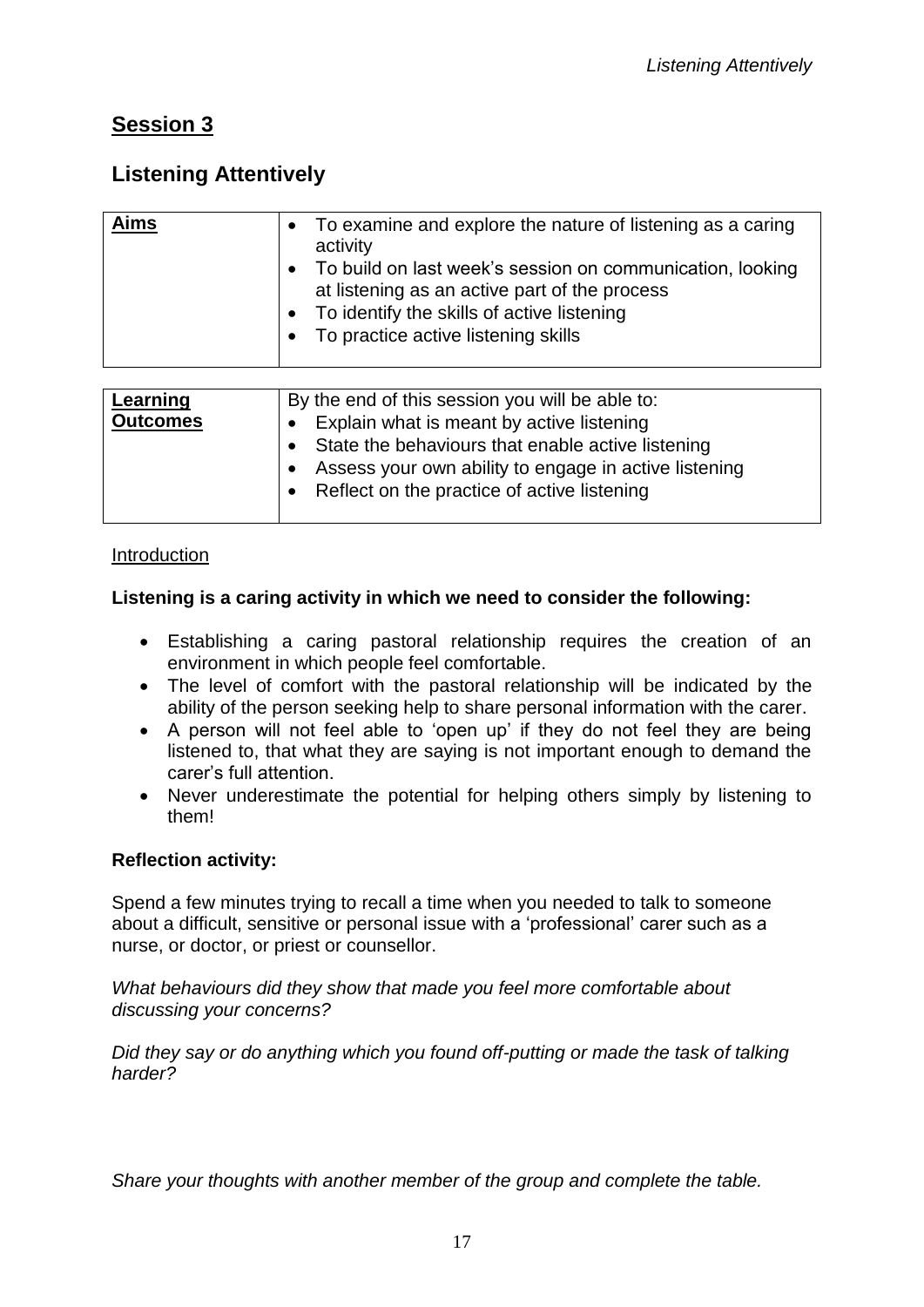| Common factors |
|----------------|
|                |
|                |
|                |
|                |
|                |
|                |
|                |
|                |
|                |
|                |
|                |
|                |
|                |
|                |
|                |
|                |
|                |

*Remember***: Communication facts:**

**55% is via body language**

**38% is via tone of voice and facial expression**

**7 % is via spoken words**

*What is the implication of this for active listening?*

#### **Listening Activity in pairs.**

- One person is the speaker / the other is the listener
- Speaker talks for as long as they can about the last 24 hours in their life.
- Listener sits alongside and actively ignores the speaker

How long did the speaker keep going? How did it feel to be ignored? How did it feel to do the ignoring?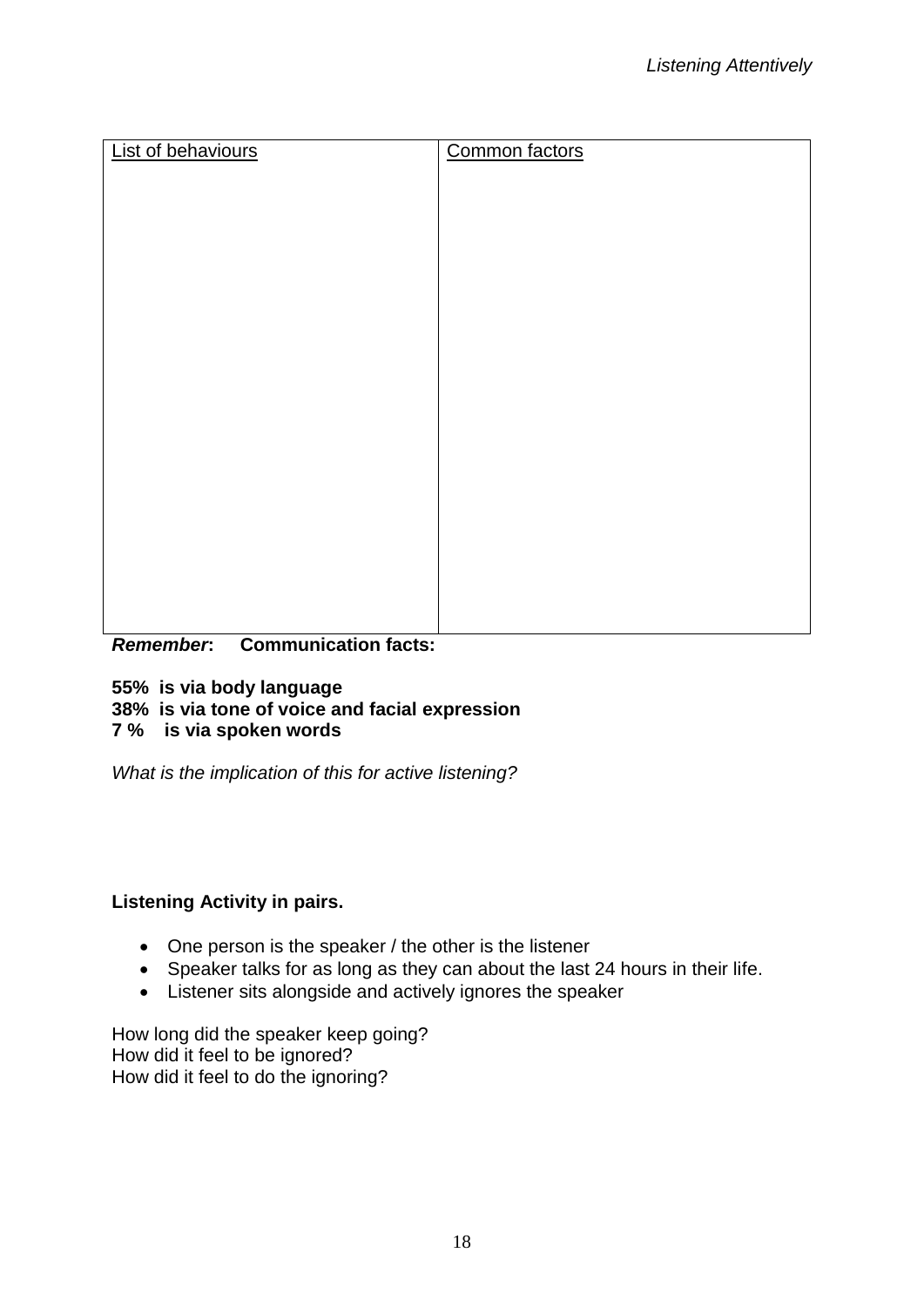| Points to consider. | • As a listener you communicate through gaze, body<br>posture, facial expression and even touch.<br>• Words can be a barrier to listening so do not talk over your<br>partner<br>• Reflecting, summarising and paraphrasing can aid the<br>speaker if done with sensitivity |
|---------------------|-----------------------------------------------------------------------------------------------------------------------------------------------------------------------------------------------------------------------------------------------------------------------------|
|                     |                                                                                                                                                                                                                                                                             |

#### **1. Reflecting:**

- Reflect back the key words and phrases used by the speaker
- The speaker can hear their own words being used
- The listener has to pick out the most significant words or phrases
- e.g. 'I have been feeling very lonely lately' *to which you may reflect back* 'so you feel lonely'

Or 'since my husband has died I have found life difficult' *to which you might reflect back '*so life has been difficult since he died'.

- This shows you are paying attention
- What people say is important to you
- Avoid sounding like a parrot by using appropriate tone of voice, body language, facial expression

## **2. Paraphrasing:**

- Comment back to speaker by paraphrasing what they said
- Check their reaction to the content of what they said put in a different way
- Avoids sounding like a parrot

## *Role-play Activity in pairs:*

Take turns to be speaker and listener. Take turns to reflect and paraphrase. Choose some of the following as a starting point for a 2-way communication.

#### **'I get anxious on my own and feel too frightened to go out'.**

**'I feel so bad, I get tired and feel I can't cope so I end up just shouting at the kids all the time.'**

**'I know I should come to church but I don't know anyone. Its such a long time since I went.'**

**'I am frightened of dying.'**

**'I don't like living on my own.'**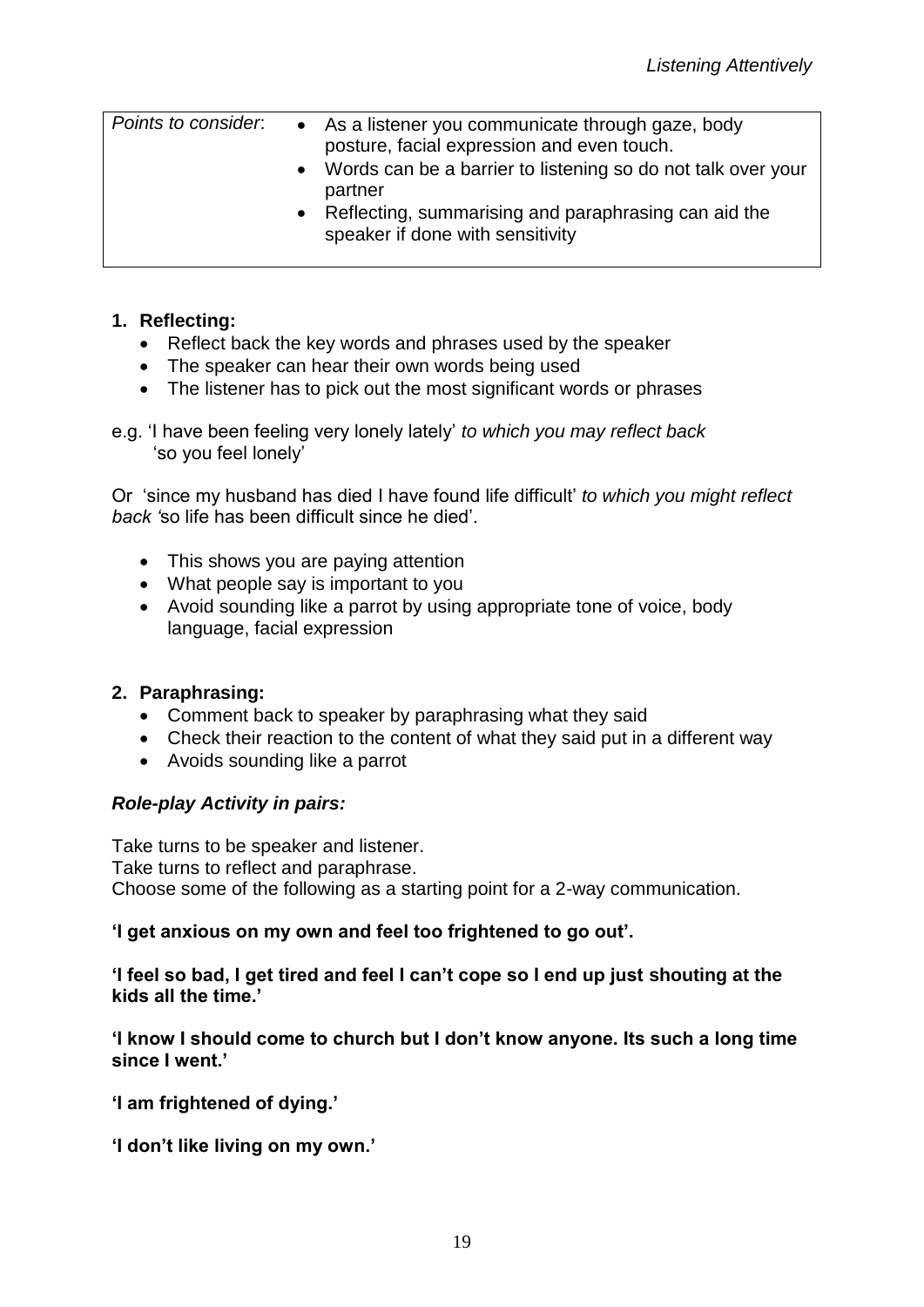## **3. Summarising:**

- Identify the key points when someone has been talking for a while
- Pause from time to time to give a summary
- Check that you have understood the points being made
- Separates the key points
- Allows opportunity to expand or clarify what has been said

#### *Role-play activity in pairs:*

Take turns to be speaker and listener. The speaker will talk for 2-3 minutes on any topic of their choice. Use summarising, as well as reflecting and paraphrasing as the listener.

Discuss how it felt to be both speaker and listener.

#### **4. Silence:**

Silence can feel uncomfortable with people who we don't know so well. In a pastoral situation silence may occur naturally.

*Do not be tempted to break the silence just for the sake of it.*

Silence is necessary sometimes to allow the speaker time to consider what to say. If the time of silence begins to feel very uncomfortable then try reflecting back the last point of the conversation:

e.g. 'you said you were feeling anxious'. Or give a prompt:

e.g.

'perhaps it is difficult to know what to say next'.

A good listener will tune in to the unspoken communication and allow the person time and space by coming alongside them, sharing their journey.

| Points to consider. | • Active listening is a skill that will develop through practise<br>• Do not leap in with a comment of your own<br>• This moves the focus away from the person we are trying<br>to help back on to our selves<br>• God gave us two ears and one mouth – perhaps He was<br>trying to tell us to listen more than we speak! |
|---------------------|---------------------------------------------------------------------------------------------------------------------------------------------------------------------------------------------------------------------------------------------------------------------------------------------------------------------------|
|                     |                                                                                                                                                                                                                                                                                                                           |
|                     |                                                                                                                                                                                                                                                                                                                           |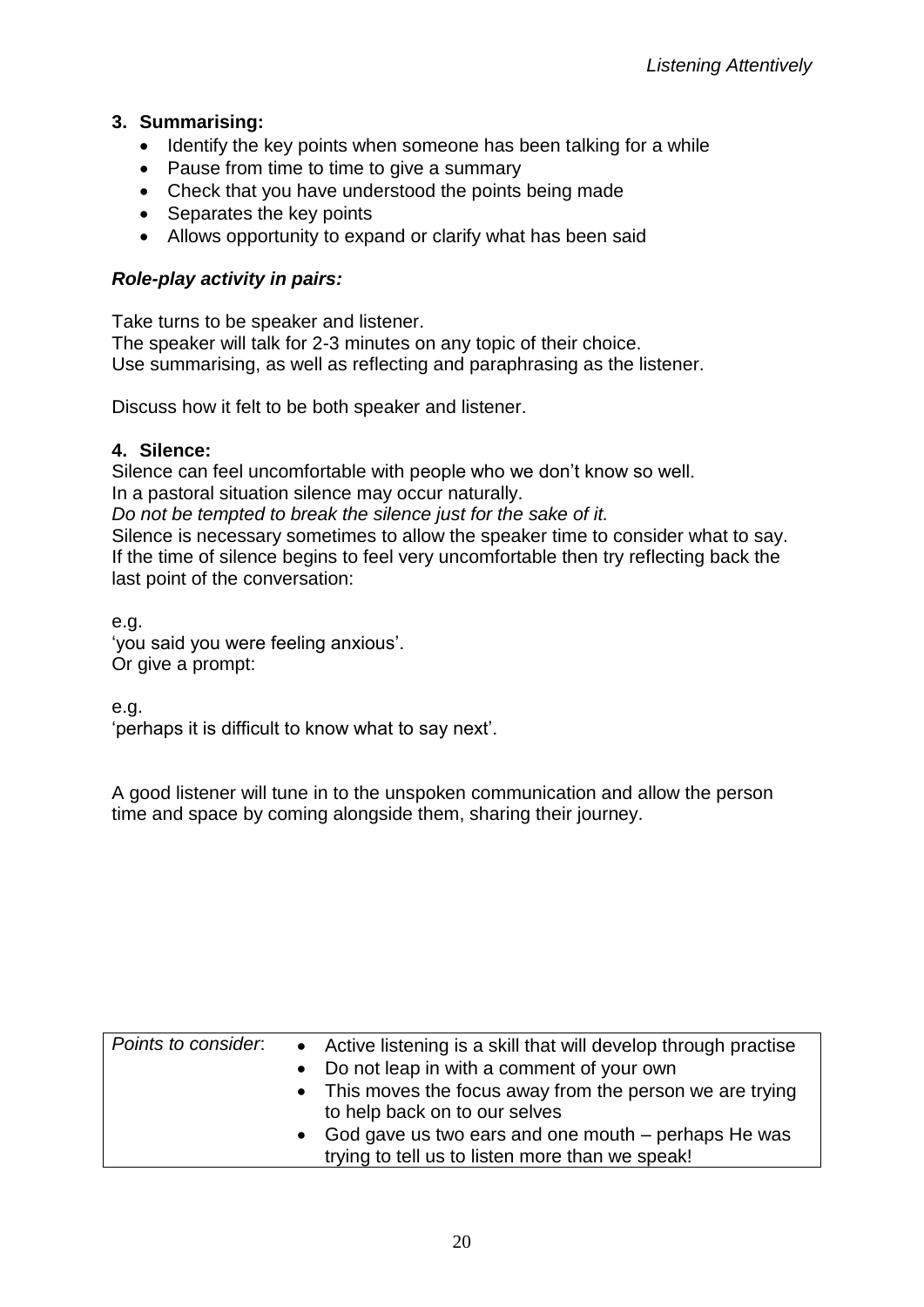# **Session 4**

# **Interpersonal Skills: Using Helping Skills**

| • To promote the awareness of the use of listening skills in<br>establishing a helping relationship.<br>• To build on the previous two sessions looking at<br>establishing rapport.<br>• To remind us of the importance of active listening in the<br>helping relationship.<br>• To remain focussed on the person being helped<br>To remember this not a form of therapy for the helper! |
|------------------------------------------------------------------------------------------------------------------------------------------------------------------------------------------------------------------------------------------------------------------------------------------------------------------------------------------------------------------------------------------|
| By the end of this session you will:                                                                                                                                                                                                                                                                                                                                                     |
| House roughted the concent of optive lietening                                                                                                                                                                                                                                                                                                                                           |
|                                                                                                                                                                                                                                                                                                                                                                                          |

| Learning        | By the end of this session you will:                                                            |
|-----------------|-------------------------------------------------------------------------------------------------|
| <b>Outcomes</b> | Have revisited the concept of active listening.<br>$\bullet$                                    |
|                 | Be aware of the difference between using listening and<br>$\bullet$<br>counselling skills       |
|                 | Be able to discuss sympathy and empathy and their<br>influence within the helping relationship. |
|                 | Be aware of the need for integrity within the helping<br>$\bullet$<br>relationship.             |
|                 | Have practised establishing rapport within a relationship.<br>$\bullet$                         |

## **Counselling:**

#### **NB pastoral visitors are NOT counsellors.**

Counselling is a professional, specific, structured activity in which a trained counsellor will apply appropriate psychological or therapeutic approaches to enable a client to move from one emotional place to another.

## **Listening as part of a helping relationship:**

There are 3 core conditions for a helping relationship.

- Empathy
- Being ourselves, being true and real
- Accepting people as they are not making judgements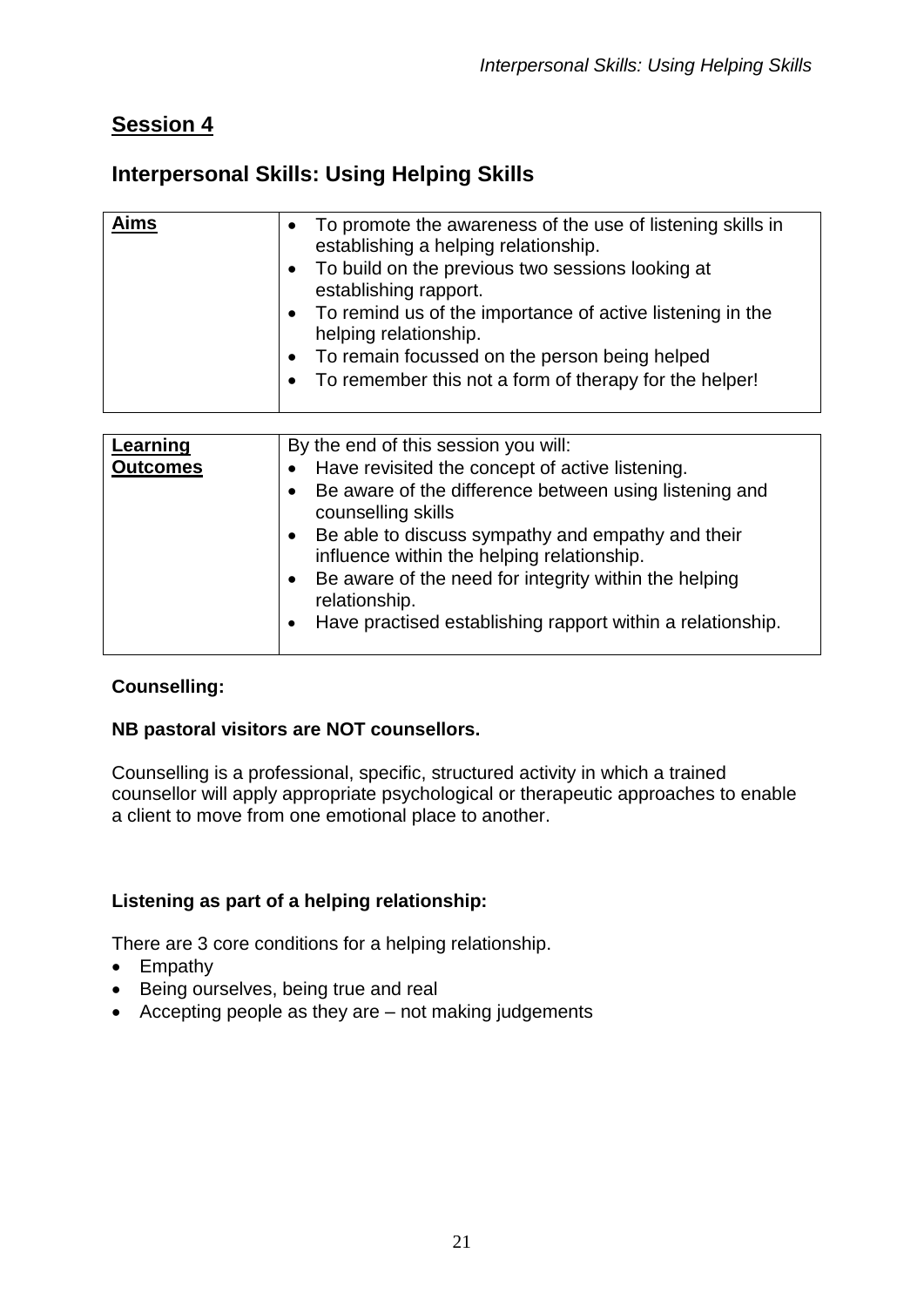## **Empathy**

Empathy is not sympathy. It is thinking about how the world appears to the other person.

How is empathy expressed?

- Think about what has been said already about how we communicate. Empathy can be effectively expressed through non-verbal means such as appropriate touch, body posture, gestures and facial expression.
- Words need to be well chosen. Avoid expressions such as 'I understand how you are feeling' even if you have had a similar experience yourself. To an individual, their situation is unique so how can anyone understand how they feel? They could be quite offended by such phrases no matter how well intentioned.
- More helpful phrases or sentences may be:
	- 'I imagine this must be very painful for you. How can I help you?'
	- 'I can't pretend to know how you must be feeling but I want to be here for you – do you feel able to talk to me about it?'

Each of these ends with a question inviting the person to express their feelings, to tell their story. Don't forget to listen!

Do avoid relating your own experiences, no matter how similar they may be. The focus is on the other person, not you and they are likely to find neither help nor comfort in this. If you are asked about your experiences, keep your reply brief and to the point. Move the focus back to the other person as soon as you can.

#### **Being ourselves**

This means being real with the other person, showing them our true selves. To achieve this, we need to be self-aware, comfortable in our own skin. We are not pretending to be something, or someone, we are not.

To maintain a relationship means being aware of how we exercise power in that relationship. The moment someone accepts our help and support, they become vulnerable. For the Christian exercising this ministry, it must be our recognition that, alongside everyone else, we too are sinners and we, too, are loved and redeemed. That is the message we must convey, that we all stand equal and loved in God's eyes.

#### **Accepting others**

We do not make judgements about their behaviour, attitudes, beliefs or values. As Christians, this means remembering that every person is a beloved child of God just as we are. Every person is precious to Him and deserving of the care we offer in His name.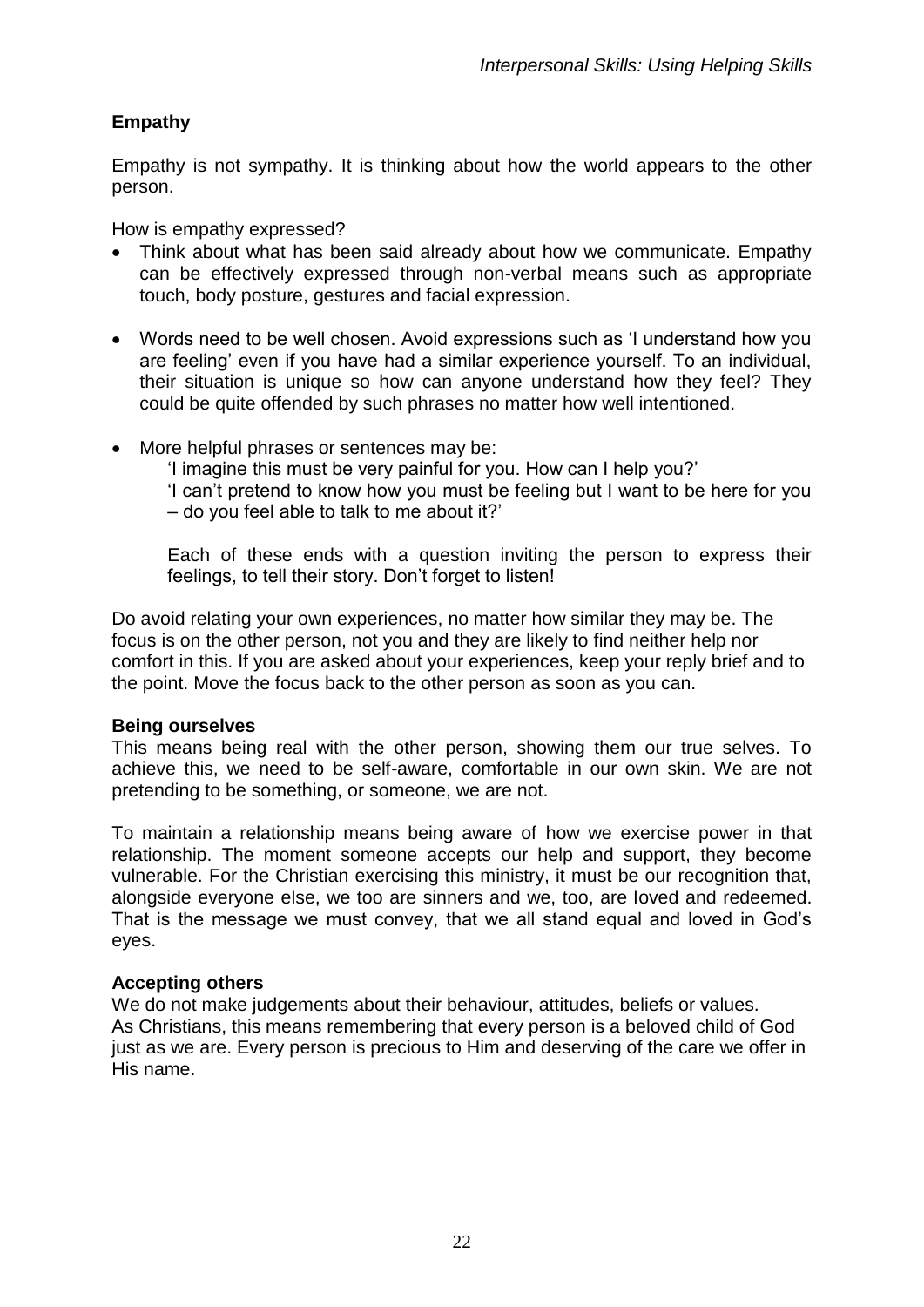#### **Read this story and discuss your reactions to it.**

St Patrick's Homeless Project in Hove.

During a Eucharist, one of the homeless men standing around the altar detached himself from the group, walked over to one of the pillars and relieved himself. No-one batted an eyelid. The man finished what he was doing and rejoined the group. One of the congregation quietly moved up the church with a mop and bucket and cleared up the mess. No comments, no judgement, just quiet acceptance of this homeless gentleman and his particular set of values and social boundaries.

#### **Now consider these questions.**

How do you cope with:

- Noisy children in church?
- Strangers who wander in front of you when shopping who are unkempt, smelling of alcohol?
- Disabled / disfigured people?
- Gay / lesbian / transgender people?
- Groups of lads shouting about on the playing field?

Each one is unique and special to God – can they be special to you?

#### **Small Group Activity**

This is a role play, it will help you practice the things we have been discussing. Further down the page there are some scenarios that might occur in a pastoral care situation. Choose three of these to role play with two other members.

You will work in groups of three.

- One person will be the Pastoral carer
- One will be the person receiving pastoral care
- One will observe and offer comment on the interaction.

Swap around for each scenario so that each person has a chance to be the observer, the care and the person being helped. There are no scripts to follow, just use your imagination as you go along!

When you have completed three scenarios, reflect on how you felt being the care and being cared for.

Think about the behaviours you observed when you were the observer – did these relate to the interpersonal skills we have been discussing over the last few weeks? Discuss your conclusions within your group. Be prepared to feedback to the other participants when the whole group comes back together.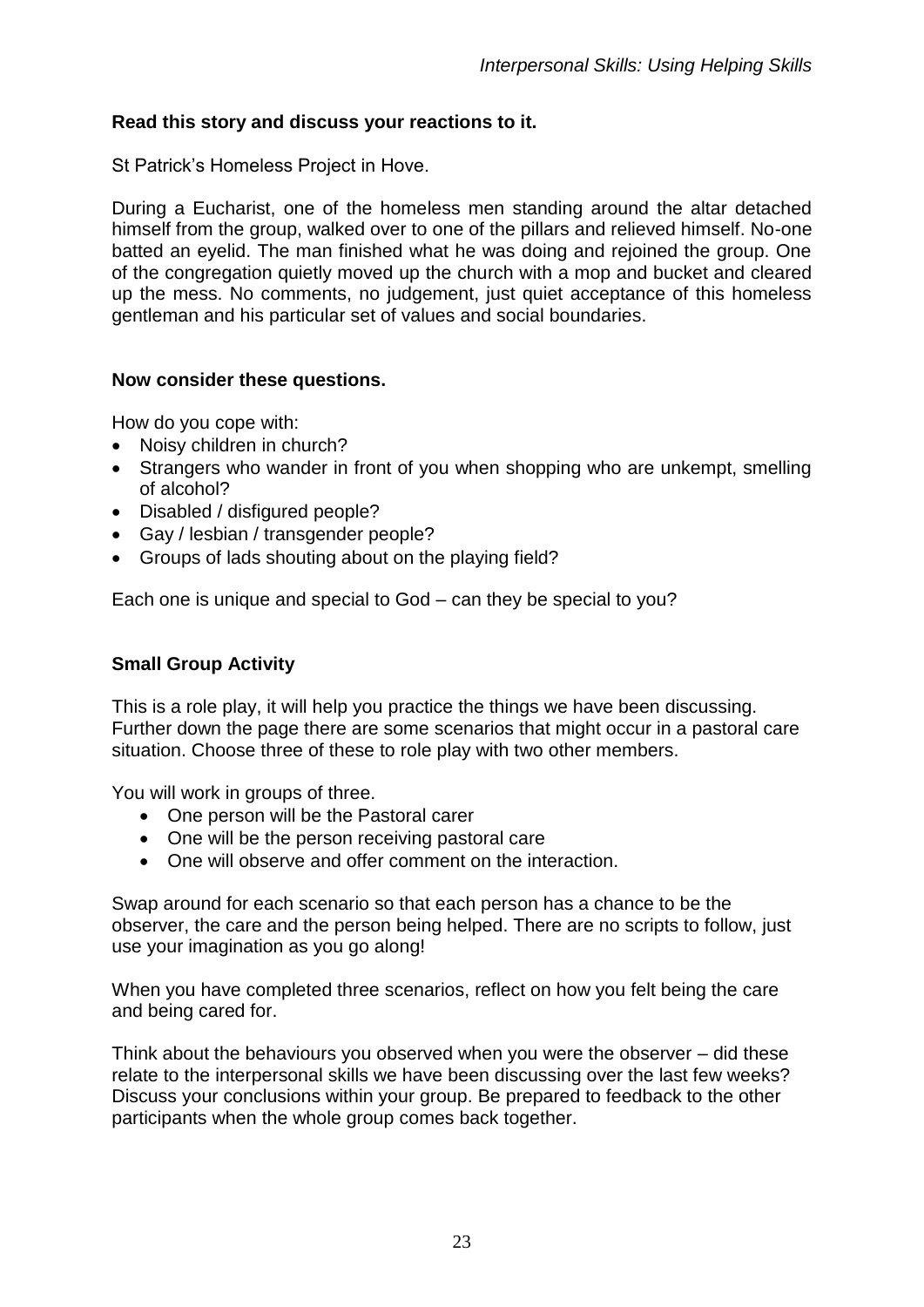# **Scenario 1**

Eric Jones is a member of the congregation. He has recently lost his wife after 52 years of marriage and has not been to church since her funeral. The Rector has visited him and feels that regular contact with a member of the pastoral team might help Eric to maintain contact with the church and enable him to attend services again. The pastoral team member remembers Eric as a stalwart of the church, always at church events with his wife, Jean. They were regular members of the congregation, well loved by all. Jean was involved with the flowers, a choir member until ill health limited her activities before her death. Eric used to be a server, was Church Warden for a number of years and, until his wife died, was always ready with a laugh and a joke to cheer people up. The pastoral team member is thinking of these things as Eric answers the door. Eric appears to be rather grumpy but invites the pastoral team member to come in. A social conversation starts then Eric admits he cannot face coming back to church without Jean.

## **Scenario 2**

Jenny is in her mid-forties and has recently come home from hospital following an operation. The Rector has asked if a member of the pastoral team could pop in and visit her at home. Jenny is very active within the church and regularly helps out with the children and youth work activities. She is facing a lengthy recuperation from her illness and will not be able to participate in active church life for several weeks. She is feeling frustrated and useless. The Rector wants to ensure she knows she is still a much loved and valued member of the church community.

#### **Scenario 3**

Tom and Angie and their three children aged  $4 - 9$  are on the fringe of the regular church congregation, coming when there is a family-type service where they can feel comfortable. They haven't been to a service for a while and the Rector learns that one of the children has been in hospital and has been quite poorly. The child is home from hospital now but is still off school. Tom and Angie are having to continue to take time off work to look after the poorly child and are starting to suffer financially. A pastoral carer visits and, although Tom and Angie are polite and welcoming, there is obvious tension in the air.

## **Scenario 4**

Ellie and Dave are a young couple in their early thirties who have just moved into the area. They have attended church and have filled out a 'contact card'. The Rector wants to ensure this couple feel welcomed and asks the pastoral team to ensure they are visited and have relevant information about the church.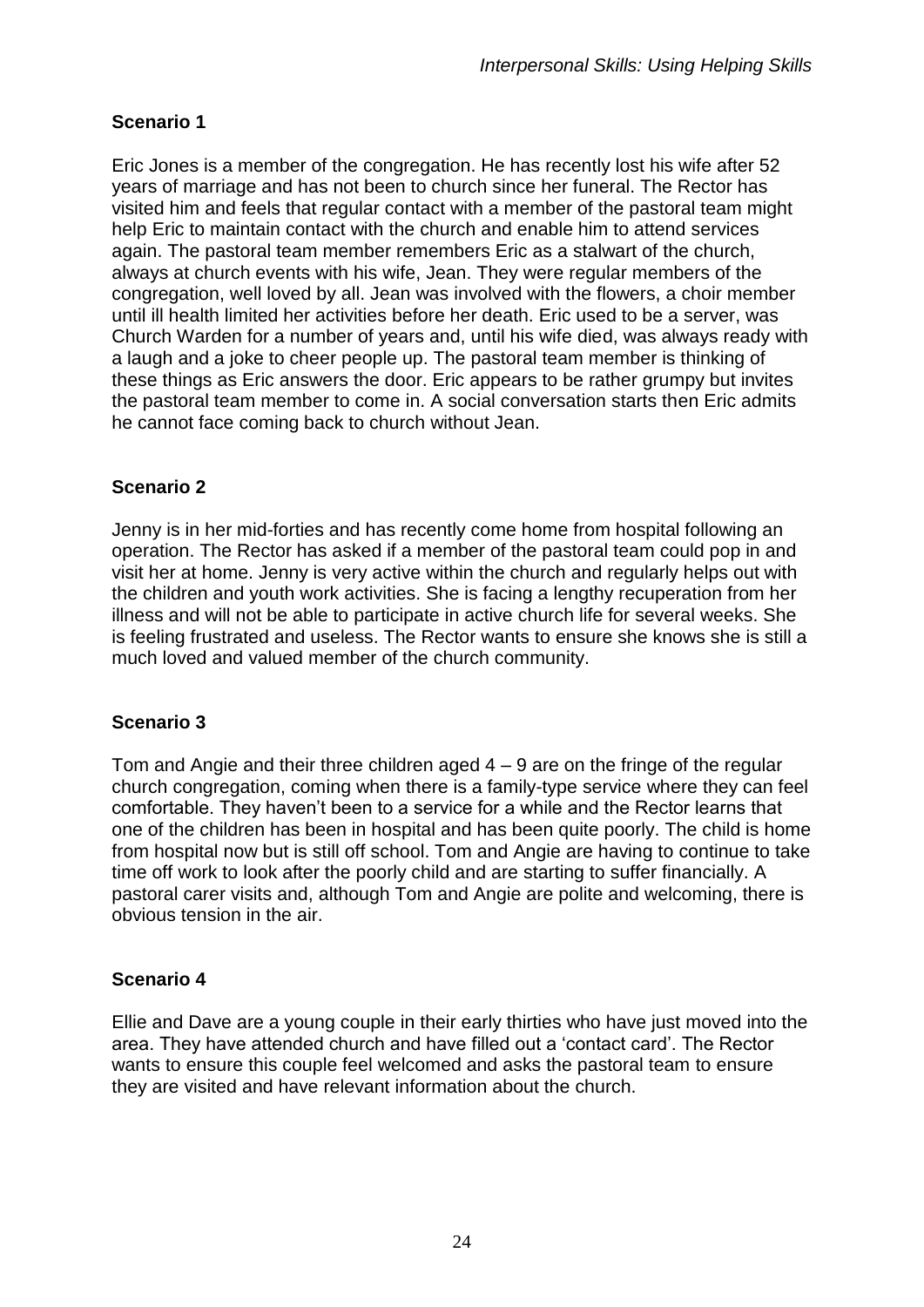# **Scenario 5**

Ellen is a housebound lady in her later eighties. She has been a faithful member of the congregation for nearly 60 years. She relies on regular visits and home communion to help her maintain her faith and her contact with the church. She regrets she is unable to be active in the church anymore and wants to know how she can still be involved. The pastoral care team are asked to make regular visits.

# **Scenario 6**

Kathleen is in her mid fifties and attends church fairly regularly. She suffers from depression and has not been seen in church for several weeks. The Rector is concerned and asks a member of the pastoral team to visit to see if she is all right. When the team member visits, Kathleen says that her husband is right, the church doesn't care and no-one can help her. The team member feels that, with the right care and support, Kathleen's faith can be restored.

Notes from the feedback:

Appropriate use of interpersonal skills can enhance any relationship, particularly when we are seeking to help and support a fellow human being.

Members of a pastoral care team need to use their communication skills to good effect to enable the people they are helping to feel loved, supported and valued by members of the church.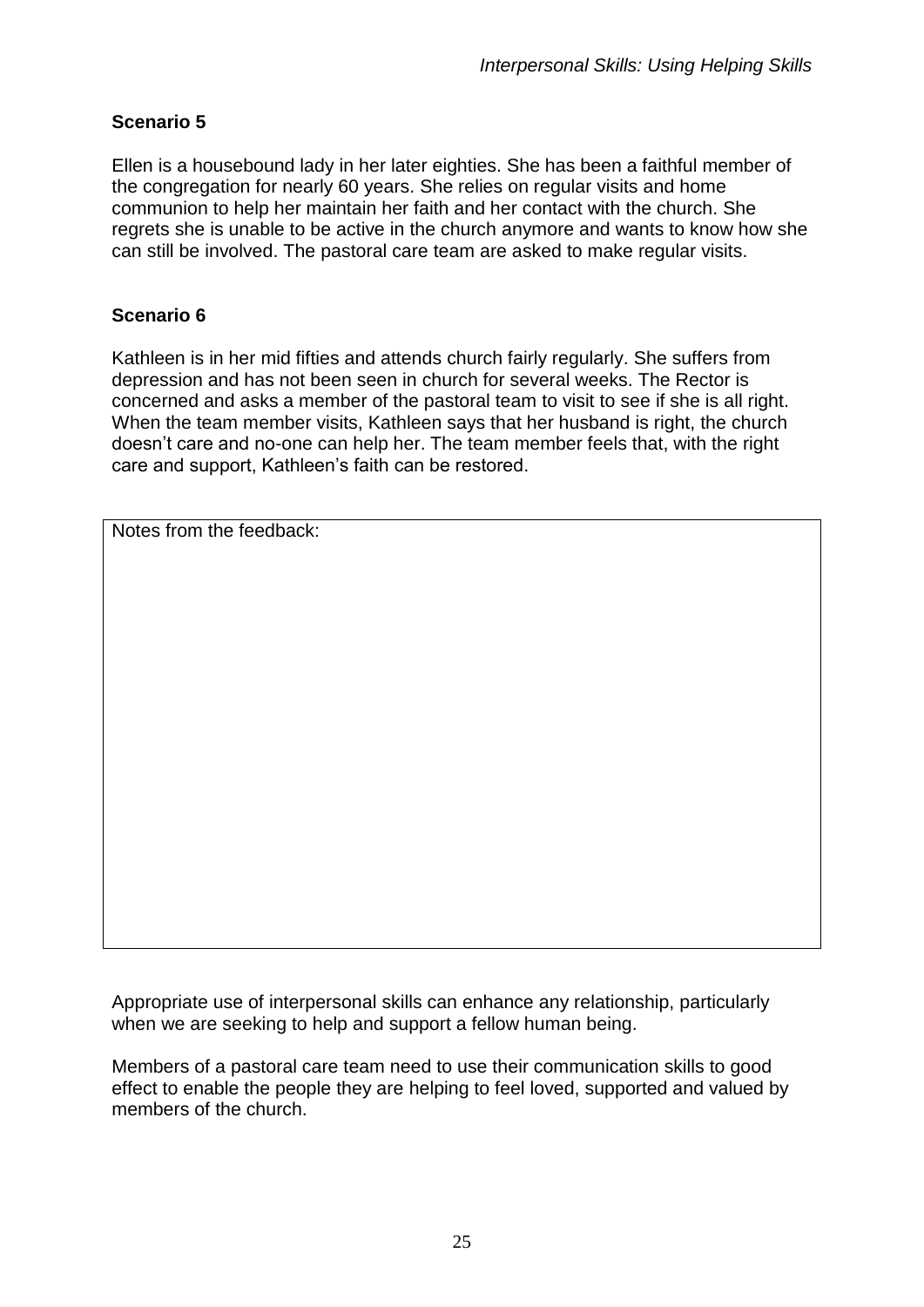# **Session 5**

# **Being Trustworthy**

| <b>Aims</b>     | • To explore the notion of trust and confidentiality.<br>To explore what is meant by confidentiality<br>٠<br>To discern those occasions when disclosure of information<br>to certain agencies is necessary for the protection of those<br>concerned with the situation.<br>To enable participants to discern those occasions when<br>$\bullet$<br>trust and confidentiality can be inadvertently broken despite<br>the best of intentions. |
|-----------------|--------------------------------------------------------------------------------------------------------------------------------------------------------------------------------------------------------------------------------------------------------------------------------------------------------------------------------------------------------------------------------------------------------------------------------------------|
|                 |                                                                                                                                                                                                                                                                                                                                                                                                                                            |
| Learning        | By the end of this session you will:                                                                                                                                                                                                                                                                                                                                                                                                       |
| <b>Outcomes</b> | • Be able to state the need for confidentiality and the reasons<br>and conditions for appropriate disclosure.<br>De quare of oituotions whom truct and confidence mou he                                                                                                                                                                                                                                                                   |

| and conditions for appropriate disclosure.                        |
|-------------------------------------------------------------------|
| $\bullet$ Be aware of situations when trust and confidence may be |
| inadvertently betrayed.                                           |
| I • Have been introduced to the Diocesan Guidelines on            |
| Confidentiality                                                   |

#### Introduction

*Being trustworthy is not just about keeping things confidential. It is about being straightforward and honest within the helping relationship, so that the person we are seeking to help knows that we will do the right thing, we will not pass judgement and we will continue to demonstrate God's love for them.*

#### **Share together as a whole group what the word trust means to them**

Write down examples on a flip chart for everyone to share.

- What are the most commonly held thoughts?
- Are there any other ideas not brought out in the discussion that can be added later?
- Were there any examples that you hadn't thought about before?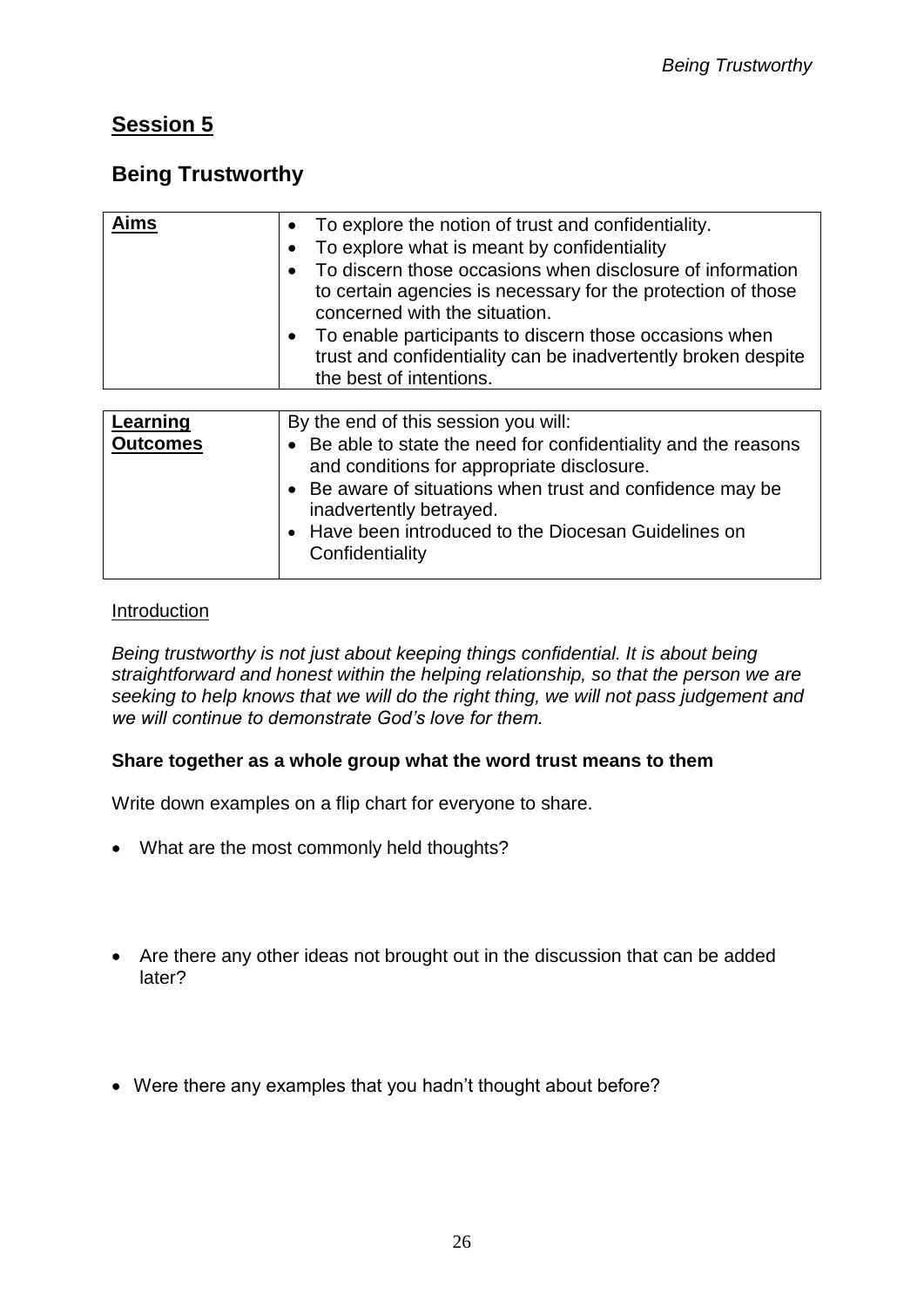**Look up and discuss the theme of trust in these Biblical passages.**

- Psalm 37: 3-7a
- $\bullet$  Proverbs 3:5-6
- John 3: 18-21,
- $\bullet$

Write down examples from the discussion on a flip chart.

| Points to consider.<br>$\bullet$                                  | The dictionary definition of trust is a belief in the reliability<br>of a person or thing – when you came in and sat down,<br>you trusted the seat to support you! – or a state of being<br>relied on or confided in. |                                                                                                                                                                                         |
|-------------------------------------------------------------------|-----------------------------------------------------------------------------------------------------------------------------------------------------------------------------------------------------------------------|-----------------------------------------------------------------------------------------------------------------------------------------------------------------------------------------|
| $\bullet$                                                         |                                                                                                                                                                                                                       | Undertaking any form of pastoral care immediately puts<br>the carer in a position of trust and great harm can be done<br>both to individuals and to organisations if trust is betrayed. |
| <b>Discussion points in</b><br>pairs                              | $\bullet$                                                                                                                                                                                                             | Have there been any occasions in your life when<br>you have felt your trust was betrayed?                                                                                               |
| Summarise key points but<br>DO NOT compromise<br>confidentiality. | $\bullet$                                                                                                                                                                                                             | How did it make you feel?                                                                                                                                                               |

• How did you cope with that betrayal?

#### **Discussion points in the group**

- How might Jesus have felt when he was betrayed by Judas?
- How might he have felt when Peter denied him*?*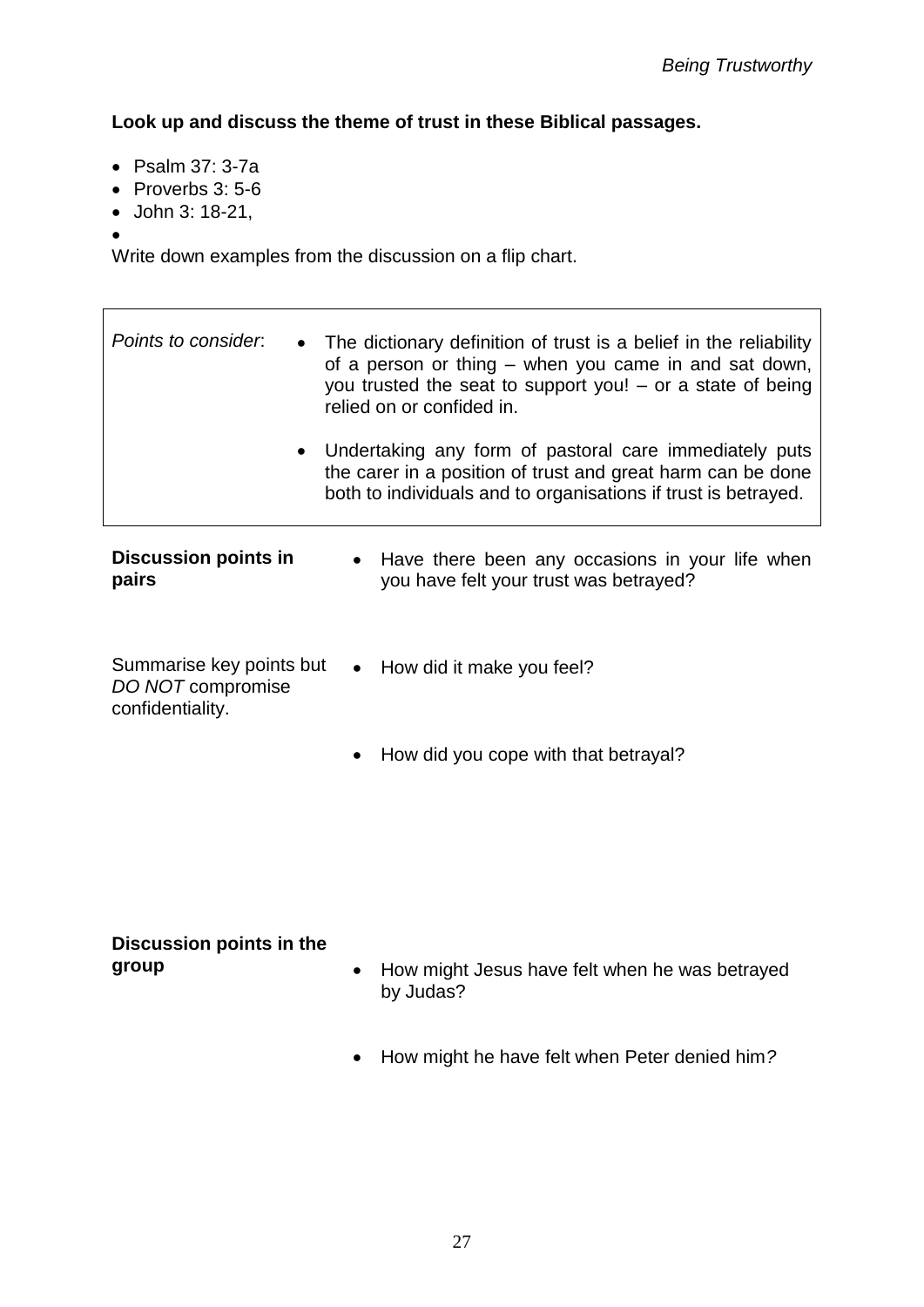*Points to consider*: In a pastoral care situation there has to be trust in the relationship. Using good interpersonal skills can help establish that trust but it will be through demonstrating trustworthiness that confidence in the relationship will be maintained.

- When offering ourselves in service to others we will have the privilege of being trusted by them. They have the right to expect us to honour that trust and know that we will deal responsibly with the relationship that is established.
- Immediately a caring relationship is commenced a power relationship exists. There is always the potential for the carer to exploit the one they are caring for. By establishing and adhering to our trustworthiness, those we are caring for can feel safe and protected from exploitation. The moment we break that trust, the relationship is damaged and harmful.
- Trust goes both ways. It is important for the pastoral carer to be aware of situations where they can be at risk of harm, either physically or emotionally.

# **Activity in 2's or 3's.**

*What do you understand by the term 'confidentiality'?*

Discuss in small groups and feedback by putting ideas onto a flip chart.

Definitions of confidentiality: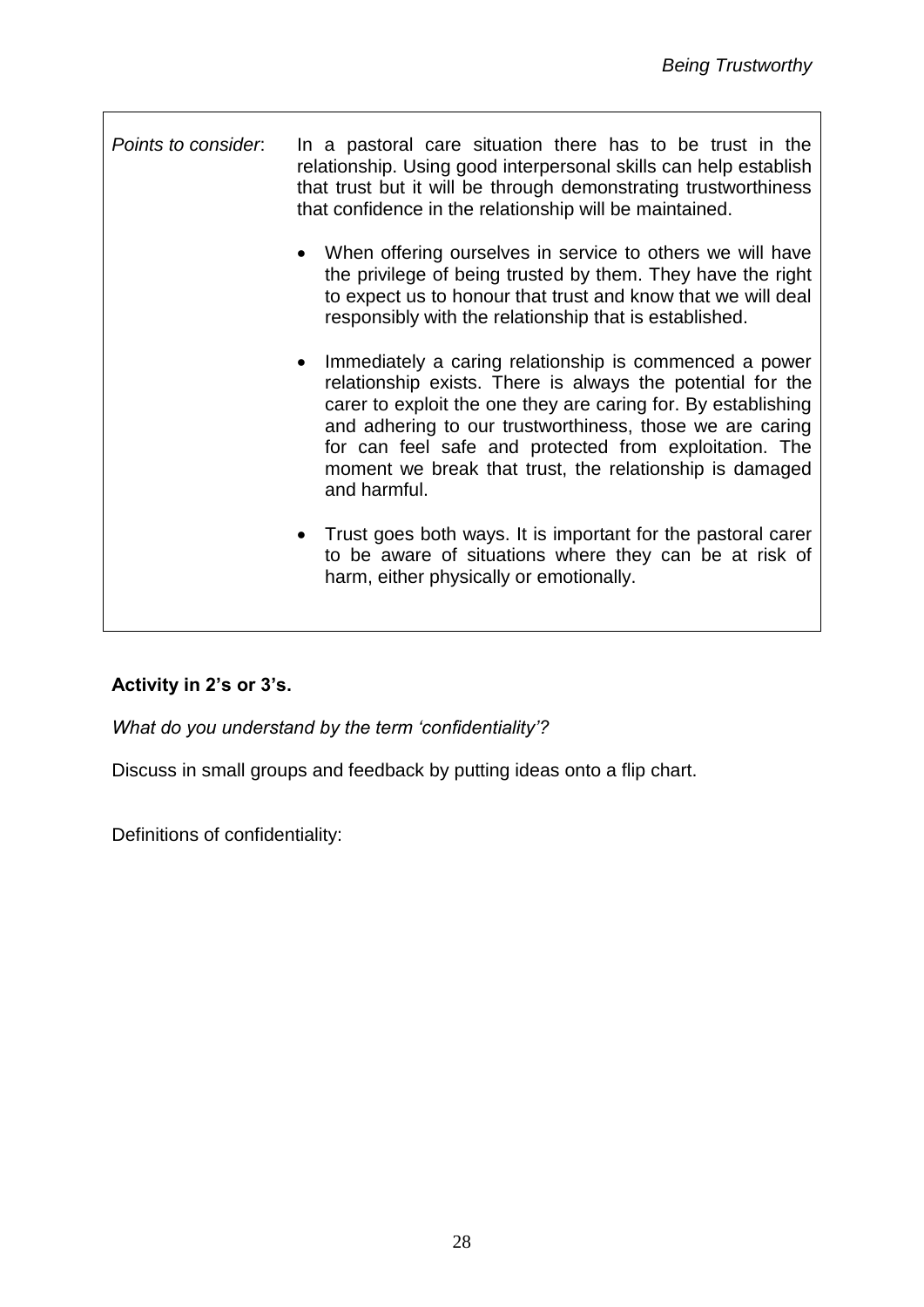| Points to consider.<br>Are you safe with<br>secrets? |           | In the pastoral care situation, it is likely that people will<br>entrust you with information that is private and personal<br>and will do so because they trust you to take care of that<br>information.                                                                          |
|------------------------------------------------------|-----------|-----------------------------------------------------------------------------------------------------------------------------------------------------------------------------------------------------------------------------------------------------------------------------------|
| Are you a gossip?                                    | $\bullet$ | It is very difficult to know what to do with information<br>offered in such situations, particularly if that information<br>impacts on others in some way.                                                                                                                        |
|                                                      |           | • As a general rule, do not promise secrecy. It is better to<br>state that information will be kept confidential but that it<br>may be beneficial to the person if they consent to certain<br>information being disclosed to the Rector/Vicar but only if<br>absolutely necessary |

### **Legal Aspects of Confidentiality**

The Data Protection Act of 1998 provides for the protection of personal data. It defines personal data as information that relates to a living person which would lead to the identification of that person.

The Human Rights Act of 1998 compliments the Data Protection Act as it recognises the individual's right to a private and family life.

Disclosure of any information gained through a pastoral encounter to unauthorised persons may contravene either of these laws.

In view of this, it is not expected that pastoral carers will keep any written records (manual or electronic) of those they are involved with through the pastoral care team. The only records that should be kept are those legally required of the incumbent of the parish and the control of that information is also governed by the Data Protection Act.

#### **Moral/Ethical Aspects of Confidentiality**

Knowledge is power, it is said. If we know something about someone then we have some power over them. We have the potential for gaining status by passing that knowledge on to carefully selected others.

Of course, Christians would never do that………………………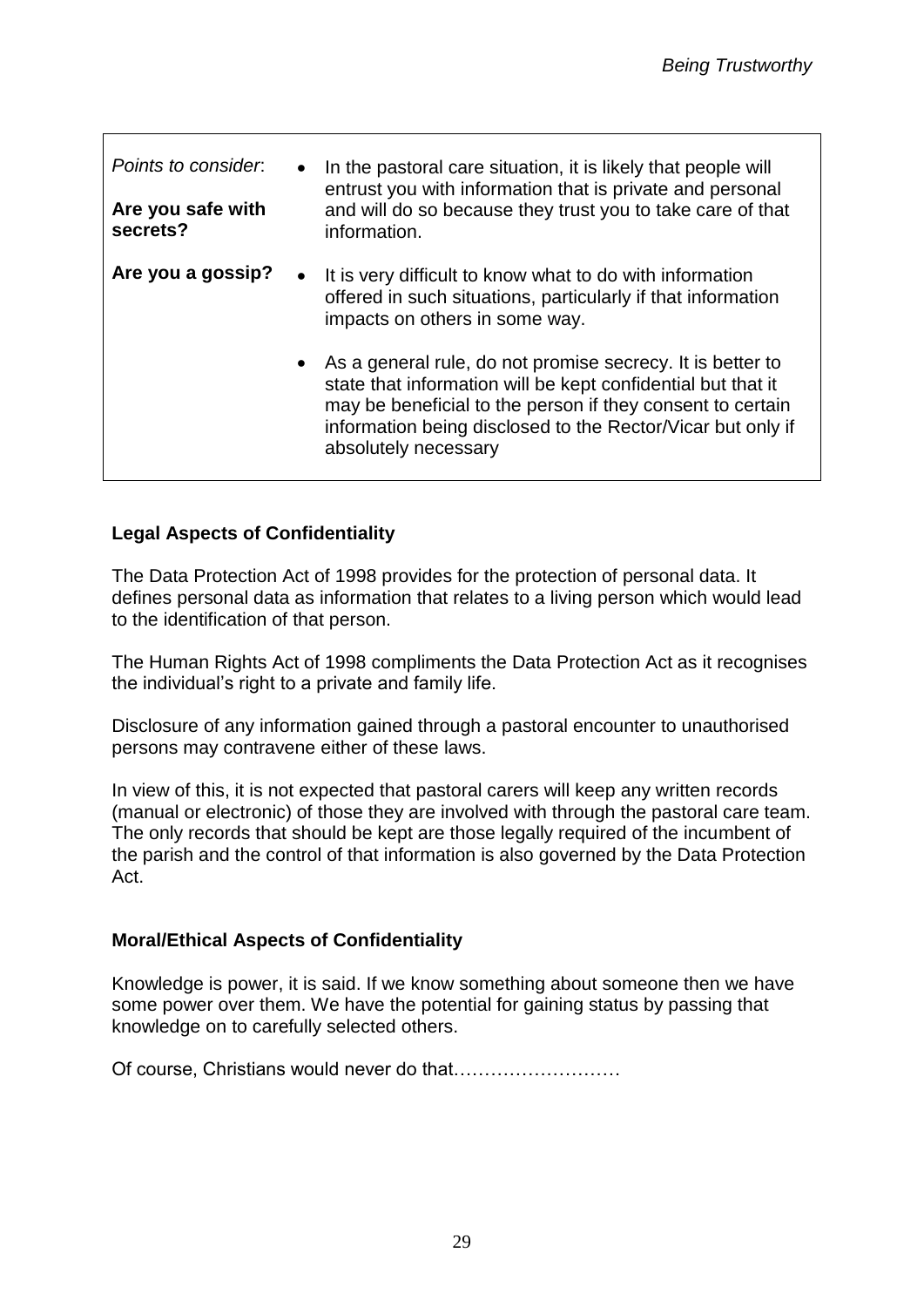#### **Group activity: discuss in small groups and then feedback to the whole group.**

*Consider the following situations.* Are they familiar? Have you ever been involved in a situation similar to any of these, when you have been exposed to an unnecessary amount of information about someone?

- 1. Two ladies of the church bump into one another in the shop. A conversation ensues in which the various ailments of people in the parish are discussed. Sympathy for the sufferer is expressed but names are mentioned and medical details discussed.
- 2. A member of the pastoral care team bumps into a fellow parishioner. The pastoral carer is fresh from visiting someone with a few problems. He asks the fellow parishioner to pray for this person, giving many details of the problems he has been entrusted with so that the fellow parishioner knows what to pray for.
- 3. At the regular parish prayer meeting, one person prays for another and gives God the person's life history and many details so that God knows exactly who is being prayed for and what needs to be done – and so does everybody else at the meeting!
- 4. A member of the pastoral team always shares everything with his/her partner. They share their daily prayer time and discuss all issues with each other so that they can pray together. Their relationship is founded on that idea that they will never have secrets from one another.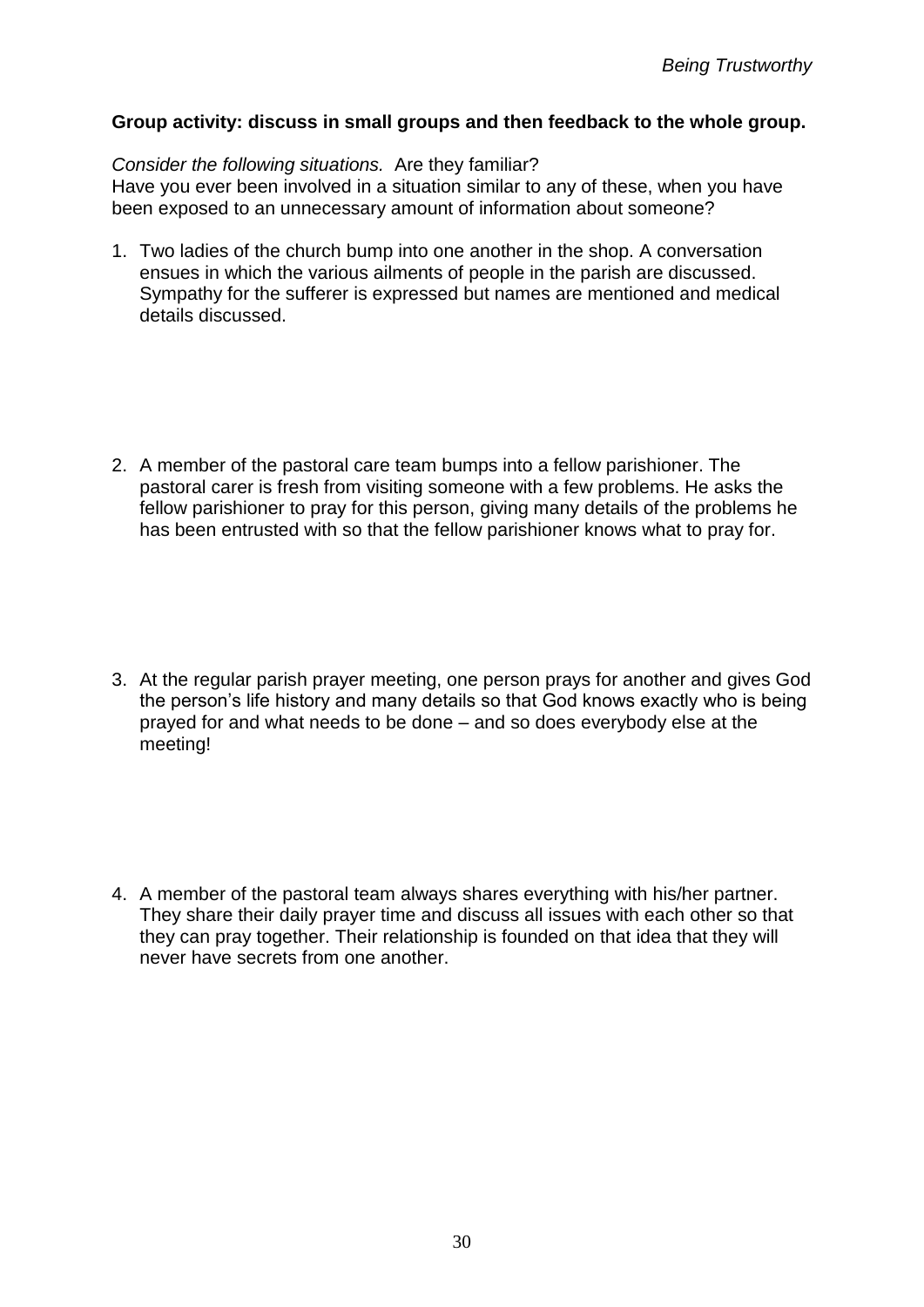| public meeting or service.<br>• God already knows the details – we don't need to tell Him.<br>• If a person is to be prayed for by others, either privately or<br>in a public forum and they have given their consent then it<br>is sufficient just to give their name (Christian name alone<br>will suffice)<br>• If people ask for details then gently tell them that the<br>information is confidential but if they could just remember<br>the name in their prayers that would be helpful |
|-----------------------------------------------------------------------------------------------------------------------------------------------------------------------------------------------------------------------------------------------------------------------------------------------------------------------------------------------------------------------------------------------------------------------------------------------------------------------------------------------|
|-----------------------------------------------------------------------------------------------------------------------------------------------------------------------------------------------------------------------------------------------------------------------------------------------------------------------------------------------------------------------------------------------------------------------------------------------------------------------------------------------|

### **'Holy Gossip'**

Sometimes we hear something about someone and feel a need to make it public, often with the best of intentions, such as including someone on the prayer list or eliciting support in prayer from others.

It is vital that the person concerned is aware and consents to such activity. They may not want the whole congregation to know their business. If they do not give permission for this sort of 'sharing' then it simply must not happen.

Personal information should always be treated as confidential and with respect. This applies at all times, not just when we are 'on church business'.

#### **Necessary Sharing of Information**

There may be occasions, and these will be rare, when it would be irresponsible to keep certain information to yourself. If you suspect the person concerned is in a situation that affects others, has committed a crime, is in danger or is a danger to others then you must tell the Rector.

Be honest with the person, tell them of your concerns and the need to pass them on. Ask their permission, explaining it is in their best interest and let them know who you are passing the information on to and what the likely consequences might be.

If permission is not forthcoming, you must seek advice from the Rector. You can explain the outline of the situation without disclosing personal details. If all else fails then you should be straightforward with the person and tell them what you intend to do. This will inevitably cause distress and possibly the breakdown of the relationship so must only be undertaken when all other avenues are closed.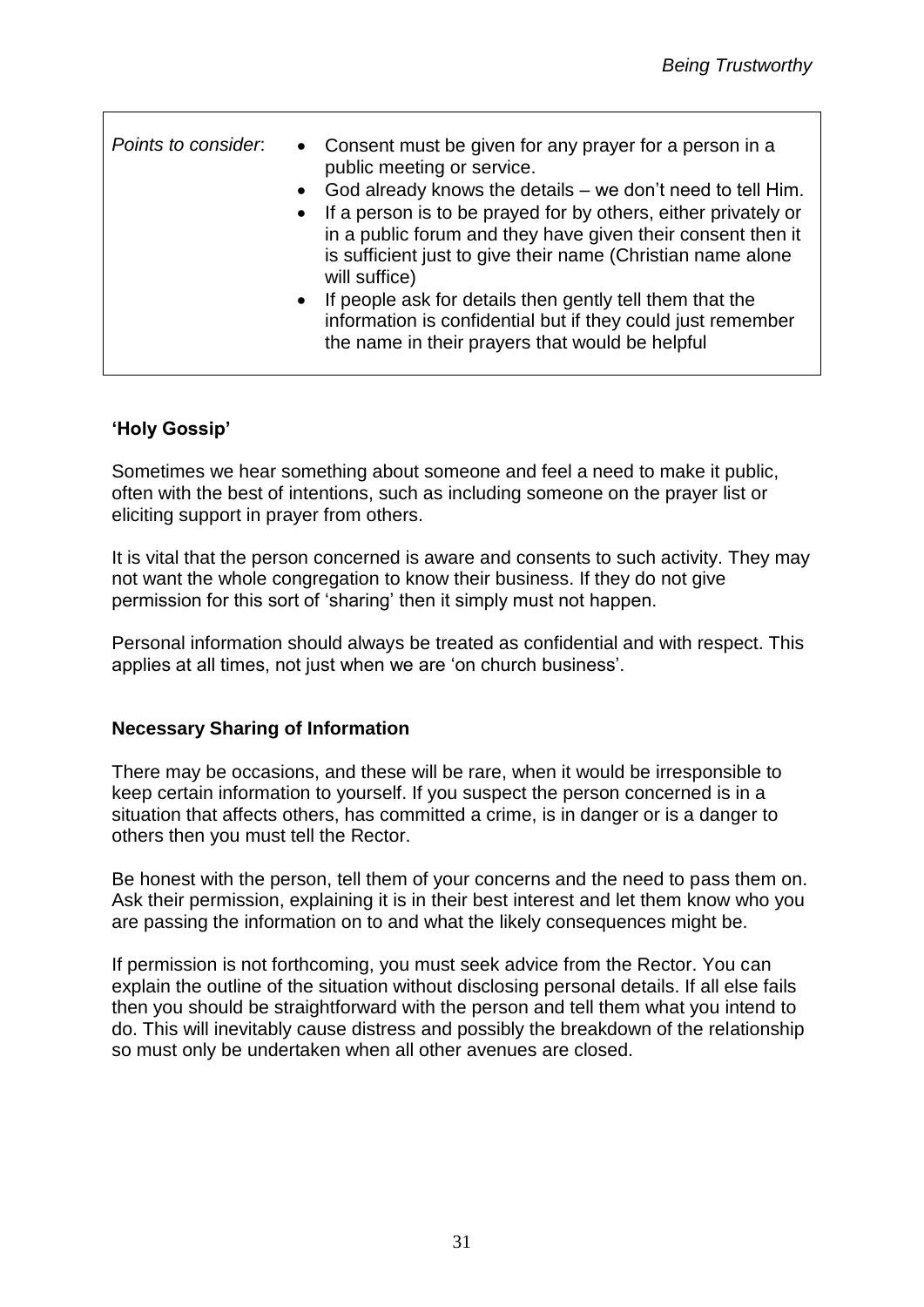## **Some Basic Guidelines:**

When you are about to receive personal and confidential information it is important that you explain what is meant by confidentiality before anything further is said.

This may include:

- An agreement that anything said remains confidential between you and the other person and that any disclosure to another party will be with consent. (*Make it clear, however, that a confidential conversation is not the same as a sacramental confession in the Church which must be made to a Priest and is governed by Canon Law*).
- Your assumption is that all confidential information is true although you retain the liberty to question the validity of what is being said in a face-to-face conversation with the other person.
- An agreement between you that matters of a serious nature such as child abuse, terrorism or other threat to harm others may, for legal reasons, be disclosed to a third party.
- Never offer complete secrecy, particularly to a minor. Encourage the person to understand that other people may need to be told in order that the person gets the help they need. Avoid being left with information that binds you into a secret.
- If the person is unwilling to allow you to operate within these quidelines then you must explain that you are unable to help them any further. Refer the person back to the Rector
- Any information heard about a third party during a confidential conversation must be treated with the same level of respect as other matters. It may or may not be true!

*(From Strictly Confidential: A Guide to Confidentiality, Diocese of Chichester)*

*Remember, you are representing your Church, other Christians. Trust in a helping relationship is vital, breaking that trust brings hurt and harm to all.*

#### **Final reflections on Biblical passages.**

| Exodus 23:1 | 2 Thessalonians 3: 11-12 |
|-------------|--------------------------|
|             |                          |

Proverbs 25:18 Psalm 57:4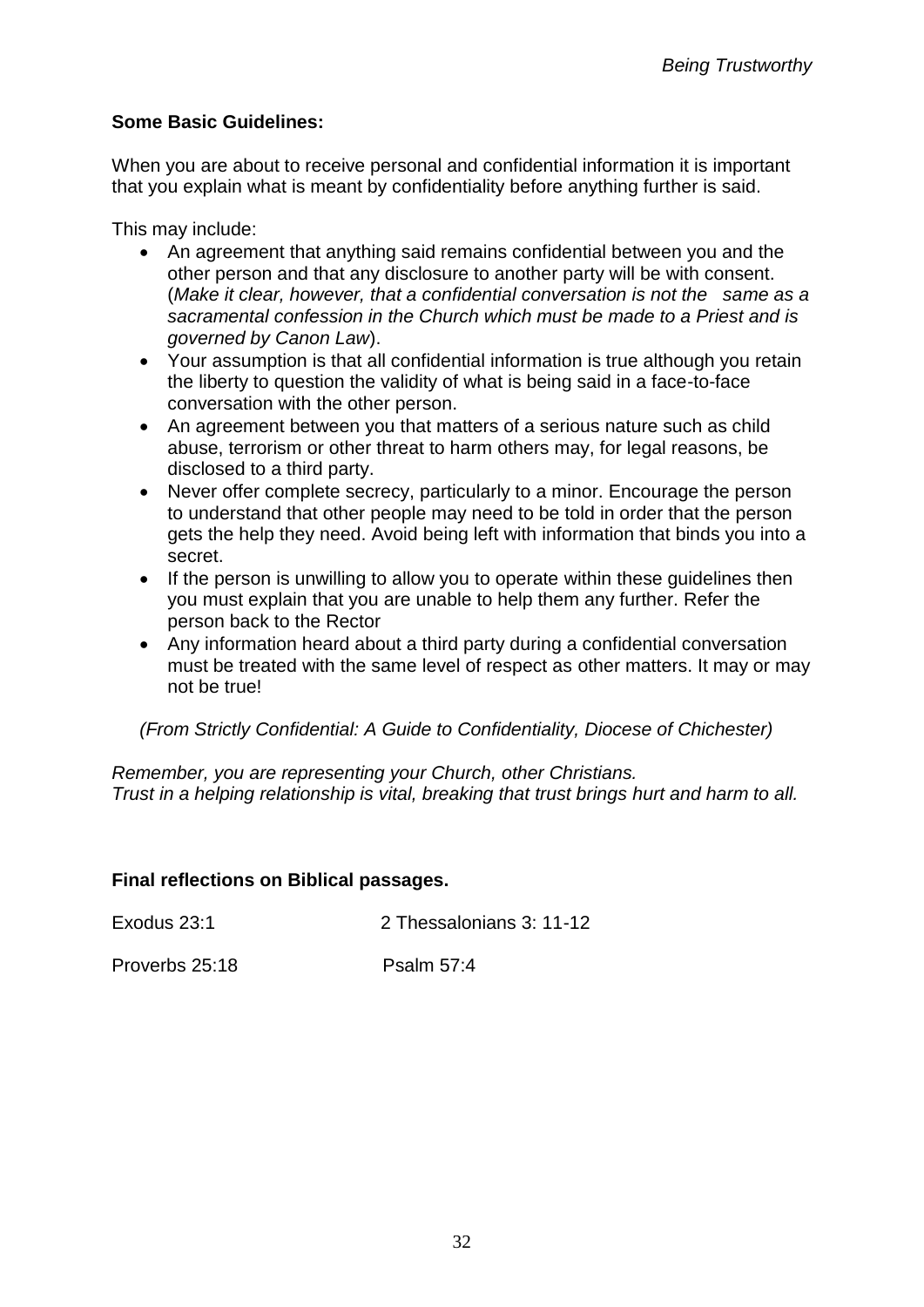# **Session 6**

# **Boundaries and limitation of the pastoral care team**

| <b>Aims</b> | • To develop an awareness of the boundaries and limitations                                                                                                                                                             |
|-------------|-------------------------------------------------------------------------------------------------------------------------------------------------------------------------------------------------------------------------|
|             | of the pastoral care team role.                                                                                                                                                                                         |
|             | • To have some knowledge of where further help, both<br>spiritual and secular, may be found.<br>• An understanding of the grief process to be able to offer a<br>listening ear, basic spiritual support and friendship. |
|             |                                                                                                                                                                                                                         |

| Learning        | By the end of this session you will:                                                                                                                         |
|-----------------|--------------------------------------------------------------------------------------------------------------------------------------------------------------|
| <b>Outcomes</b> | • Be aware of the boundaries safeguarding each party in a<br>one-to-one contact situation.<br>• Be aware of their role within the Pastoral Care Team and the |
|                 | remit of that team                                                                                                                                           |
|                 | • Be aware of the limitations of the Lay Pastoral Assistant role<br>and when to refer to other agencies.                                                     |
|                 | • Be aware of the grief process, how to help the bereaved in<br>the immediate situation and where to direct them for further<br>help.                        |
|                 |                                                                                                                                                              |

#### Introduction

#### **Why are boundaries needed?**

Pastoral carers are in a position of trust and power so boundaries need to be set in order to protect the person being cared for and the carer themselves.

Pastoral carers also need to be fully aware of their remit to visit on behalf of the church and to ensure that they do not tread beyond the bounds of that remit because this may cause damage to all parties:

- Trust may be betrayed
- Hopes and expectations may be destroyed
- The carer and the cared for may both be harmed

People are vulnerable in a care situation. On most occasions, the most vulnerable person is the one being cared for which is why all pastoral team visitors will need enhanced CRB clearance.

There may be occasions, however, when the carer is the vulnerable one. If you feel uncomfortable about the situation you are in when visiting someone you must bring the visit to a close and leave. At the earliest opportunity you need to discuss this situation with the incumbent.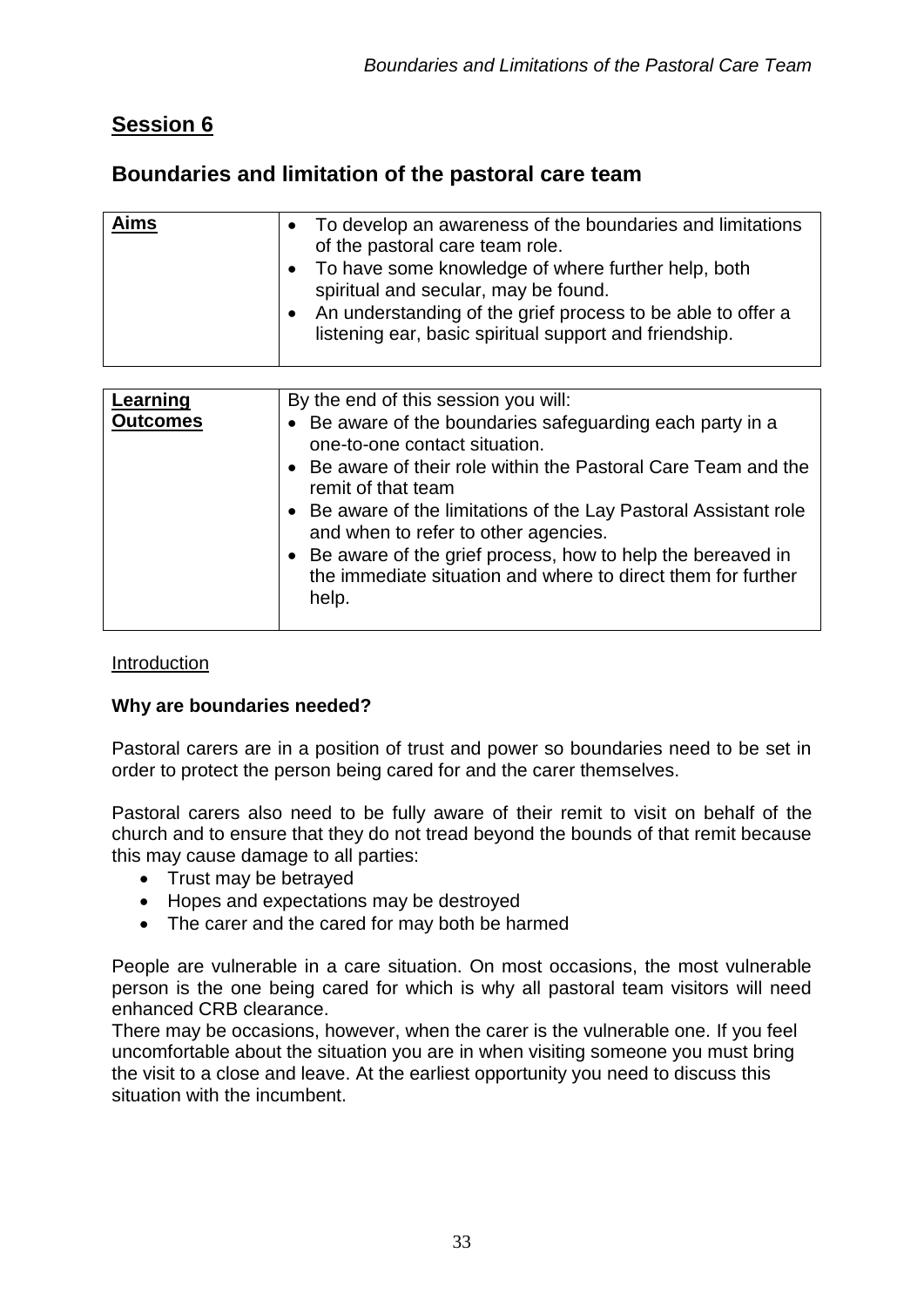#### **Group discussion with time for problem solving as a team.**

What situations can you envisage that might make you feel vulnerable as a pastoral visitor?

How does this make you feel?

How can we help each other?

What support do you think the team needs to cope with potentially difficult situations?

- Same sex visitors?
- Initial visit made by ministry team?
- Carry a mobile phone?
- Tell someone where you are going and when you will be back?
- Other ideas?

#### **Small group activity in 3's or 4's.**

Discuss in small groups and then feedback to the whole group.

Make a list of the boundaries that need to be considered in a pastoral visiting relationship.

How can we ensure that these are properly addressed?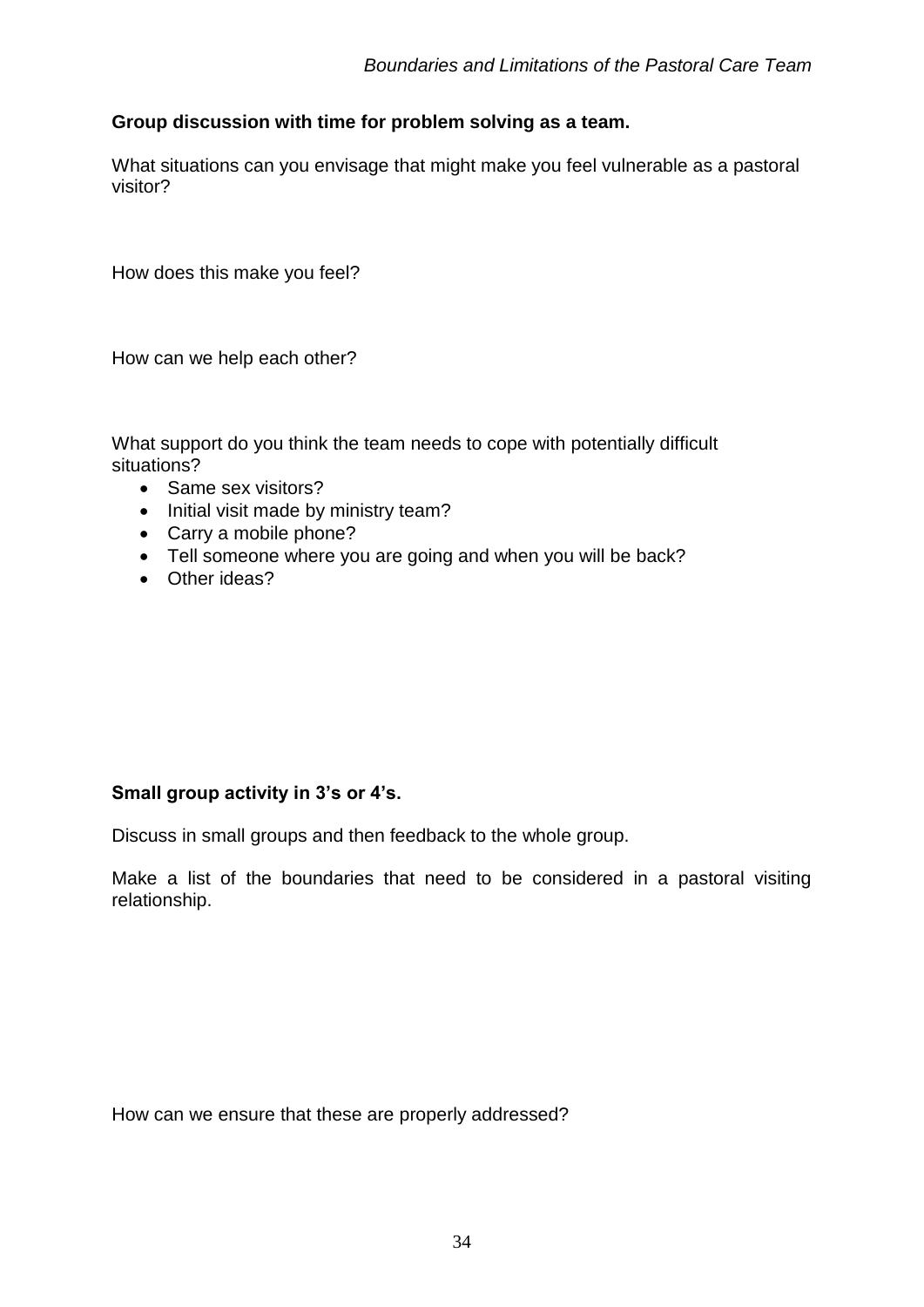## **The Role of the Pastoral Care Team**

The Pastoral Care Team is there to offer:

- A sense of God's love for the individual
- A listening ear
- Support for the lonely and troubled
- A non-judgemental caring relationship
- A link to the church community

What is **NOT** on offer:

- Counselling
- Specific advice or expertise e.g. financial, health etc
- Handyman /DIY/Housekeeping service or any other tasks

There is no reason why you should not offer a 'one-off' service such as getting an emergency supply of essentials such as bread or milk etc but this should not become a routine. You need to make it clear that you can do this on this occasion solely to meet an immediate need.

Prepare for each visit by ensuring you have all the information you need, praying for the person and the time you will spend with them and giving some thought to how you think the visit will go.

What are your expectations of the visit?

What do you know about the person's expectations?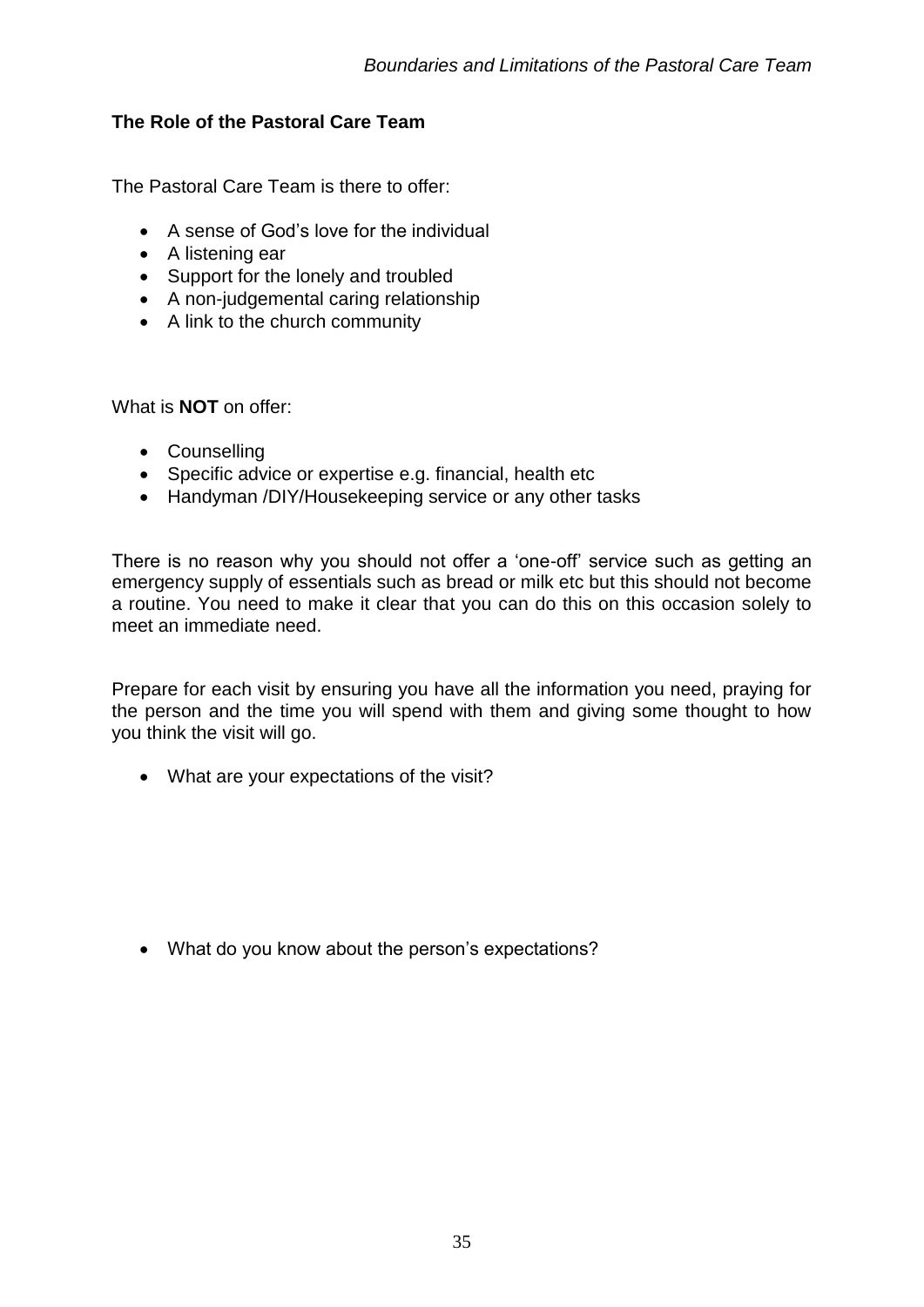#### **Activity in small groups.**

*Look at these scenarios.*

#### *What do you think the boundaries are that need to be recognised in theses situations?*

Discuss in small groups and feedback by putting ideas onto a flip chart.

### **Scenario 1**

Eric Jones is a member of the congregation. He has recently lost his wife after 52 years of marriage and has not been to church since her funeral. The Rector has visited him and feels that regular contact with a member of the pastoral team might help Eric to maintain contact with the church and enable him to attend services again. The pastoral team member remembers Eric as a stalwart of the church, always at church events with his wife, Jean. They were regular members of the congregation, well loved by all. Jean was involved with the flowers, a choir member until ill health limited her activities before her death. Eric used to be a server, was Church Warden for a number of years and, until his wife died, was always ready with a laugh and a joke to cheer people up. The pastoral team member is thinking of these things as Eric answers the door. Eric appears to be rather grumpy but invites the pastoral team member to come in.

A social conversation starts then Eric admits he cannot face coming back to church without Jean.

#### **Scenario 2**

Jenny is in her mid-forties and has recently come home from hospital following an operation. The Rector has asked if a member of the pastoral team could pop in and visit her at home. Jenny is very active within the church and regularly helps out with the children and youth work activities. She is facing a lengthy recuperation from her illness and will not be able to participate in active church life for several weeks. She is feeling frustrated and useless. The Rector wants to ensure she knows she is still a much loved and valued member of the church community.

#### **Scenario 3**

Ellie and Dave are a young couple in their early thirties who have just moved into the area. They have attended church and have filled out a 'contact card'. The Rector wants to ensure this couple feel welcomed and asks the pastoral team to ensure they are visited and have relevant information about the church.

#### **Scenario 4**

Tom and Angie and their three children aged  $4 - 9$  are on the fringe of the regular church congregation, coming when there is a family-type service where they can feel comfortable. They haven't been to a service for a while and the Rector learns that one of the children has been in hospital and has been quite poorly. The child is home from hospital now but is still off school. Tom and Angie are having to continue to take time off work to look after the poorly child and are starting to suffer financially. A pastoral carer visits and, although Tom and Angie are polite and welcoming, there is obvious tension in the air.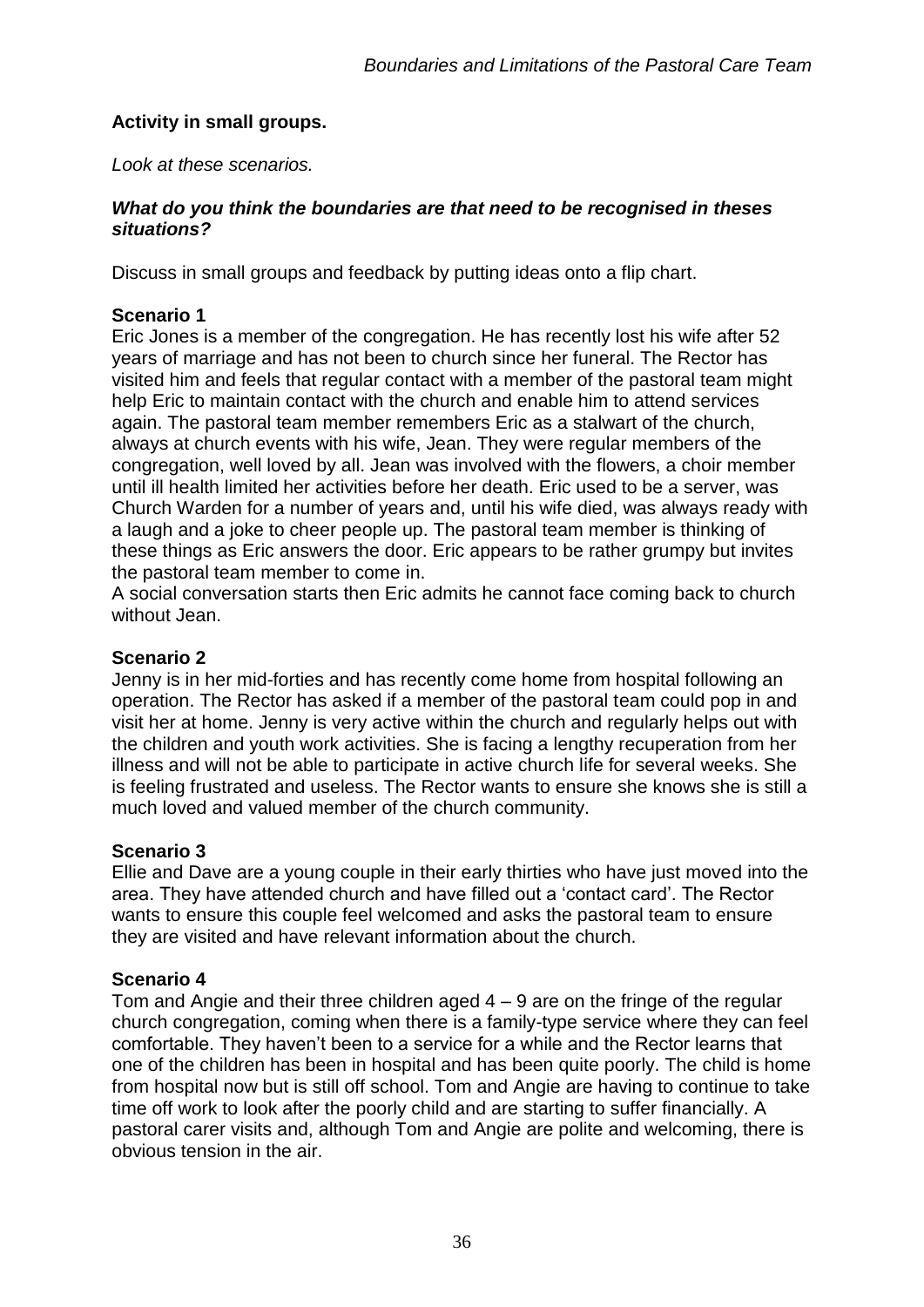## **Scenario 5**

Ellen is a housebound lady in her later eighties. She has been a faithful member of the congregation for nearly 60 years. She relies on regular visits and home communion to help her maintain her faith and her contact with the church. She regrets she is unable to be active in the church anymore and wants to know how she can still be involved. The pastoral care team are asked to make regular visits.

#### **Scenario 6**

Kathleen is in her mid fifties and attends church fairly regularly. She suffers from depression and has not been seen in church for several weeks. The Rector is concerned and asks a member of the pastoral team to visit to see if she is all right. When the team member visits, Kathleen says that her husband is right, the church doesn't care and no-one can help her. The team member feels that, with the right care and support, Kathleen's faith can be restored.

### **WARNING !**

Talking about abuse can give rise to feelings and emotions that may have remained hidden or dormant for many years.

Please be aware of how you are feeling and ask for support if you feel you need to talk anything through.

## **What is Abuse?**

Abuse can involve any one or more of the following:

- **Neglect**: persistent or severe neglect of a child/vulnerable person, or failure to protect the child/vulnerable person from exposure to any kind of danger, resulting in the significant impairment of health or development.
- **Physical injury**: actual or likely physical injury to a child/vulnerable person or failure to prevent physical injury (or suffering).
- **Sexual abuse**: actual or likely sexual exploitation of a child, adolescent or vulnerable person. The child/vulnerable person may be dependent or developmentally immature.
- **Emotional abuse**: actual or likely severe adverse effects on the emotional and behavioural development of a child/vulnerable person caused by persistent or severe emotional ill treatment or rejection. All abuse involves some emotional ill treatment. This category should be used where it is the main or sole form of abuse.

If you suspect there is some kind of abuse happening then you **MUST** discuss this with the Incumbent and/or parish safeguarding representative as a matter of priority.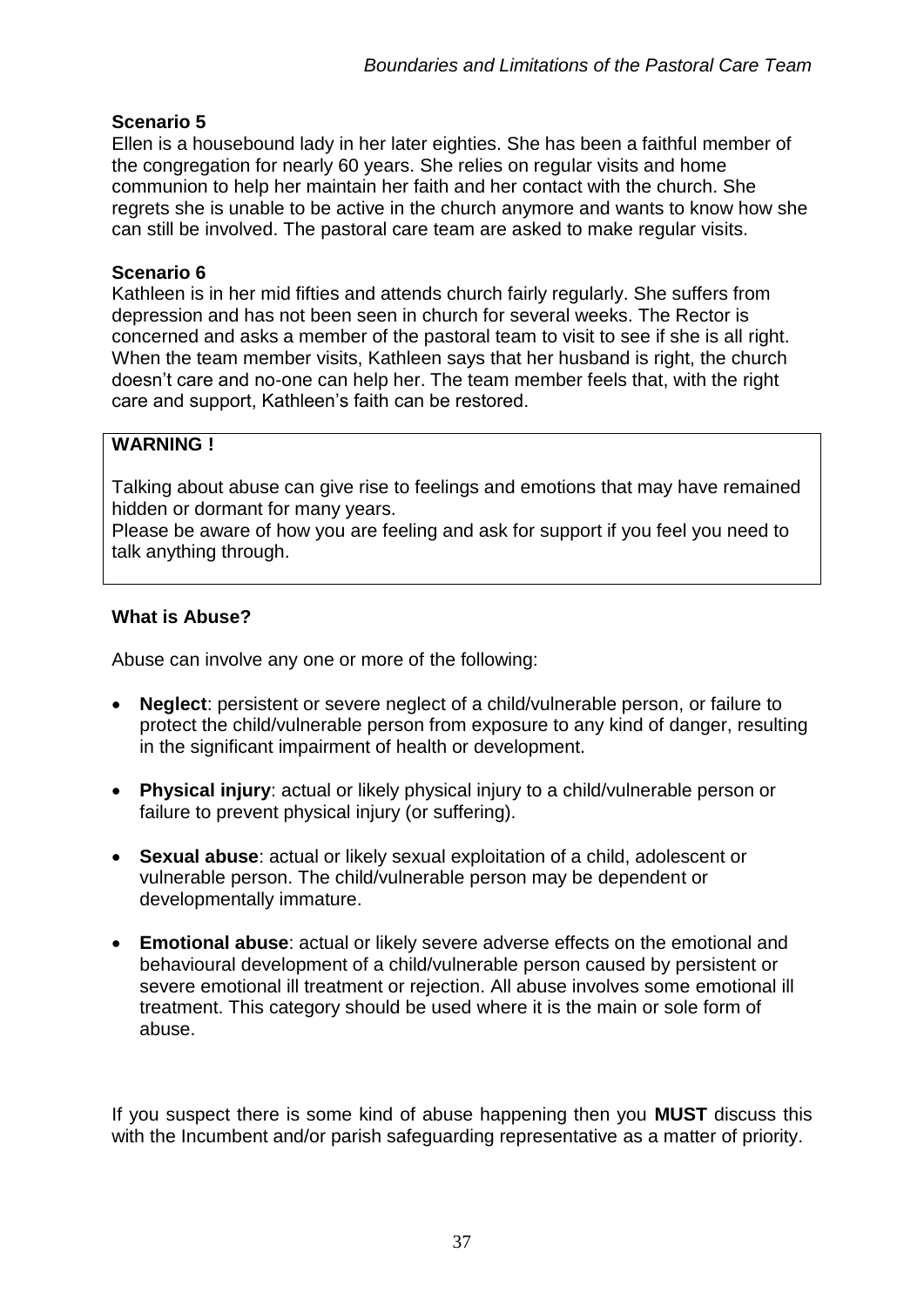#### **The Grieving Person**

**Bereavement** literally means 'to take away from' and is usually used in the context of the death of a loved one. It can equally be applied to a person who has lost something meaningful in their lives, perhaps after redundancy, divorce, a loved one moving away, the loss of a role or status that had been part of life.

**Grief** is the emotional response to death.

**Mourning** is the culturally determined expression of bereavement and grief.

There is some disagreement among the experts about the number of stages in the grief process but four common themes appear to emerge:

- 1. Numbness and denial: the initial reaction, as if one's feelings have been 'turned off', acting as if the deceased has somehow managed to escape death
- 2. Yearning or pining: The need to re-create the deceased, often 'seeing' them or 'hearing' them.
- 3. Despair and depression: A feeling of helplessness and hopelessness at the inability to bring the deceased back from the dead. May be accompanied by other emotions such as anger, guilt, or anxiety.
- 4. Recovery and reorganisation: 'letting go' and a realisation that life must go on.

The time span for the grieving process varies from person to person and can often take a backward pace, for example, when a birthday or anniversary triggers the grief reaction again.

Dealing with the bereaved is never an easy task, often they will want to talk about their loved one. The role of the Visitor is to listen but to also be alert to the needs of the person as they might need more formal bereavement counselling.

If you think this may be the case you might want to offer contact information for a bereavement support scheme or you might feel it more appropriate to come back and talk to a member of the ministry team about the best way to help.

Bereavement Counselling is a very specific skill and needs to be undertaken only by those trained in this if harm is to be avoided.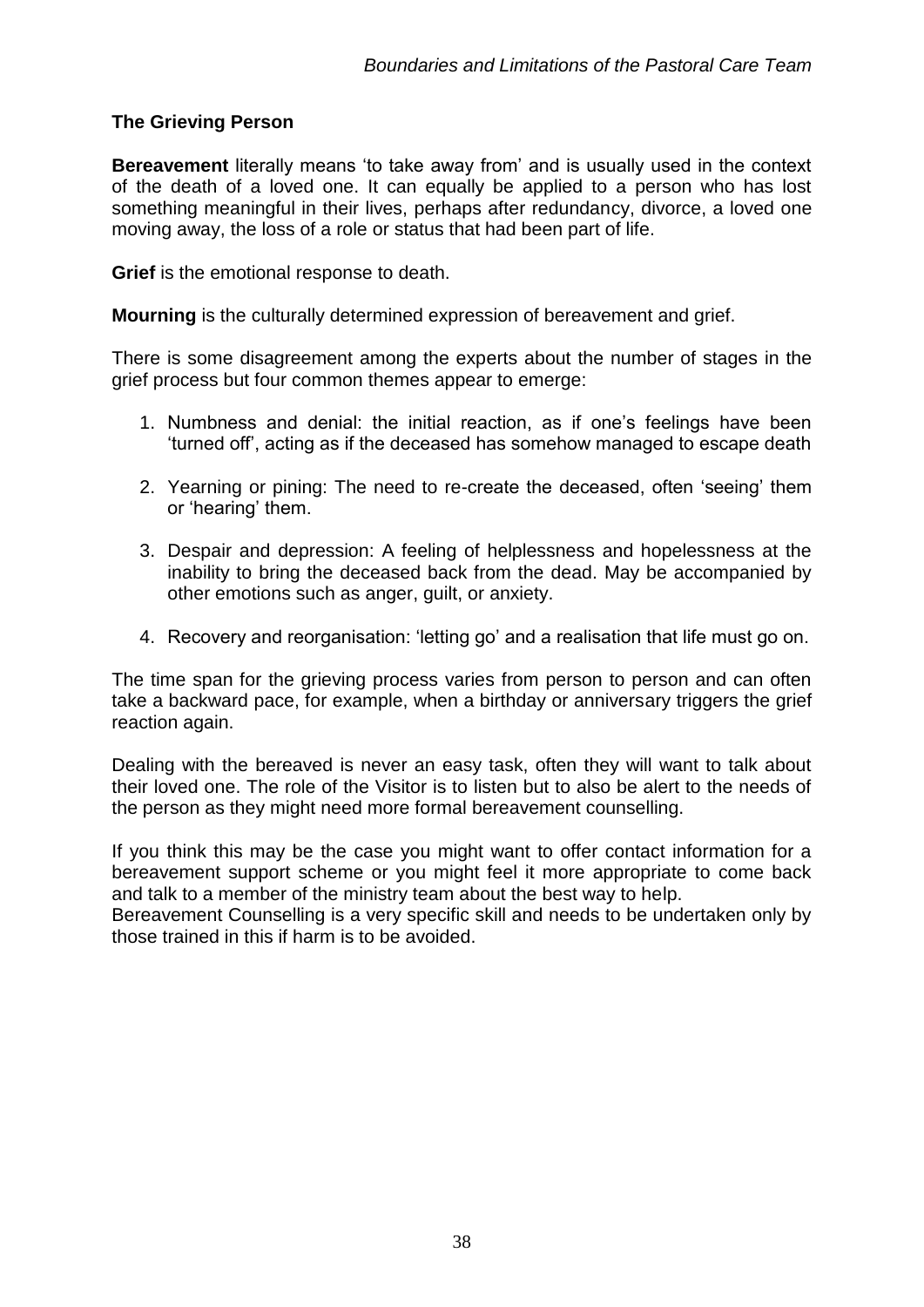# **Session 7**

# **Making pastoral visits**

| Aims                        | To explore the expectations of the parish of a pastoral<br>visitor<br>To establish the experience of participants as the starting<br>$\bullet$<br>point for visiting<br>To discuss difficult issues<br>To establish the purposes of visiting<br>$\bullet$                                                                                                                                                                                                   |
|-----------------------------|-------------------------------------------------------------------------------------------------------------------------------------------------------------------------------------------------------------------------------------------------------------------------------------------------------------------------------------------------------------------------------------------------------------------------------------------------------------|
| Learning<br><b>Outcomes</b> | By the end of this session you will:<br>Have explored the notion of visiting the housebound and the<br>sick<br>Have considered the issues surrounding visiting the sick in<br>$\bullet$<br>a variety of settings including hospital, residential care and<br>nursing homes and in their own home.<br>Have considered other areas in which the parish may<br>$\bullet$<br>require your ministry e.g. baptism and marriage preparation,<br>visiting newcomers |

#### Introduce the theme

#### **Visiting as an element of Pastoral Care**

#### **Reflection Activity - Individual task**

Spend a few minutes reflecting on those occasions when you may have been visited by representatives of the Church

- who visited?
- what was their purpose?
- did you value/appreciate the visit?
- what, if anything, did you find difficult?
- was there anything that made you feel uncomfortable?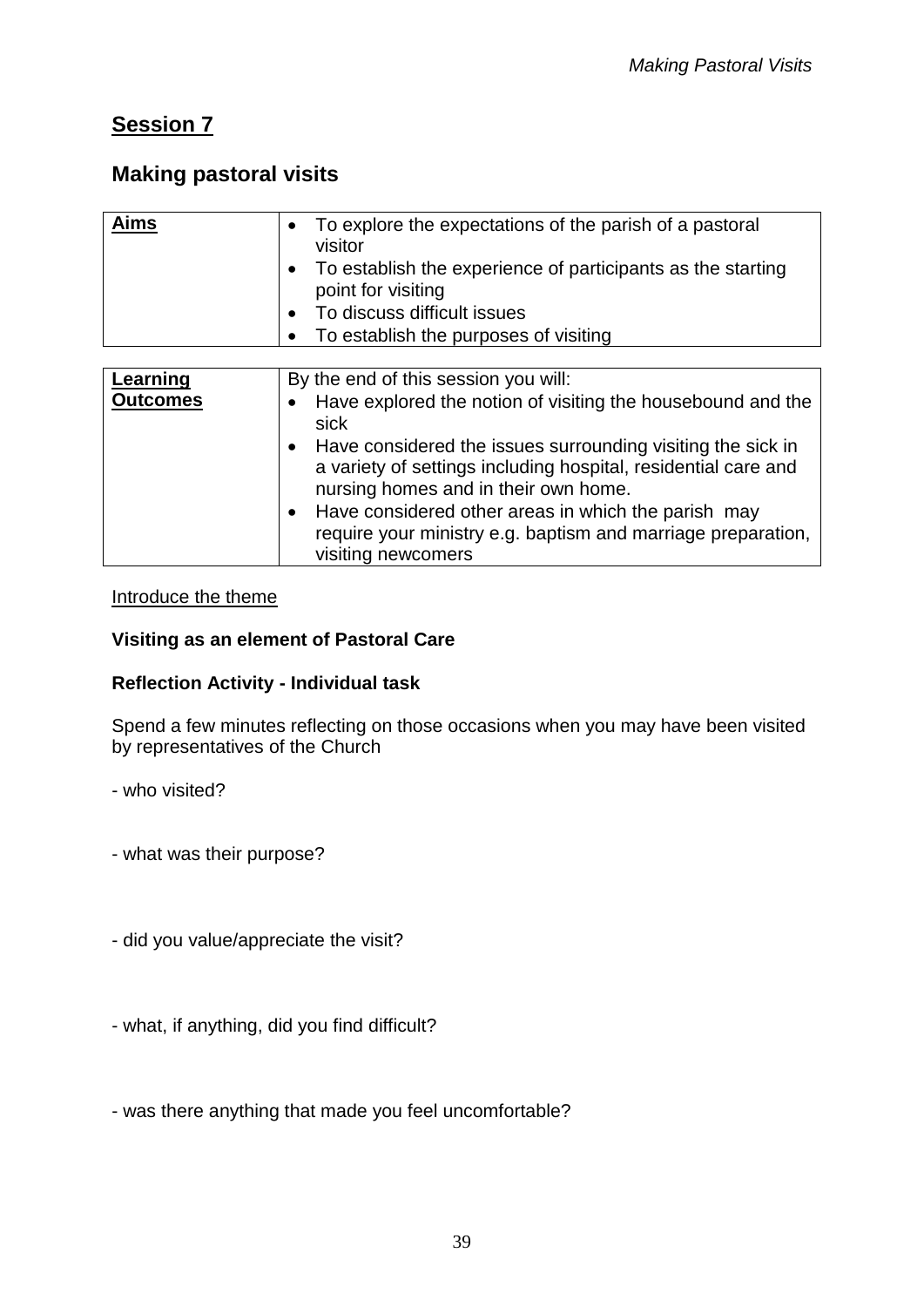## **Group activity**

Discuss and feedback with the whole group your reflections.

Key points to be summarised onto a flip chart.

### **Biblical perspectives**

Read these passages through in small groups and then feedback to the whole group.

- The role of pastoral visitor is a response to a Biblical imperative.  *Matthew 25:31-46*
- Pastoral care became a delegated responsibility very early in the life of the Church**.** *Acts 6:1-6* .
- Pastoral care is the responsibility of the whole church community and of each individual within it.

| Points to consider | Deacons provided pastoral care which enabled the apostles to<br>have time for prayer and proclamation.<br>Are there any comparisons with the church today?<br>What can we learn for developing collaborative and<br>complimentary styles of ministry between the clergy and laity? |
|--------------------|------------------------------------------------------------------------------------------------------------------------------------------------------------------------------------------------------------------------------------------------------------------------------------|
|                    |                                                                                                                                                                                                                                                                                    |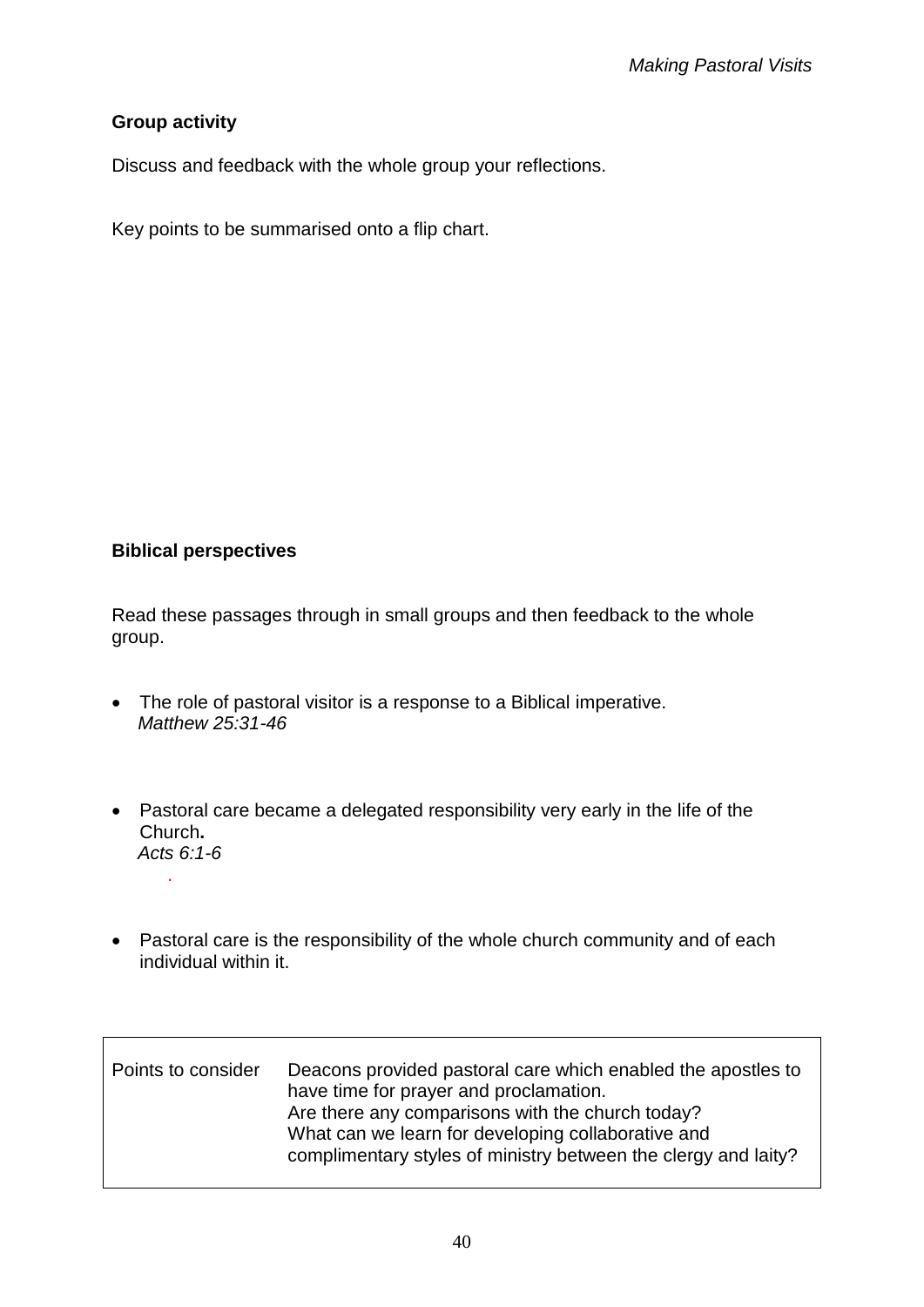#### **Visiting within different contexts**

# **Reflection Activity**

In groups, try to identify the main things you will need to be aware when**:** - hospital visiting

-visiting in a residential home

-visiting in someone's own home

Discuss in small groups and feedback by putting ideas onto a flip chart.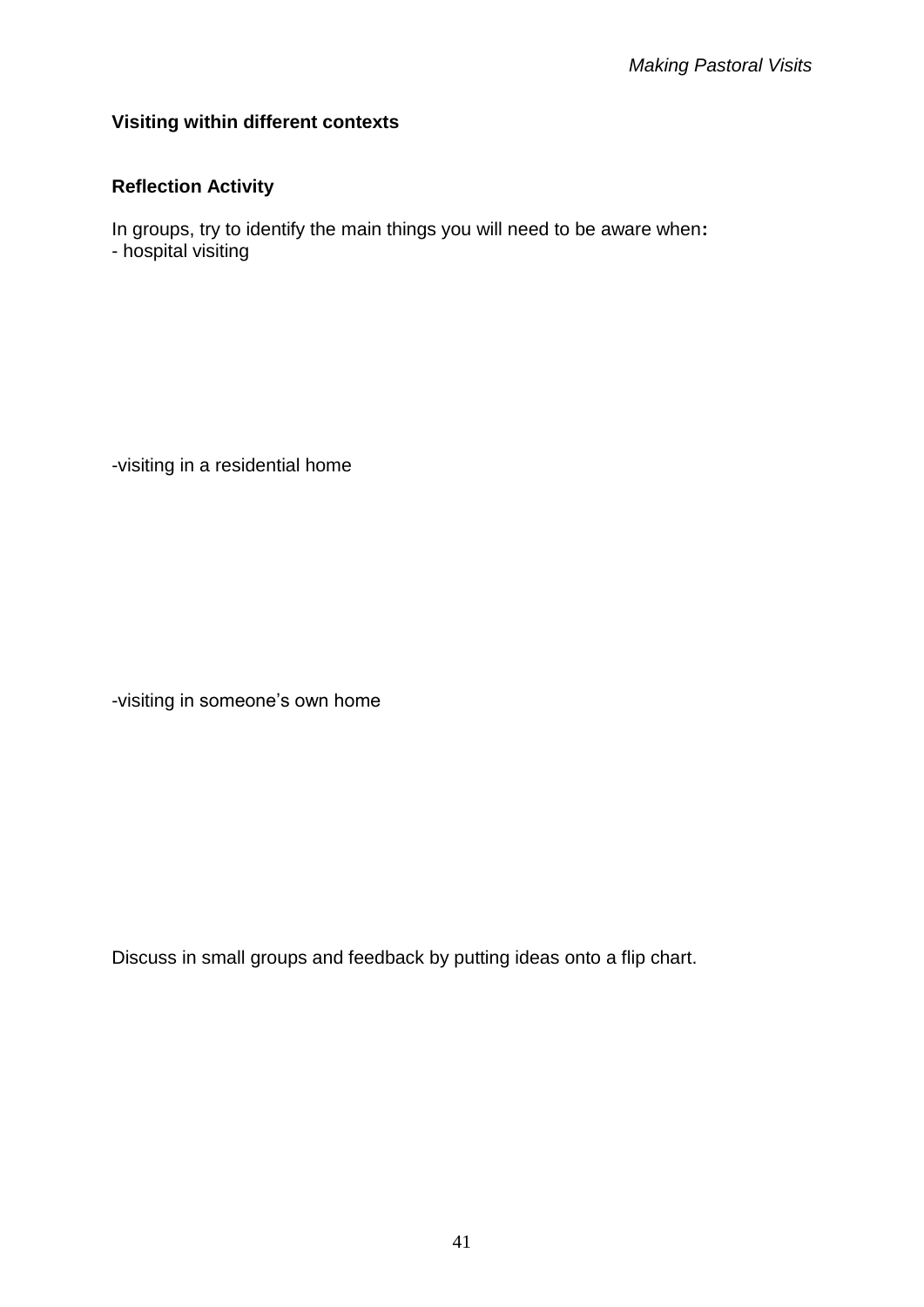| Points to consider | There are a wide range of issues to be considered, some are<br>context specific others will relate to all visiting:                                                                                               |
|--------------------|-------------------------------------------------------------------------------------------------------------------------------------------------------------------------------------------------------------------|
|                    | What is the appropriate time to visit? Hospital procedures<br>$\bullet$<br>and regulations; routines in hospital, residential home, and<br>own home.                                                              |
|                    | Has the person just had a series of visitors and all they<br>want to do is sleep?                                                                                                                                 |
|                    | Relationships with other involved in care. Professionals take<br>precedence.                                                                                                                                      |
|                    | Courtesy towards all staff - they have a job to do.                                                                                                                                                               |
|                    | Always inform chaplaincy team that you have visited some<br>one in hospital.                                                                                                                                      |
|                    | Remember the little things. When visiting someone at<br>٠<br>home always ask where you should sit - otherwise you may<br>cause offence by sitting in the chair which hasn't been used<br>since their husband died |
|                    | The person you are visiting may be experiencing feelings of<br>fear, powerlessness etc                                                                                                                            |
|                    | Don't overstay your welcome. A 10 minute visit can do far<br>٠<br>more good than an hour and a half marathon!                                                                                                     |
|                    | Be aware that you are a visitor, treat people courteously<br>and with respect.                                                                                                                                    |
|                    | There may be a range of professionals responsible for the<br>person you are visiting. They have tasks to fulfil and a duty<br>of care.                                                                            |
|                    | Recognise and maintain the boundaries.                                                                                                                                                                            |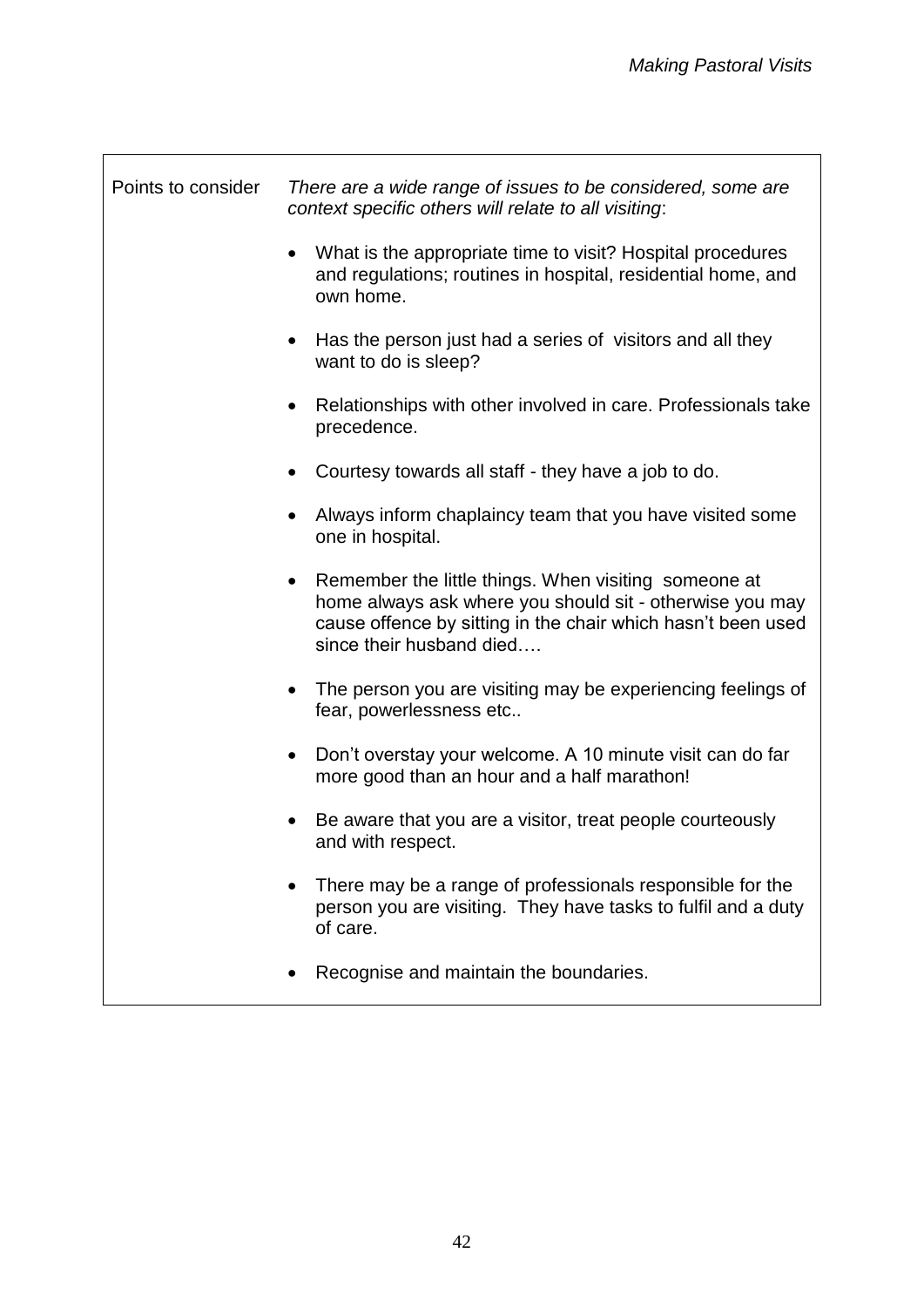# **Reflection Activity**

In groups spend a few minutes discussing whether there are other areas of parochial ministry in which it may be appropriate to develop the work of a pastoral care team

A Spectrum of Parish Ministry

what are the opportunities?

what are the training and other needs to carry out this ministry?

• what, if any, are the potential problems?

Feedback ideas to the whole group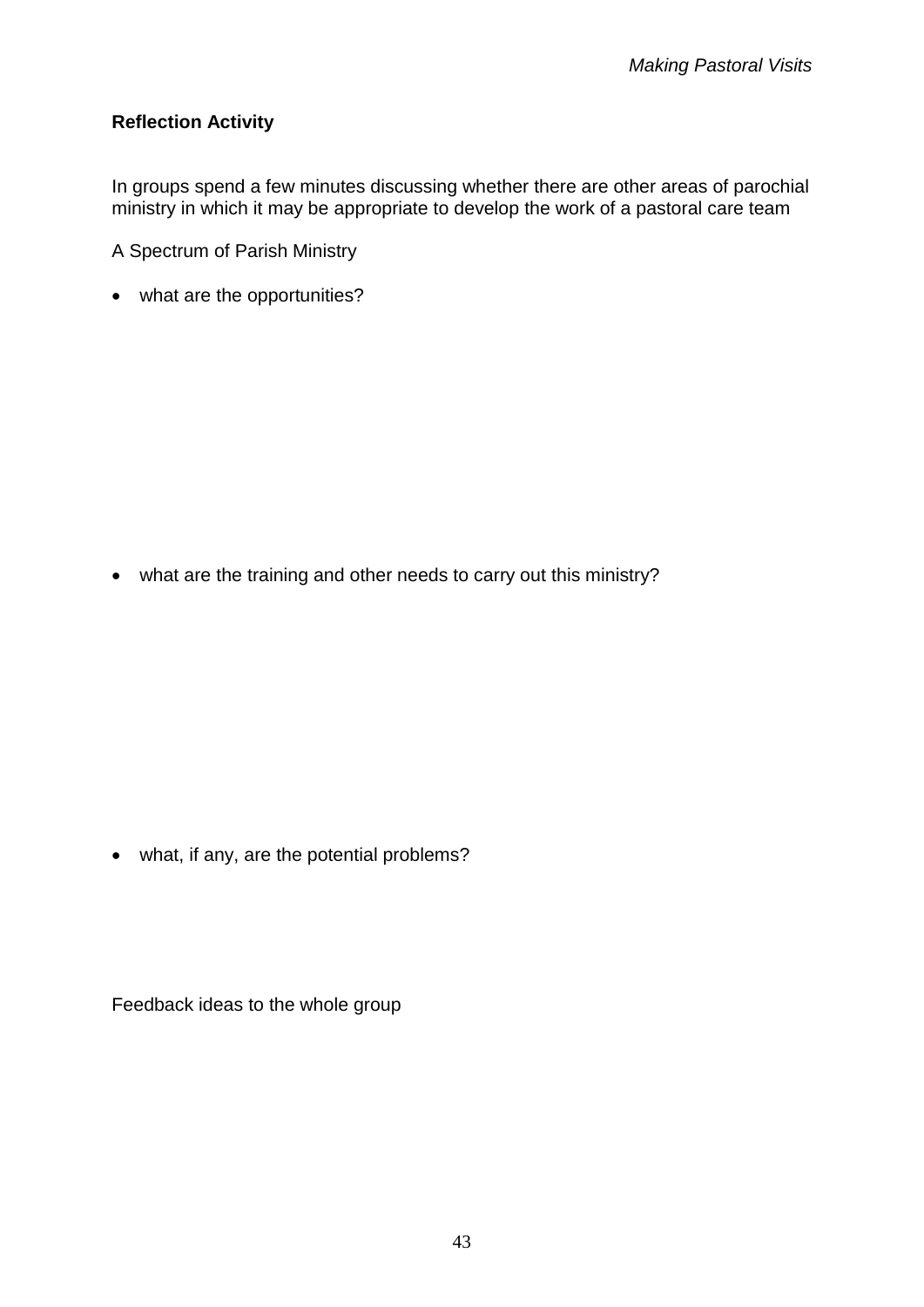# **Session 8**

# **Praying with and for People**

| Aims                        | To explore the role of the Pastoral Team member in praying<br>$\bullet$<br>both with and for the person, praying for healing.<br>To explore the issue of praying with and for others in a<br>$\bullet$<br>pastoral situation.<br>To consider your own views on prayer<br>$\bullet$<br>To discuss with others your own experiences and any fear<br>$\bullet$<br>or anxieties you may have about this aspect of ministry. |
|-----------------------------|-------------------------------------------------------------------------------------------------------------------------------------------------------------------------------------------------------------------------------------------------------------------------------------------------------------------------------------------------------------------------------------------------------------------------|
| Learning<br><b>Outcomes</b> | By the end of this session you will:<br>Have discussed your views on prayer<br>Have explored your feelings regarding praying with<br>$\bullet$<br>someone and the appropriate use of bible reading.<br>• Have discussed dealing with difficult issues e.g. when<br>prayer seems unanswered, suffering.                                                                                                                  |

#### Introduce the theme

#### **Prayer in a Pastoral Context**

Prayer is an essential part of the pastoral ministry, although we may not always feel confident in our ability to pray for and with others. We may feel hesitant in making the offer to pray with others.

Read *James 5:13-16*

#### **Reflection Activity**

In pairs discuss your experience of prayer

- which aspects do you find easy?

- which aspects do you find hard?

- what are your expectations?

- what concerns do you have about praying with others?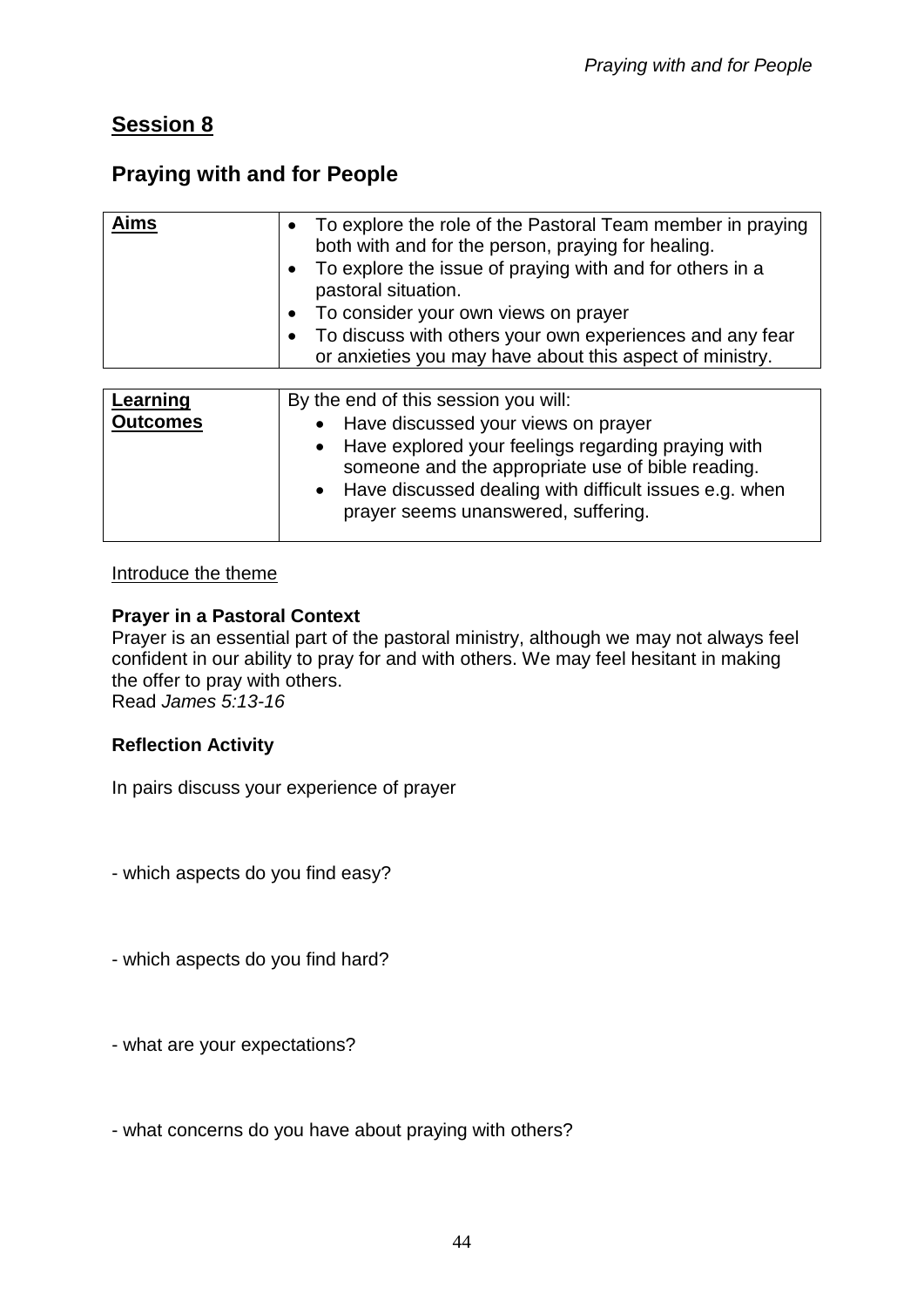# **Group activity**

Discuss and feedback with the whole group your reflections.

Key points to be summarised onto a flip chart.

| Points to consider | • Do not be afraid to offer to pray with those whom you<br>visit  |
|--------------------|-------------------------------------------------------------------|
|                    | Remember to keep your prayers short and to the point<br>$\bullet$ |
|                    | Do not lecture or dictate to God - there is a real danger         |
|                    | in telling God how he should answer prayers. God                  |
|                    | knows our needs better than we do ourselves and may               |
|                    | not answer as we wish. This can lead people to feel that          |
|                    | prayer is pointless. At its worst it can lead to a crisis of      |
|                    | faith and the rejection of God.                                   |
|                    | • Remember that God gave us the gift of language - use            |
|                    | language which is appropriate to the context and the              |
|                    | person you are visiting. Try not to ramble or be                  |
|                    | unnecessarily repetitive.                                         |
|                    | • Do not be afraid of silence.                                    |
|                    | Remember to give thanks                                           |
|                    | The Lord's Prayer                                                 |

## **The Bible & Prayer**

Make a note of a number of short passages which may be especially useful.

Those who are sick or in distress may not be prepared for a whole chapter of Leviticus!

The Psalms, 23, 121

The Miracles & Sayings of Jesus

'Come to me, all you that are weary and are carrying heavy burdens, and I will give you rest.' *Matthew 11:28*

'Be still, and know that I am God' *Psalm 46:10a*

'My grace is sufficient for you, for power is made perfect in weakness.' *2 Cor 12:9*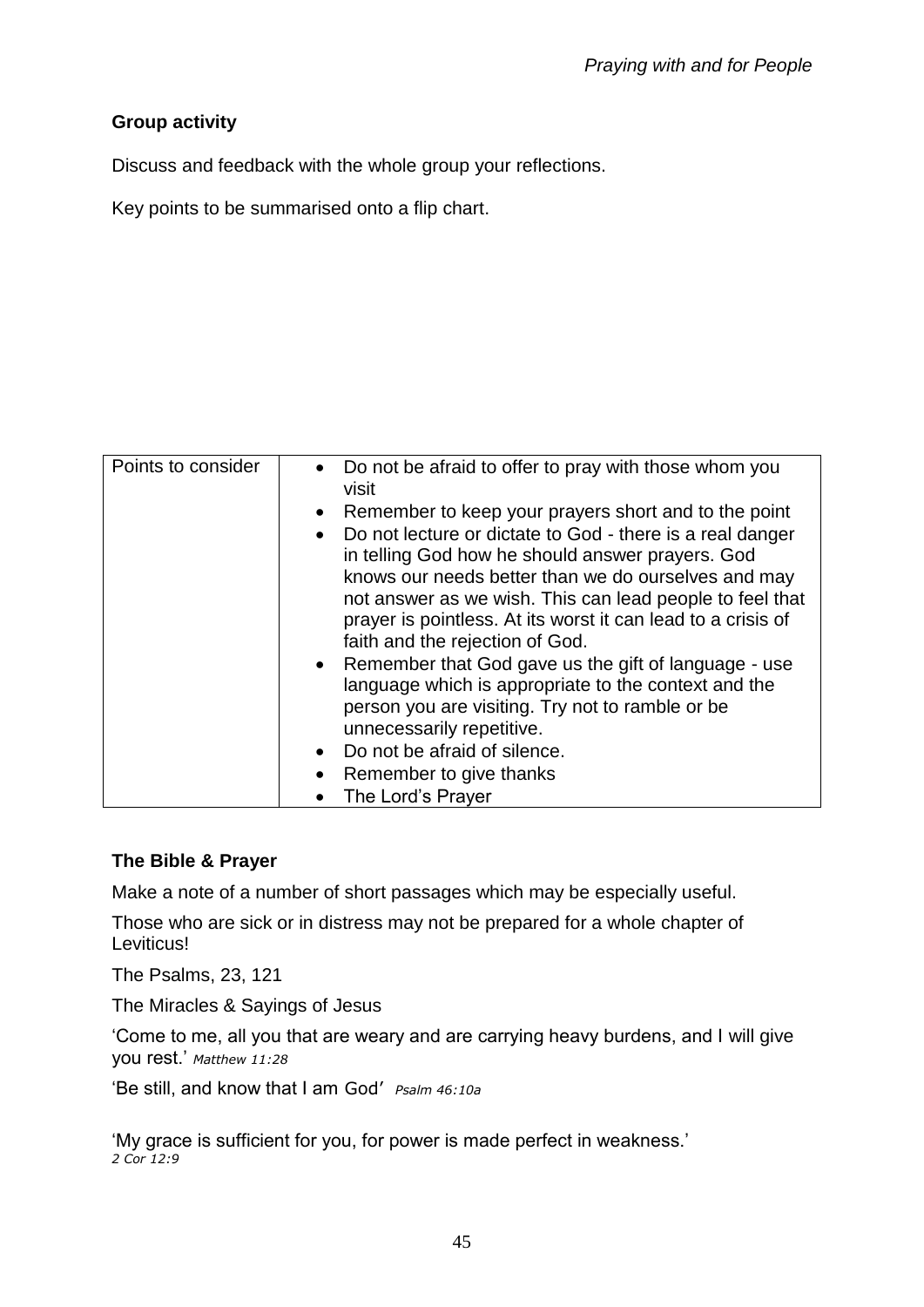#### **Reflection Activity**

Discuss in pairs those times when you feel that God may not have answered your prayers or you feel as if he has ignored them

What did it feel like?

What do you think was really happening?

What would you say to someone who asked you why God didn't answer them?

Feedback and discussion with the whole group

#### **Conclusion**

There may be an expectation that you will offer a prayer when visiting someone.

The person being visited may be too embarrassed to ask, so do not be afraid to offer prayer if this seems appropriate – they can always say 'no'!

Why not close the session by getting into small groups and offering a short prayer for each other?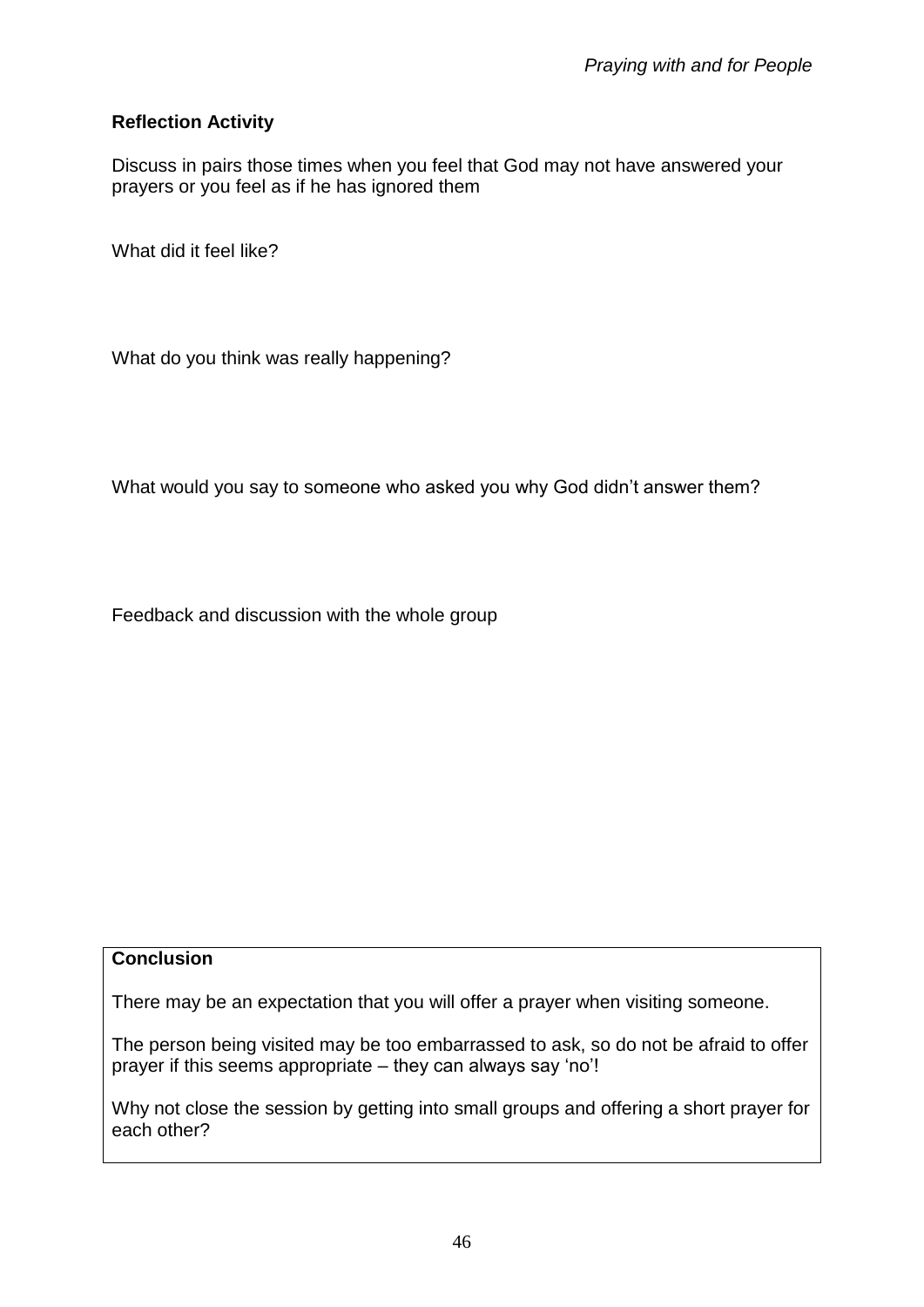# **Session 9**

# **Moving forward as a Team**

| Aims                        | To consider the resourcing, support, spirituality, continued<br>learning and working procedures for accountability for pastoral<br>ministry |
|-----------------------------|---------------------------------------------------------------------------------------------------------------------------------------------|
|                             |                                                                                                                                             |
| Learning<br><b>Outcomes</b> | By the end of this session you will have reached a common<br>understanding about:                                                           |
|                             | <b>Continued Learning:</b>                                                                                                                  |
|                             | Importance of reflective journaling in maintaining<br>perspective                                                                           |
|                             | Need for continued resourcing and growth                                                                                                    |
|                             | <b>Support and Supervision:</b>                                                                                                             |
|                             | Necessity of meeting as a team for support                                                                                                  |
|                             | Need to have regular supervision                                                                                                            |
|                             | <b>Spirituality and Prayer.</b>                                                                                                             |
|                             | Importance of regular prayer life                                                                                                           |
|                             | <b>Introduce Spiritual Direction</b>                                                                                                        |
|                             | Procedures from here:                                                                                                                       |
|                             | Introduce working procedures                                                                                                                |

## **Looking back…..**

- Identify how your view of the task of involvement in pastoral care has changed during course
- Identify key themes that keep coming back to you as being important
- Identify areas you have a sense of wanting to learn more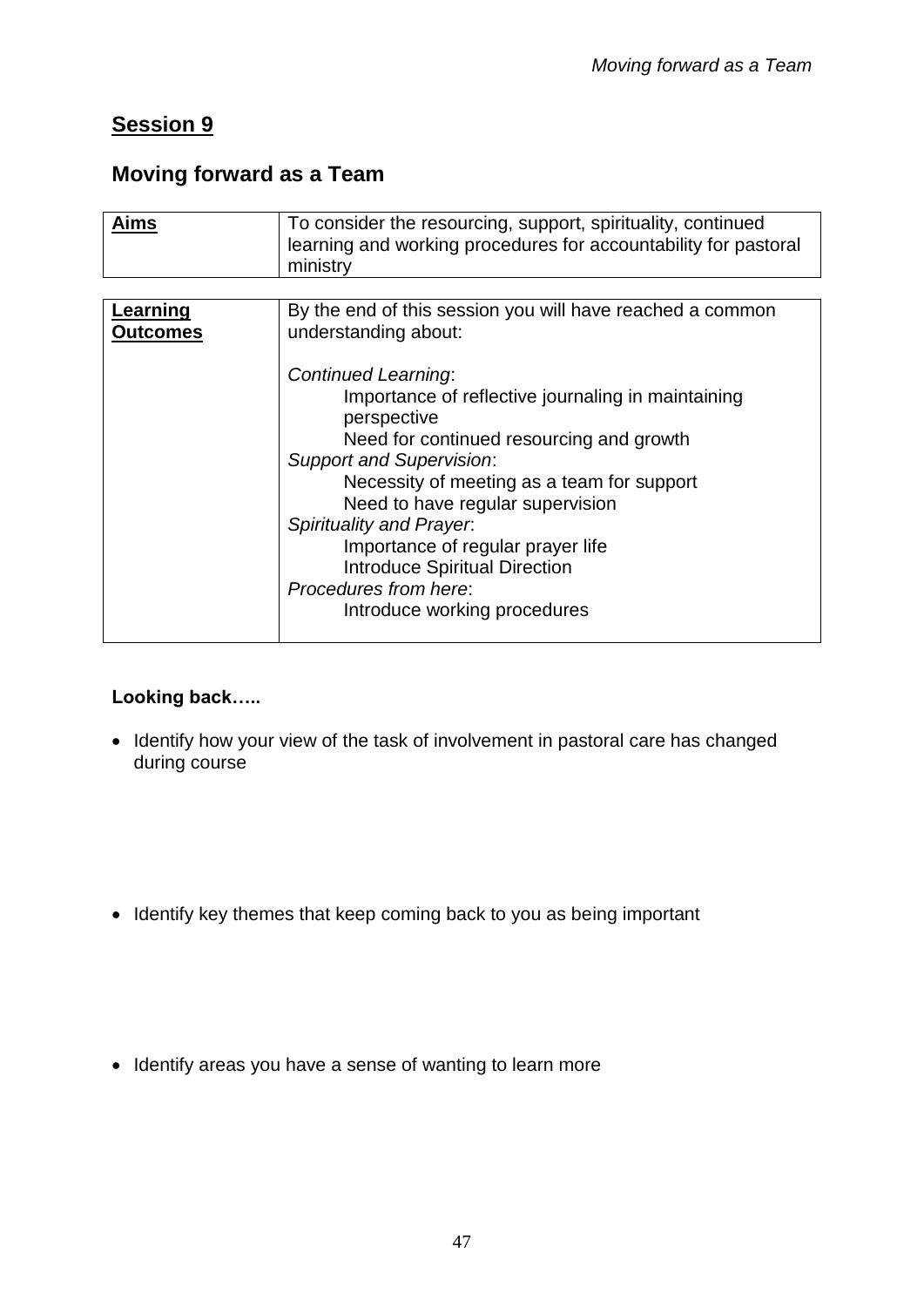#### **Where do we go from here?**

This course has encouraged **mutual discernment** about any future role that you as an individual might have in a parish pastoral care team or other aspects of organised pastoral care in the parish.

Discussion with the Incumbent about your sense and his of whether being part of a pastoral care team is God's will for you.

- Discernment requires deep listening, exploration, and a lot of patience we have been reflecting and using much listening in recent weeks
- It means living with questions rather than having clear cut answers. You probably have lots of questions now – possibly more than you started out with about Pastoral care and your role
- It requires you to share yourself with others as you can't do discernment on your own. Hoe does it feel to know you have done that?
- It can be challenging but also enjoyable and exciting too. How have you felt?
- Decisions about your place in a possible parish pastoral team will come about as a result of your parish priest, the PCC, and other key people reaching consensus with you.

#### **If it is decided to invite you to join a Pastoral Visiting Team then:**

- talk with your incumbent about the sorts of areas in which you might be involved
- you'll have a brief and simple working agreement/min spec
- If don't have a recent one for the parish already, a **CRB check** will be needed as you may be visiting vulnerable adults in their home

#### **Commissioning**

- In a Parish Eucharist the team as a *whole team* will be commissioned by the incumbent. You will be asked, together, to come to the front and affirm your commitment to the tasks of pastoral care under supervision and guidance.
- You will be asked to affirm your commitment to contribute to the life of the team
- The congregation will be asked to affirm their willingness to support the team
- The team will be prayed for.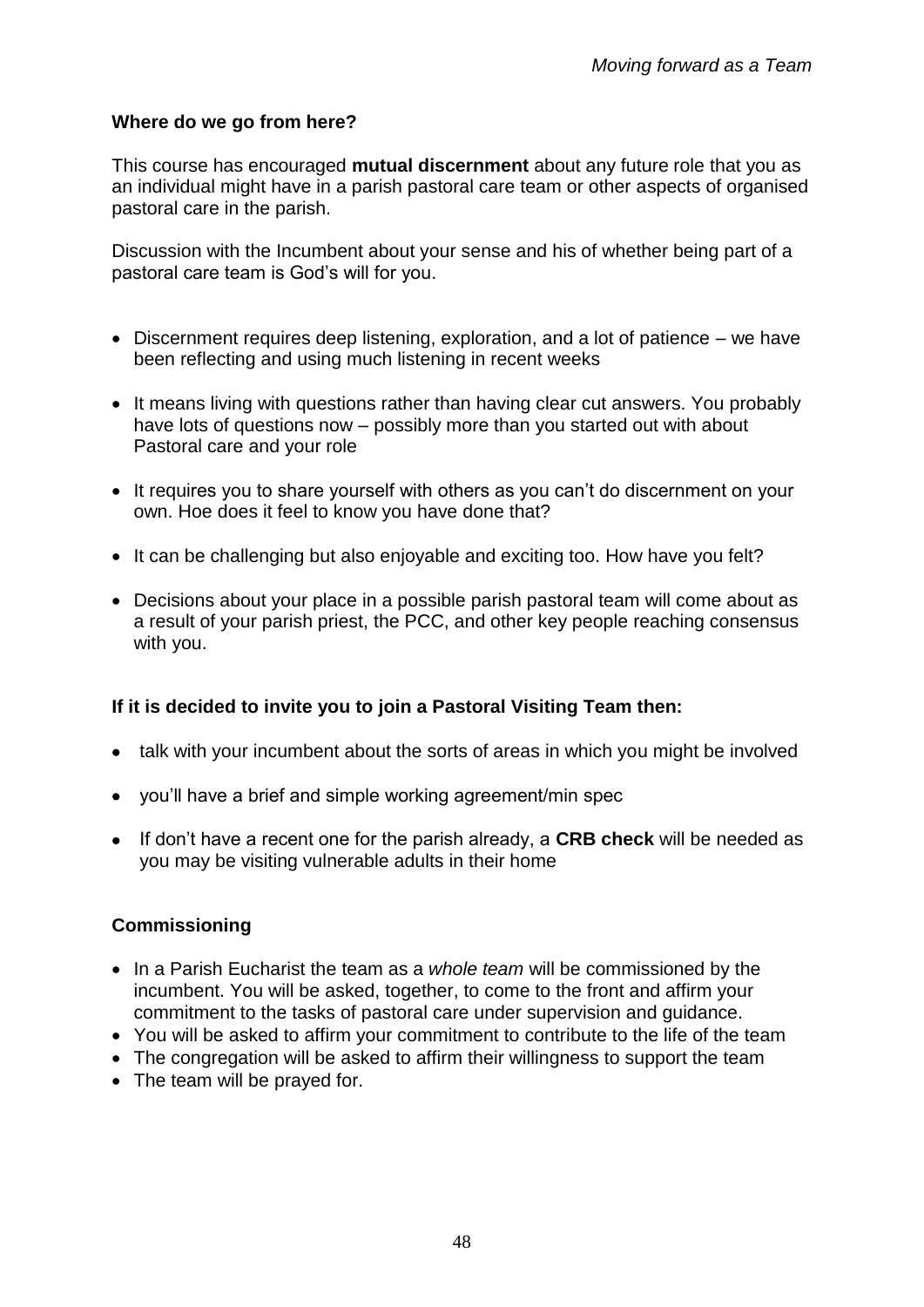You will be given an **Identity Card** and possibly a parish badge to wear

- This is only to be worn when you are visiting on behalf of the parish i.e. when you 'have been sent' = apostle = mission
- You will need to distinguish capacity in which you are visiting. This is not the same as popping in for cup of tea with someone, though training and heightened discernment may draw out of you an increasing desire for and opportunities for ordinary care for people around

#### **Working Agreement**

This will include the following:

- The boundaries for the role
- The support offered to you and the kind of support you will offer
- The direction or plan for the team
- Expectations and procedures for dealing with problems
- Accountability The Incumbent has the cure of souls in the parish which he shares with the Bishop – this is laid down and said at his/her licensing. He/she exercises that role in a collaborative way by involving others in this task. You share in a small but particular way in that 'cure of souls'. This means that:

The incumbent is accountable to the Bishop for

- his care and support of you
- how you operate in your representative role
- how you are protected
- how you are resourced

#### **Agreement contains**

- Membership of team for 3 years. For those of riper years there will be an informal chance to review each year, so everyone is sure that you are able and willing to continue.
- Renewable in 3 year batches. But there may be occasions when circumstances suggest the need for a break
	- e.g bereavement of close family member
		- major work issues other family issues
		- temp health issues

the whole point is that you need to be able to discuss your involvement and make plans according to circumstances and parish need

- Time commitment
- Main areas you can expect to be involved in (e.g. young mums/ older people)
- Expectation that you will continue to grow, develop and learn
- Expectations about your spirituality e.g. Regular attendance at the Eucharist and a commitment to regular private prayer.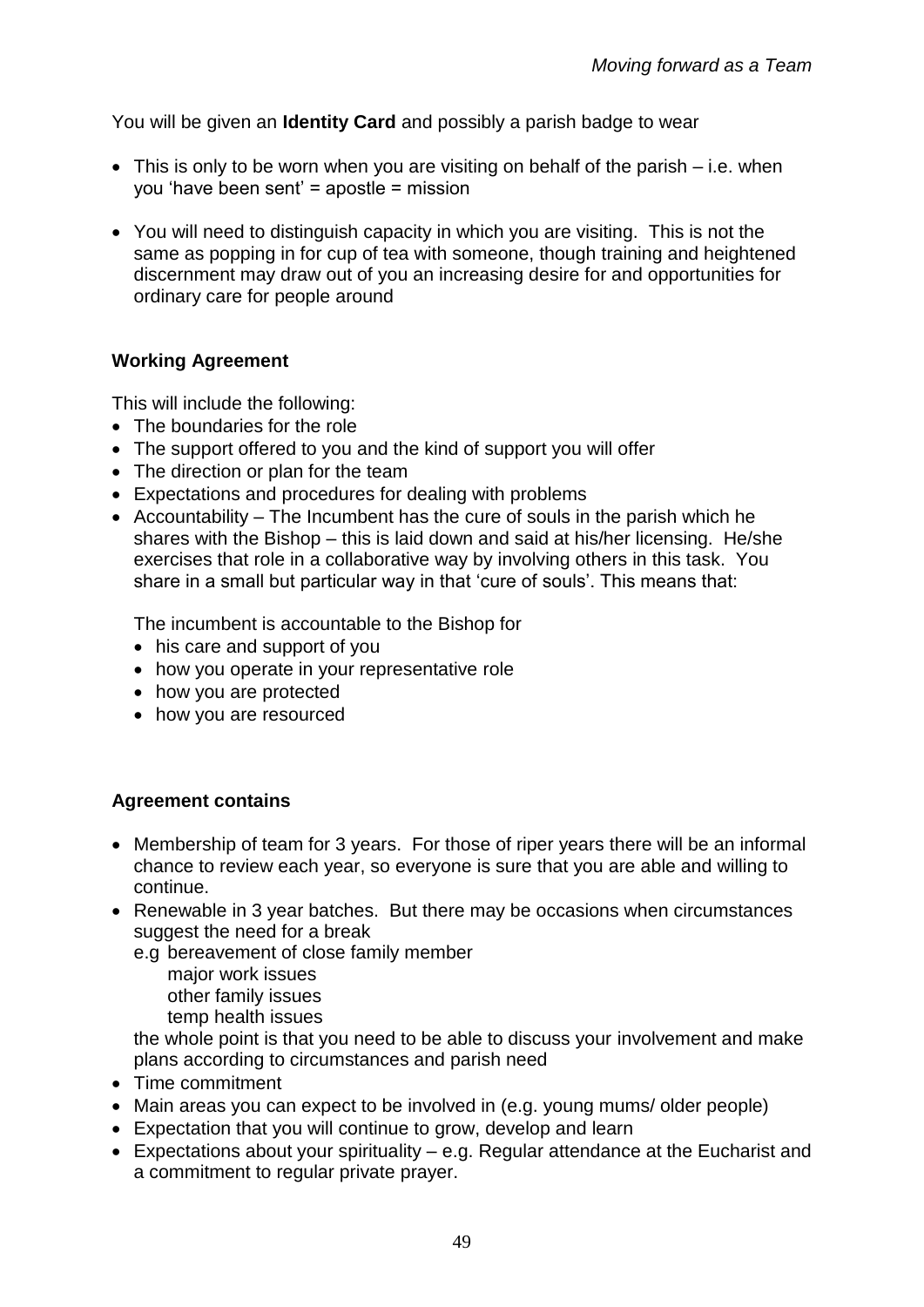- Opportunity for an annual review
- Pre-arranged out of pocket expenses will be re-imbursed
- 3 yearly review. Renewable by mutual consent, but there will be an expectation that you will have attended regular supervision meetings and developed learning in some way.

## **Working Procedures**

- The incumbent or the team leader will suggest an activity for each person to be involved in/ person to visit/ in accordance with
	- a) parish needs and

b) who is discerned as the right person/ has the most appropriate gifts for a given situation.

- Any areas you are not happy about  $-$  you should talk to the incumbent
- This is not a competition why has she had 3 people to talk to and I only have one? *'Ministry is a gift to be shared not a territory to be defended'* If you start to sense such feelings – reflect about your own security/ own relationship with God and talk to your incumbent or team leader.
- Making suggestions**.** It is likely that you will start to discern that there are people who might need care. Others may speak to you. The route is always to put these suggestions to Incumbent or team leader. He/she can discern who might be the best person to move on this.

## **Expectations of team members**

Support, supervision and the life of the team

- Team meetings monthly or quarterly a social occasion
	- for sharing of experiences
	- to support each other
	- all adds up to supervision
- Need to keep ongoing journal for own benefit and to feed into these meetings
- Possibility of buddying for peer support

Own Spirituality and growth

- As someone involved as a representative of the parish you will be seen as someone mature in faith. Essence of maturity is the recognition of a continued need to grow
- Daily prayer life
- Life of intercessory prayer (remember sense of sharing God's life from session 1)
- Spiritual Director/ Soul friend
	- Outside parish Lay or ordained

Someone who will listen and reflect

- Help to find person can be provided
- Someone who will 'Support you and walk with you on your journey of faith'
- An Awayday for the team may be considered